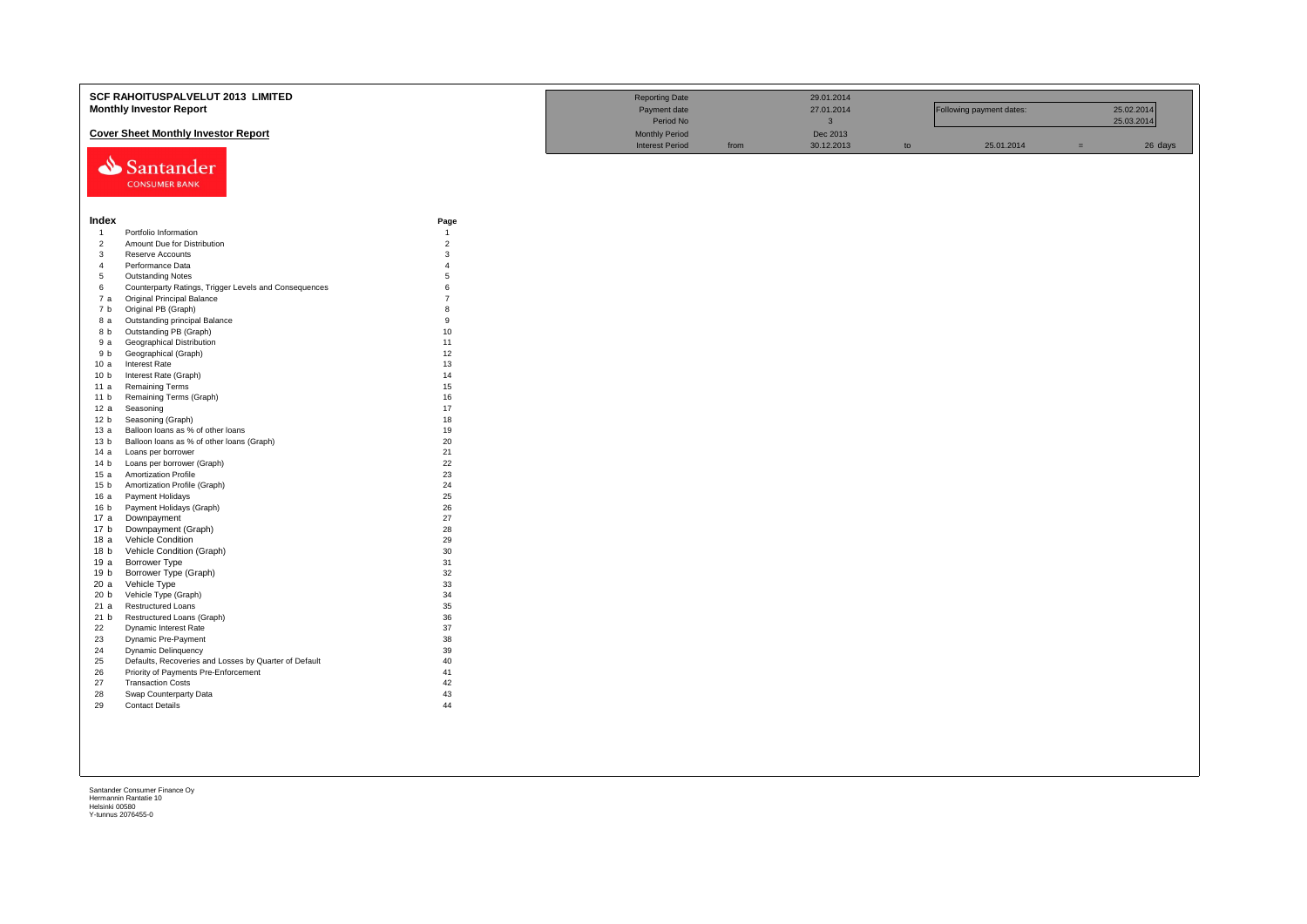| <b>SCF RAHOITUSPALVELUT 2013 LIMITED</b><br><b>Monthly Investor Report</b>                                                                           |                                                    | <b>Reporting Date</b><br>Payment date           |      | 29.01.2014<br>27.01.2014 |                   |         |
|------------------------------------------------------------------------------------------------------------------------------------------------------|----------------------------------------------------|-------------------------------------------------|------|--------------------------|-------------------|---------|
|                                                                                                                                                      |                                                    | Period No                                       |      | 3 <sup>1</sup>           |                   |         |
| 1. Portfolio Information                                                                                                                             |                                                    | <b>Monthly Period</b><br><b>Interest Period</b> | from | Dec 2013<br>30.12.2013   | to $25.01.2014 =$ | 26 days |
| Santander<br><b>CONSUMER BANK</b>                                                                                                                    |                                                    |                                                 |      |                          |                   |         |
|                                                                                                                                                      | <b>Current Period</b>                              |                                                 |      |                          |                   |         |
|                                                                                                                                                      | <b>Aggregated Outstanding</b>                      |                                                 |      |                          |                   |         |
| <b>Outstanding receivables</b>                                                                                                                       | <b>Principal Amount</b>                            |                                                 |      |                          |                   |         |
| <b>Opening balance</b>                                                                                                                               | 458 398 636,54 EUR                                 |                                                 |      |                          |                   |         |
| Scheduled Loan Principal Repayments                                                                                                                  | 10 222 665,40 EUR                                  |                                                 |      |                          |                   |         |
| Prepayments                                                                                                                                          | 8 341 808,08 EUR                                   |                                                 |      |                          |                   |         |
| Deemed Collections - Other                                                                                                                           | <b>EUR</b><br>$\sim$                               |                                                 |      |                          |                   |         |
| <b>Total Principal Payments Received</b>                                                                                                             | 18 564 473,48 EUR                                  |                                                 |      |                          |                   |         |
| New Defaulted Auto Loans in Period<br><b>Closing Balance</b>                                                                                         | 16 897,75 EUR<br>439 817 265,31 EUR                |                                                 |      |                          |                   |         |
| <b>Total revenue collections</b><br>Revenue and fees received on loan balances<br>Recoveries on loans in default<br>Total Revenue Received in Period | 2 043 201,26 EUR<br>309,99 EUR<br>2 043 511,25 EUR |                                                 |      |                          |                   |         |
| # Loans                                                                                                                                              |                                                    |                                                 |      |                          |                   |         |
| At beginning of period                                                                                                                               | 38 064 Loans                                       |                                                 |      |                          |                   |         |
| Paid in Full<br>Repurchased (Deemed Collections)                                                                                                     | 838 Loans                                          |                                                 |      |                          |                   |         |
| New loans into default                                                                                                                               | Loans<br>$\sim$<br>3 Loans                         |                                                 |      |                          |                   |         |
| At end of period                                                                                                                                     | 37 223 Loans                                       |                                                 |      |                          |                   |         |
|                                                                                                                                                      |                                                    |                                                 |      |                          |                   |         |
|                                                                                                                                                      |                                                    |                                                 |      |                          |                   |         |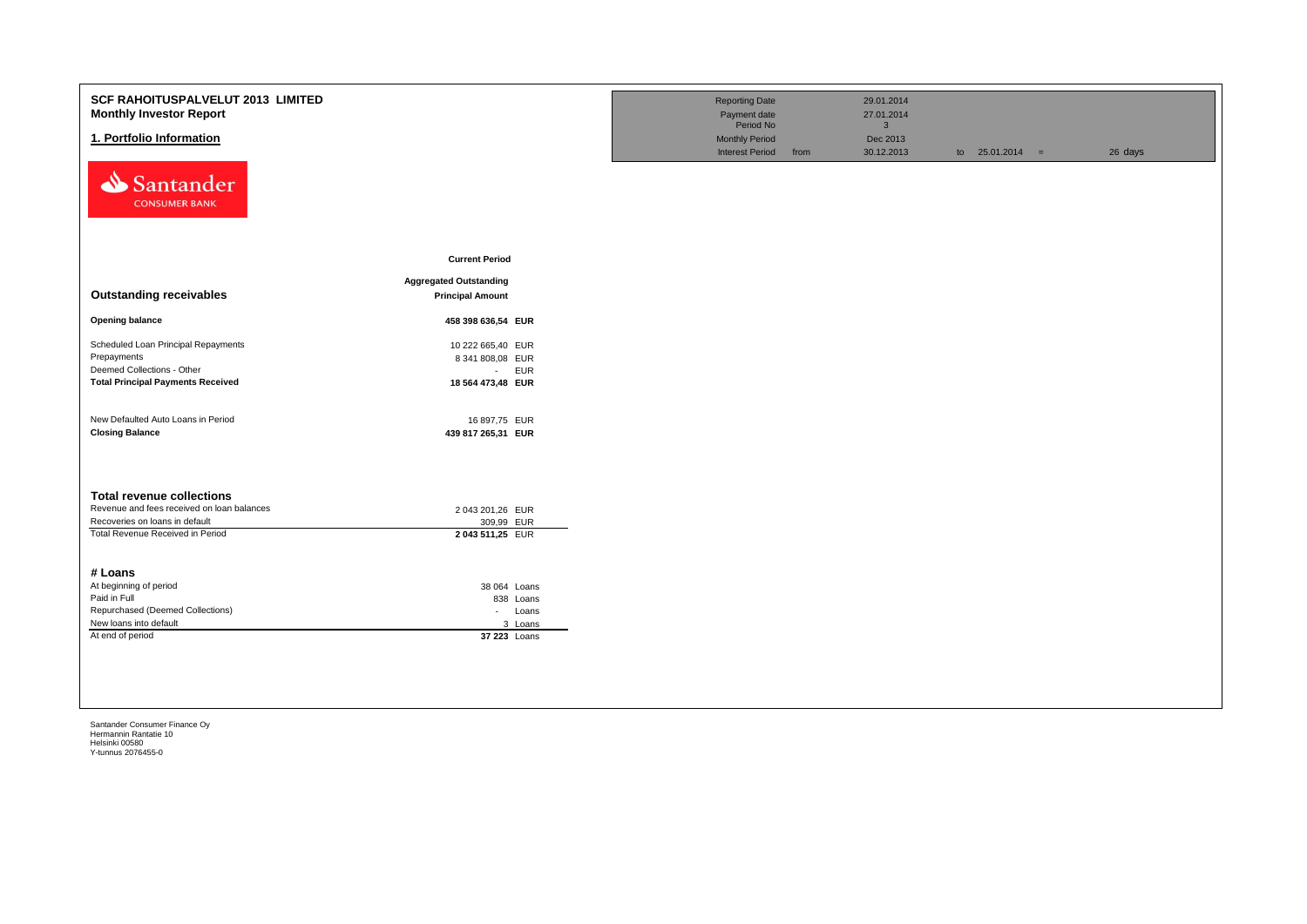| <b>SCF RAHOITUSPALVELUT 2013 LIMITED</b>                                                                |                         | <b>Reporting Date</b>           | 29.01.2014   |    |            |     |         |
|---------------------------------------------------------------------------------------------------------|-------------------------|---------------------------------|--------------|----|------------|-----|---------|
| <b>Monthly Investor Report</b>                                                                          |                         | Payment date                    | 27.01.2014   |    |            |     |         |
|                                                                                                         |                         | Period No                       | $\mathbf{3}$ |    |            |     |         |
| 2. Amount Due for Distribution                                                                          |                         | <b>Monthly Period</b>           | Dec 2013     |    |            |     |         |
|                                                                                                         |                         | Interest Period from 30.12.2013 |              | to | 25.01.2014 | $=$ | 26 days |
| Santander<br><b>CONSUMER BANK</b>                                                                       |                         |                                 |              |    |            |     |         |
| <b>Purchaser Available Distribution Amount</b>                                                          | <b>Current Period</b>   |                                 |              |    |            |     |         |
| a. Collections (Principal, interest, and fee etc)                                                       | 20 607 985 EUR          |                                 |              |    |            |     |         |
| b. Stamp Duty, Taxes, Liabilities etc. Paid by the Seller to the Purchaser                              | 0 EUR                   |                                 |              |    |            |     |         |
| c. Default, Interest, Indemnities etc Paid by the Seller to the Purchaser                               | 0 EUR                   |                                 |              |    |            |     |         |
| d. Other amounts Paid by the Seller to the Purchaser                                                    | 0 EUR                   |                                 |              |    |            |     |         |
| e. Interest Earned by the Purchaser                                                                     | 0 EUR                   |                                 |              |    |            |     |         |
| f. Other amounts received by the purchaser                                                              | 0 EUR                   |                                 |              |    |            |     |         |
| <b>Total Amount for Purchaser Available Distribution Amount</b>                                         | 20 607 985 EUR          |                                 |              |    |            |     |         |
|                                                                                                         |                         |                                 |              |    |            |     |         |
| <b>Issuer Available Distribution Amount</b>                                                             |                         |                                 |              |    |            |     |         |
| a. Amounts due to Issuer from Purchaser under the Loan Agreement                                        | 20 361 184 EUR          |                                 |              |    |            |     |         |
| b. Reserve Fund                                                                                         | 12 833 875 EUR          |                                 |              |    |            |     |         |
| c. Interest Earned by the Issuer                                                                        | -89 EUR                 |                                 |              |    |            |     |         |
| d. Other amounts received by the issuer<br><b>Total Amount for Issuer Available Distribution Amount</b> | 0 EUR<br>33 194 970 EUR |                                 |              |    |            |     |         |
|                                                                                                         |                         |                                 |              |    |            |     |         |
|                                                                                                         |                         |                                 |              |    |            |     |         |
|                                                                                                         |                         |                                 |              |    |            |     |         |
|                                                                                                         |                         |                                 |              |    |            |     |         |
|                                                                                                         |                         |                                 |              |    |            |     |         |
|                                                                                                         |                         |                                 |              |    |            |     |         |
|                                                                                                         |                         |                                 |              |    |            |     |         |
|                                                                                                         |                         |                                 |              |    |            |     |         |
|                                                                                                         |                         |                                 |              |    |            |     |         |
|                                                                                                         |                         |                                 |              |    |            |     |         |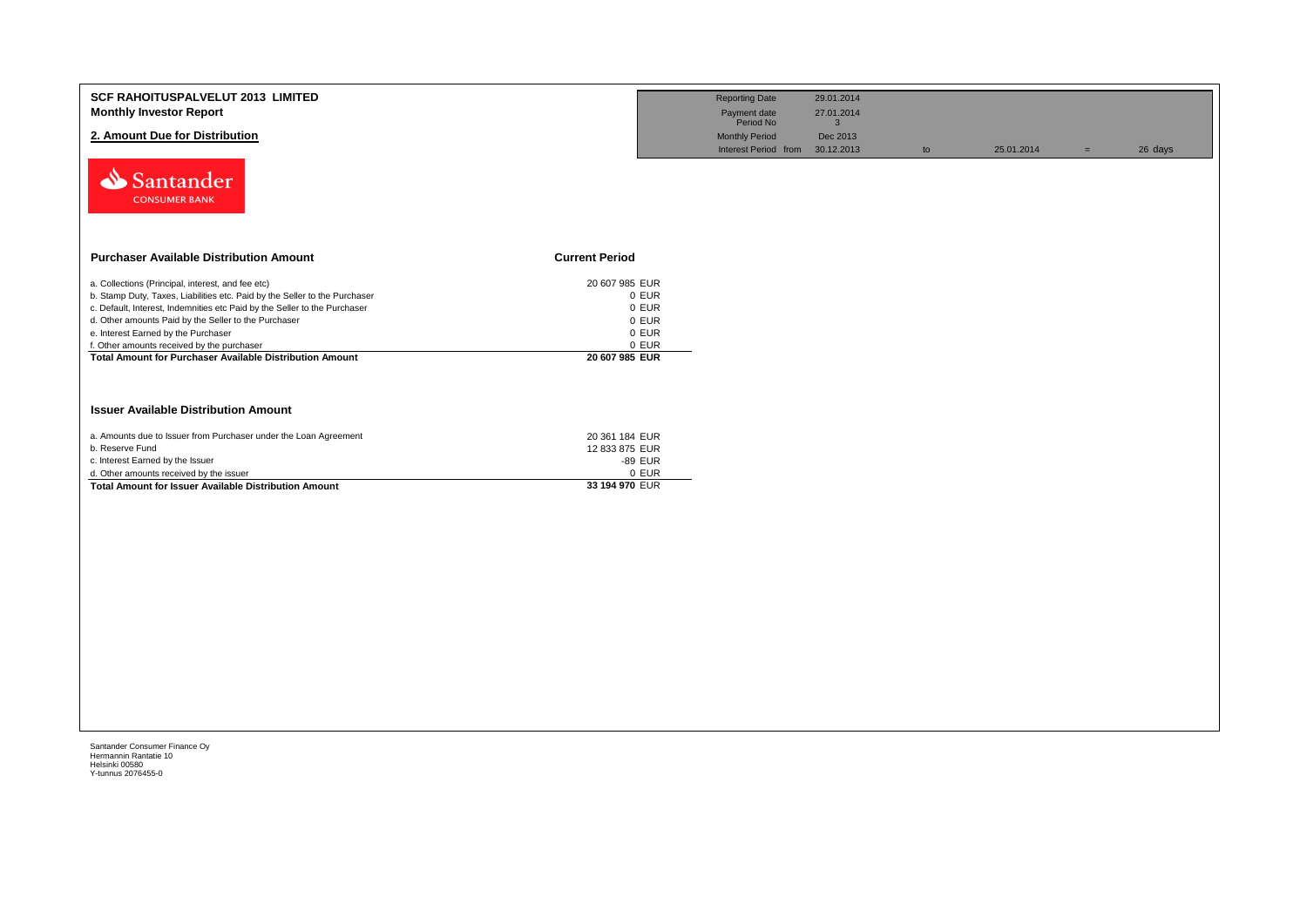| <b>SCF RAHOITUSPALVELUT 2013 LIMITED</b><br><b>Monthly Investor Report</b>                                                                                                                                                                                                                                                                                    |      | <b>Reporting Date</b><br>Payment date<br>Period No |            | 29.01.2014<br>27.01.2014<br>3 |    |            |     |         |
|---------------------------------------------------------------------------------------------------------------------------------------------------------------------------------------------------------------------------------------------------------------------------------------------------------------------------------------------------------------|------|----------------------------------------------------|------------|-------------------------------|----|------------|-----|---------|
| 3. Reserve Accounts                                                                                                                                                                                                                                                                                                                                           |      | <b>Monthly Period</b>                              |            | Dec 2013                      |    |            |     |         |
|                                                                                                                                                                                                                                                                                                                                                               |      | <b>Interest Period</b>                             | from       | 30.12.2013                    | to | 25.01.2014 | $=$ | 26 days |
| Santander<br>N<br><b>CONSUMER BANK</b>                                                                                                                                                                                                                                                                                                                        |      |                                                    |            |                               |    |            |     |         |
| <b>Note Balance</b>                                                                                                                                                                                                                                                                                                                                           |      |                                                    |            |                               |    |            |     |         |
| <b>Beginning of Period</b>                                                                                                                                                                                                                                                                                                                                    |      | 513 355 000,00 EUR                                 |            |                               |    |            |     |         |
| End of Period                                                                                                                                                                                                                                                                                                                                                 |      | 479 099 830,00 EUR                                 |            |                               |    |            |     |         |
|                                                                                                                                                                                                                                                                                                                                                               |      |                                                    |            |                               |    |            |     |         |
| <b>Reserve Fund</b>                                                                                                                                                                                                                                                                                                                                           | in % |                                                    |            |                               |    |            |     |         |
| <b>Beginning of Period</b>                                                                                                                                                                                                                                                                                                                                    | 1,5% | 7 700 325,00 EUR                                   |            |                               |    |            |     |         |
| <b>Cash Outflow</b><br>Cash Inflow                                                                                                                                                                                                                                                                                                                            |      | 7 700 325,00 EUR                                   |            |                               |    |            |     |         |
| End of Period                                                                                                                                                                                                                                                                                                                                                 | 1,5% | 7 700 325,00 EUR<br>7 700 325,00 EUR               |            |                               |    |            |     |         |
| Required Reserve Amount                                                                                                                                                                                                                                                                                                                                       | 1,5% | 7 700 325,00 EUR                                   |            |                               |    |            |     |         |
|                                                                                                                                                                                                                                                                                                                                                               |      |                                                    |            |                               |    |            |     |         |
| <b>Liquidity Balance</b>                                                                                                                                                                                                                                                                                                                                      |      |                                                    |            |                               |    |            |     |         |
| <b>Beginning of Period</b>                                                                                                                                                                                                                                                                                                                                    | 1,0% | 5 133 550,00 EUR                                   |            |                               |    |            |     |         |
| Cash Outflow                                                                                                                                                                                                                                                                                                                                                  |      | 5 133 550,00 EUR                                   |            |                               |    |            |     |         |
| Cash Inflow                                                                                                                                                                                                                                                                                                                                                   |      | 5 133 550,00 EUR                                   |            |                               |    |            |     |         |
| End of Period                                                                                                                                                                                                                                                                                                                                                 | 1,0% | 5 133 550,00 EUR                                   |            |                               |    |            |     |         |
| Required Reserve Amount                                                                                                                                                                                                                                                                                                                                       | 1,0% | 5 133 550,00 EUR                                   |            |                               |    |            |     |         |
| <b>Servicer Advance Reserve Fund</b>                                                                                                                                                                                                                                                                                                                          |      |                                                    |            |                               |    |            |     |         |
| <b>Beginning of Period</b>                                                                                                                                                                                                                                                                                                                                    |      | 100 000,00 EUR                                     |            |                               |    |            |     |         |
| <b>Cash Outflow</b>                                                                                                                                                                                                                                                                                                                                           |      | $\sim$                                             | <b>EUR</b> |                               |    |            |     |         |
| Cash Inflow                                                                                                                                                                                                                                                                                                                                                   |      | $\blacksquare$                                     | <b>EUR</b> |                               |    |            |     |         |
| End of Period                                                                                                                                                                                                                                                                                                                                                 |      | 100 000,00 EUR                                     |            |                               |    |            |     |         |
| <b>Required Reserve Amount</b>                                                                                                                                                                                                                                                                                                                                |      | 100 000,00 EUR                                     |            |                               |    |            |     |         |
| <b>Set-off from Deposits</b><br>No borrowers whose loans were sold to SCF Rahoituspalvelut 2013 held deposits with Santander Consumer Bank AS. The risk of set-off from deposits is therefore zero.<br>We hereby confirm that the Seller confirms its ongoing retention of a net economic interest of at least 5% in accordance with Article 122a of the CRD. |      |                                                    |            |                               |    |            |     |         |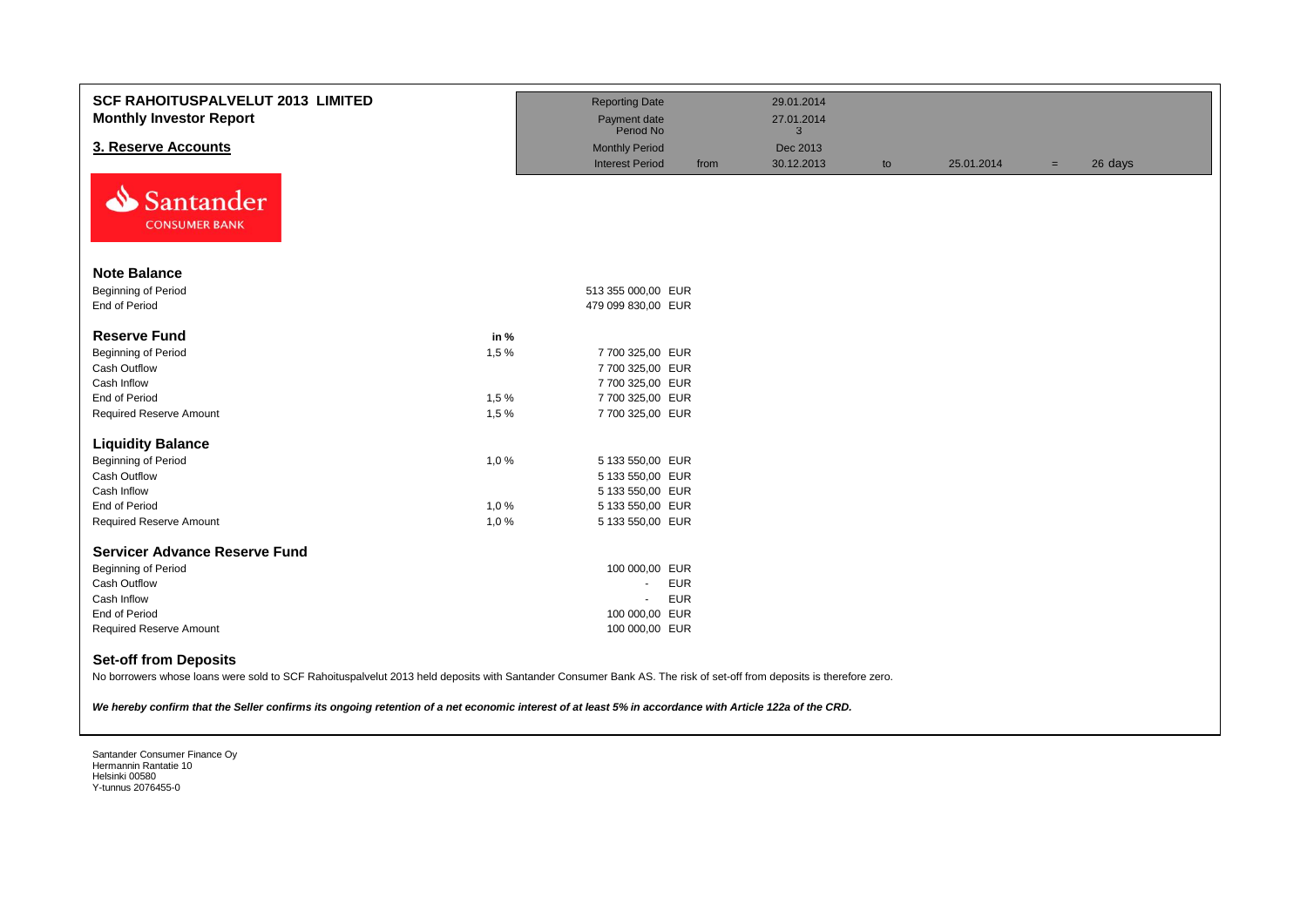| <b>SCF RAHOITUSPALVELUT 2013 LIMITED</b><br><b>Monthly Investor Report</b><br>4. Performance Data<br>Santander<br><b>CONSUMER BANK</b> |                                            |                    |                     | <b>Reporting Date</b><br>Payment date<br>Period No<br><b>Monthly Period</b><br><b>Interest Period</b> | from | 29.01.2014<br>27.01.2014<br>$\overline{3}$<br>Dec 2013<br>30.12.2013 | to | 25.01.2014 | $=$ | 26 days |
|----------------------------------------------------------------------------------------------------------------------------------------|--------------------------------------------|--------------------|---------------------|-------------------------------------------------------------------------------------------------------|------|----------------------------------------------------------------------|----|------------|-----|---------|
| <b>Asset Balance</b>                                                                                                                   |                                            |                    |                     |                                                                                                       |      |                                                                      |    |            |     |         |
| Beginning of Period                                                                                                                    |                                            | 458 398 636,54 EUR |                     |                                                                                                       |      |                                                                      |    |            |     |         |
| End of Period                                                                                                                          |                                            | 439 817 265,31 EUR |                     |                                                                                                       |      |                                                                      |    |            |     |         |
| <b>Portfolio Performance:</b><br><b>Performing Receivables:</b>                                                                        | <b>EUR</b>                                 | %                  | # Ioans             |                                                                                                       |      |                                                                      |    |            |     |         |
| Current                                                                                                                                | 400 832 159,53                             | 91,14 %            | 34 122              |                                                                                                       |      |                                                                      |    |            |     |         |
| 1-29 days past due                                                                                                                     | 33 548 784,20                              | 7,63 %<br>0,00%    | 2679                |                                                                                                       |      |                                                                      |    |            |     |         |
| <b>Delinquent Receivables:</b>                                                                                                         |                                            |                    |                     |                                                                                                       |      |                                                                      |    |            |     |         |
| 30-59 days past due                                                                                                                    | 3 836 015,42                               | 0,87%              | 290                 |                                                                                                       |      |                                                                      |    |            |     |         |
| 60-89 days past due                                                                                                                    | 986 723,95                                 | 0,22%              | 83                  |                                                                                                       |      |                                                                      |    |            |     |         |
| 90-119 days past due                                                                                                                   | 443 473,14                                 | 0,10%              | 32                  |                                                                                                       |      |                                                                      |    |            |     |         |
| 120-149 days past due                                                                                                                  | 170 109,07                                 | 0,04%              | 17                  |                                                                                                       |      |                                                                      |    |            |     |         |
| 150-179 days past due                                                                                                                  | $\sim$                                     | 0,00%              | $\mathbf 0$         |                                                                                                       |      |                                                                      |    |            |     |         |
| <b>Total Performing and Delinquent</b>                                                                                                 | 439 817 265                                | 100,00%            | 37 223              |                                                                                                       |      |                                                                      |    |            |     |         |
| <b>Current Period Defaults</b><br><b>Cumulative Defaults</b><br><b>Current Period Recoveries</b><br><b>Cumulative Recoveries</b>       | 16 897,75<br>17 207,74<br>309,99<br>309,99 |                    | 3<br>$\overline{4}$ |                                                                                                       |      |                                                                      |    |            |     |         |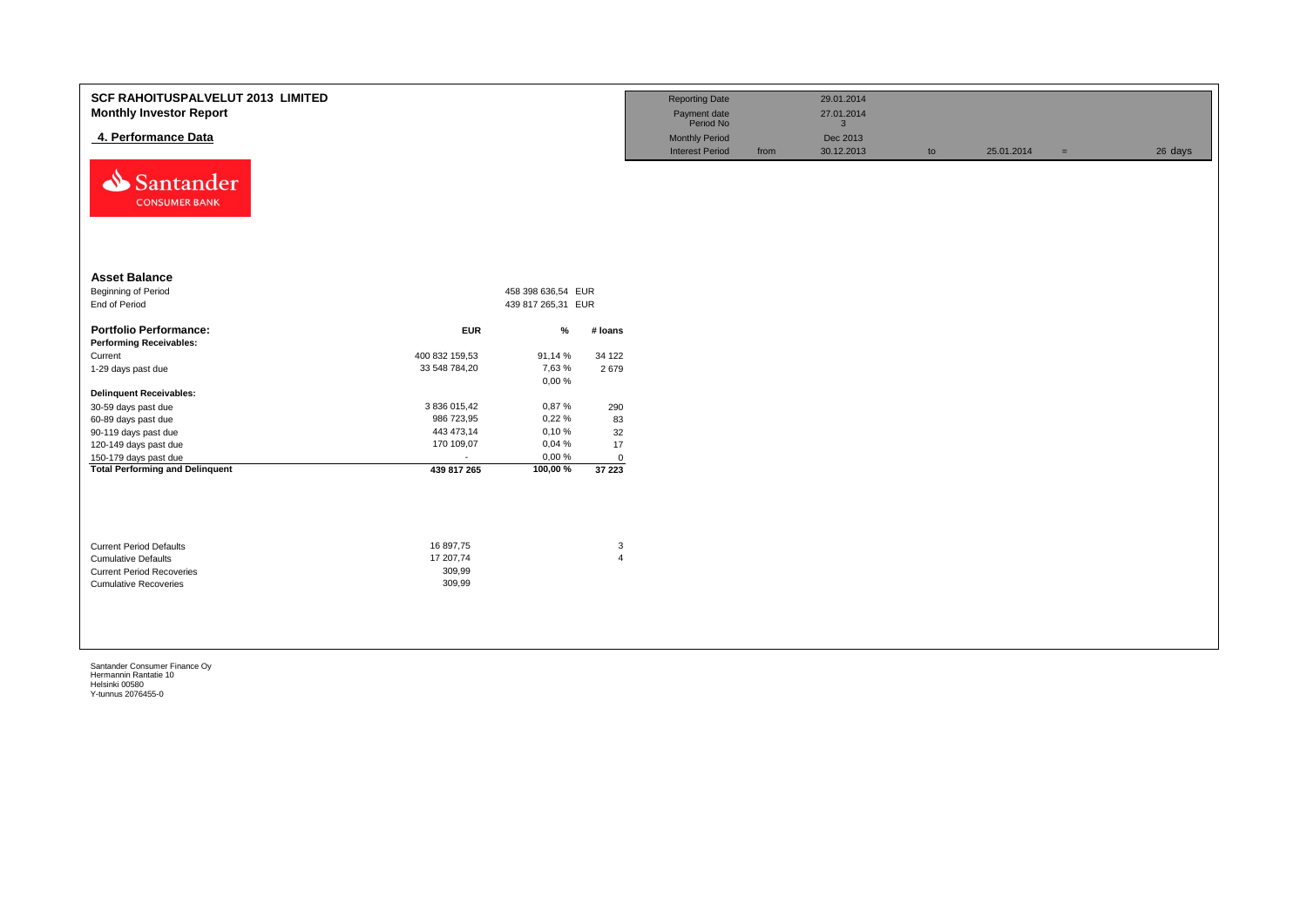# **SCF RAHOITUSPALVELUT 2013 LIMITED Reporting Date** 29.01.2014 **Monthly Investor Report**<br> **Monthly Investor Report** 27.01.2014<br>
Payment date 27.01.2014

# **5. Outstanding Notes** Dec 2013<br> **5. Outstanding Notes** Dec 2013<br>
Interest Period from 30.12.2013



| 1. Note Balance                                                      | <b>All Notes</b>   | Class A            | <b>Class B</b>               | <b>Class C</b>           | Class C                |
|----------------------------------------------------------------------|--------------------|--------------------|------------------------------|--------------------------|------------------------|
| <b>General Note Information</b>                                      |                    |                    |                              |                          |                        |
| <b>ISIN Code</b>                                                     |                    | XS0973934192       | XS0973934358                 | N/A                      | N/A                    |
| Currency                                                             |                    | <b>EUR</b>         | <b>EUR</b>                   | <b>EUR</b>               | <b>EUR</b>             |
| <b>Initial Tranching</b>                                             | 100 %              | 85,5%              | 9,5%                         | 5,0%                     | 0.0%                   |
| <b>Legal Final Maturity Date</b>                                     |                    | 31.08.2018         | 31.08.2018                   | 31.08.2018               | 31.08.2018             |
| Rating (Fitch/Moody's)                                               |                    | AAA / AAA          | A/ A2                        | Not rated                | Not rated              |
| Initial Notes Aggregate Principal Outstanding Balance                | 513 300 000.00 EUR | 439 000 000,00 EUR | 48 800 000,00 EUR            | 25 500 000,00 EUR        | 55 000.00 EUR          |
| Initial Nominal per Note                                             |                    | 100 000,00<br>EUR  | <b>EUR</b><br>100 000,00     | 100 000,00<br><b>EUR</b> | <b>EUR</b><br>1 000,00 |
| Initial Number of Notes per Class                                    | 5133               | 4390               | 488                          | 255                      | 55                     |
| <b>Current Note Information</b>                                      |                    |                    |                              |                          |                        |
| Class Principal Outstanding Opening Balance                          | 458 341 590.00 EUR | 384 041 590.00 EUR | 48 800 000.00 EUR            | 25 500 000.00 EUR        | 55 000.00              |
| Available Distribution Amount                                        | 33 194 969,99 EUR  |                    |                              |                          |                        |
| Amortisation                                                         | 18 578 480,00 EUR  |                    |                              |                          |                        |
| <b>Redemption per Class</b>                                          | 18 578 480,00 EUR  | 18 578 480,00 EUR  | <b>EUR</b>                   | <b>EUR</b>               | <b>EUR</b>             |
| Redemption per Note                                                  |                    | 4 232,00 EUR       | <b>EUR</b>                   | <b>EUR</b>               |                        |
| Class Principal Outstanding Closing Balance                          | 439 763 110.00 EUR | 365 463 110.00 EUR | 48 800 000.00 EUR            | 25 500 000.00 EUR        | 55 000.00              |
| <b>Current Tranching</b>                                             |                    | 83.10%             | 11,10%                       | 5,80 %                   | 0.01%                  |
| <b>Current Pool Factor</b>                                           |                    | 0.83               | 1.00                         | 1,00                     | 1.00                   |
| 2. Payments to Investors per Note                                    | <b>All Notes</b>   | <b>Class A</b>     | <b>Class B</b>               | <b>Class C</b>           | <b>Class C</b>         |
| Interest rate Basis: 1-M EURIBOR / Spread                            |                    |                    |                              |                          |                        |
| Day Count Convention                                                 |                    | (30/360)           | (30/360)                     | (30/360)                 | (30/360)               |
| <b>Interest Days</b>                                                 | 26                 |                    |                              |                          |                        |
| Principal Outstanding per Note Beginning of Period                   |                    | 87 481.00 EUR      | 100 000.00 EUR               | 100 000.00 EUR           | 1 000.00 EUR           |
| >Principal Repayment per note                                        |                    | 4 232,00 EUR       | <b>EUR</b><br>$\blacksquare$ | <b>EUR</b>               | <b>EUR</b>             |
| Principal Outstanding per Note End of Period                         |                    | 83 249,00 EUR      | 100 000,00<br><b>EUR</b>     | 100 000.00<br><b>EUR</b> | 1 000.00 EUR           |
| >Interest accrued for the period                                     |                    | 58,00 EUR          | 75,00 EUR                    | 84.00 EUR                | 1 EUR                  |
| <b>Interest Payment</b>                                              | 312 640,00         | 254 620,00 EUR     | 36 600,00 EUR                | 21 420,00 EUR            | 55,00 EUR              |
| Interest Payment per Note                                            |                    | 58,00 EUR          | 75,00 EUR                    | 84,00 EUR                | 1.00 EUR               |
|                                                                      |                    |                    |                              |                          |                        |
| 3. Credit Enhancements                                               |                    |                    |                              |                          |                        |
| Initial total CE (Subordination, Reserve)                            |                    | 16,98%             | 7,48%                        | 2,50 %                   |                        |
|                                                                      |                    |                    |                              | 10,17%                   |                        |
| Current CE (incl. Excess Spread)<br>Current CE (excl. Excess Spread) |                    | 27,07%<br>19,81%   | 15,99 %<br>8,73%             | 2,92 %                   |                        |

Payment date<br>Period No

Interest Period from 30.12.2013 to 25.01.2014 = 26 days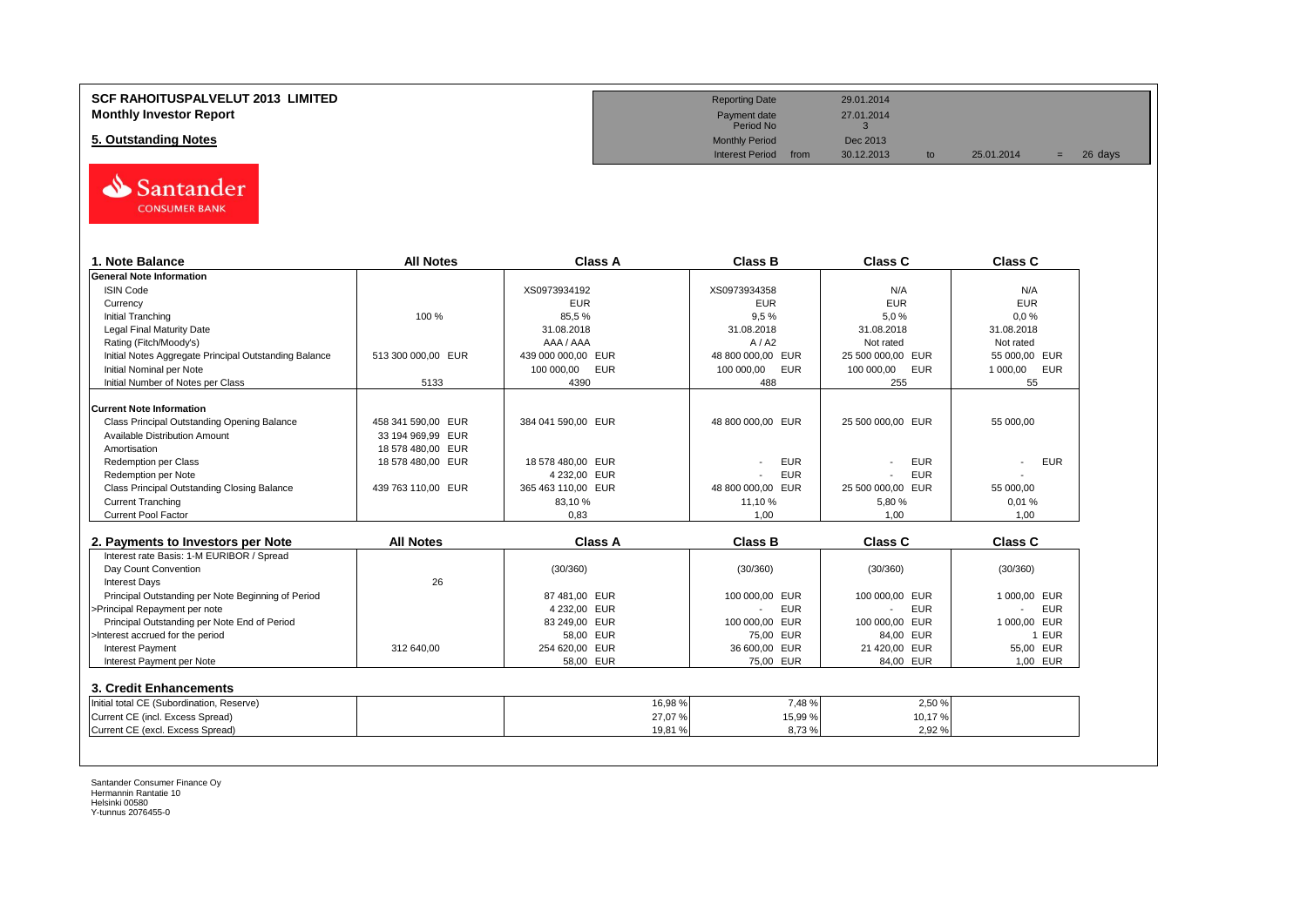# **SCF RAHOITUSPALVELUT 2013 LIMITED**<br>**Monthly Investor Report** Payment date 27.01.2014

**6. Counterparty Ratings, Trigger Levels and Consequences** 

Reporting Date 29.01.2014<br>Payment date 27.01.2014<br>Period No 3<br>Monthly Period Dec 2013

Interest Period:  $30.12.2013$  to  $25.01.2014$  =  $26 \text{ days}$ 

Santander CONSUMER BANK

|                                   |                                                                |          |                        |                   | <b>Rating Triggers</b>  |                |                             |                  |                             |                   |                                                                                                                                                                                                                                                                                                                                                                                                                                                                                                                                                                                                        |
|-----------------------------------|----------------------------------------------------------------|----------|------------------------|-------------------|-------------------------|----------------|-----------------------------|------------------|-----------------------------|-------------------|--------------------------------------------------------------------------------------------------------------------------------------------------------------------------------------------------------------------------------------------------------------------------------------------------------------------------------------------------------------------------------------------------------------------------------------------------------------------------------------------------------------------------------------------------------------------------------------------------------|
|                                   |                                                                |          |                        | <b>Short Term</b> |                         |                |                             | <b>Long Term</b> |                             |                   |                                                                                                                                                                                                                                                                                                                                                                                                                                                                                                                                                                                                        |
|                                   |                                                                |          | Fitch                  |                   | Moody's                 | Fitch          |                             |                  | Moody's                     |                   |                                                                                                                                                                                                                                                                                                                                                                                                                                                                                                                                                                                                        |
| <b>Transaction Role</b>           | Counterparty                                                   | Criteria | Current                | Criteria          | Current                 | Criteria       | Current                     | Criteria         | Current                     | Trigger breached? | Summary of Contractual Requirements if Rating Trigger Breach                                                                                                                                                                                                                                                                                                                                                                                                                                                                                                                                           |
| Issuer<br>Seller                  | Rahoituspalvelut 2013 Limited<br>Santander Consumer Finance Oy |          | No rating<br>No rating |                   | No rating<br>No rating  |                | No rating<br>No rating      |                  | No rating<br>No rating      | N/A<br>N/A        |                                                                                                                                                                                                                                                                                                                                                                                                                                                                                                                                                                                                        |
| Servicer                          | Santander Consumer Finance Oy                                  |          | No rating              |                   | No rating               |                | No rating                   |                  | No rating                   | N/A               |                                                                                                                                                                                                                                                                                                                                                                                                                                                                                                                                                                                                        |
| Servicer's Owner                  | Santander Consumer Finance                                     | N/A      | F <sub>2</sub>         | N/A               | P-2 Outlook<br>Negative | <b>BBB</b>     | BBB+<br>Outlook<br>negative | Baa3             | Baa2<br>Outlook<br>negative | No                | Banco Santander S.A. undertakes in the Servicing Agreement to act as Back-Up Servicer Facilitator,<br>which will require it to (i) select a bank or financial institution having the requirements set out in the<br>Servicing Agreement and willing to assume the duties of a successor servicer in the event that a<br>Servicer Termination Notice is delivered, (ii) review the information provided to it by the Servicer<br>under the Servicing Agreement, (iii) enter into appropriate data confidentiality provisions and (iv)<br>notify the Servicer if it requires further assistance.         |
| <b>Transaction Account Bank</b>   | Deutsche Bank AG                                               | F1       | $F1+$                  | $P-1$             | $P-1$                   | $\overline{A}$ | $A+$                        | A2               | A2                          | <b>No</b>         | The Issuer and the Purchaser shall (with the prior written consent of the Note Trustee) arrange for<br>the transfer (within 30 calendar days) of:<br>(i) in relation to the Issuer, the Issuer Secured Accounts and the Expenses Loan Payment Account and<br>all of the funds standing to the credit of the Issuer Secured Accounts and the Expenses Loan Payment<br>Account; and<br>(ii) in relation to the Purchaser, the Purchaser Transaction Account and all funds standing to the<br>credit of the Purchaser Transaction Account,<br>to another bank that meets the applicable Required Ratings. |
| Paying Agent and related roles    | Deutsche Bank AG                                               |          | $F1+$                  |                   | $P-1$                   |                | $A+$                        |                  | A <sub>2</sub>              |                   |                                                                                                                                                                                                                                                                                                                                                                                                                                                                                                                                                                                                        |
| Corporate Service Provider        | Deutsche International Corporate Services                      |          | $F1+$                  |                   | $P-1$                   |                | $A+$                        |                  | A2                          |                   |                                                                                                                                                                                                                                                                                                                                                                                                                                                                                                                                                                                                        |
| Note Trustee and Security Trustee | Deutsche Trustee Company Limited                               |          | $F1+$                  |                   | $P-1$                   |                | $A+$                        |                  | A2                          |                   |                                                                                                                                                                                                                                                                                                                                                                                                                                                                                                                                                                                                        |
| <b>Collections Account Bank</b>   | Skandinaviska Enskilda Banken                                  | F1       | F1                     | $P-1$             | $P-1$                   | $\overline{A}$ | $A+$                        | A2               | A1                          | No                | The Servicer shall (with the prior written consent of the Note Trustee) use reasonable endeavours to<br>arrange for the transfer (within 30 calendar days) of the Issuer Collections Account and all of the<br>funds standing to the credit of the Issuer Collections Account to another bank which meets the<br><b>Required Ratings.</b>                                                                                                                                                                                                                                                              |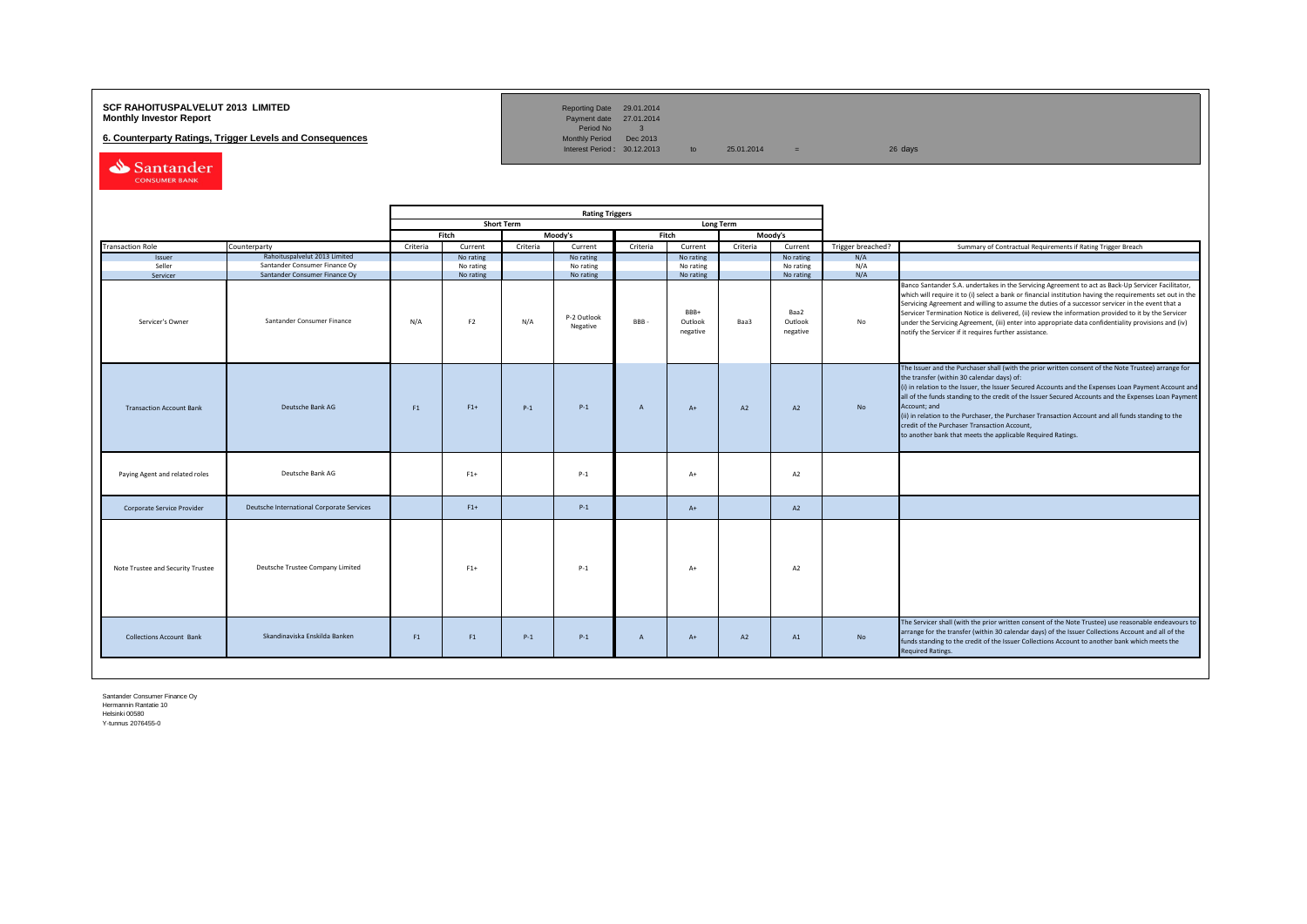# **SCF RAHOITUSPALVELUT 2013 LIMITED** Reporting Date 29.01.2014 **Monthly Investor Report Payment date** Payment date 27.01.2014

# **7.a Original Portfolio Principal Balance** Monthly Period Dec 2013<br>Interest Period from 30.12.2013



| - all:         | 666 |
|----------------|-----|
| Average amount | --  |

Payment date<br>Period No

Interest Period from 30.12.2013 to 25.01.2014 = 26 days

|                  |            |               |           |                         | <b>TOTAL</b> |                               |                     |
|------------------|------------|---------------|-----------|-------------------------|--------------|-------------------------------|---------------------|
|                  | <b>Min</b> | <b>Max</b>    | <b>No</b> | <b>Original balance</b> | %            | <b>WA mounths to maturity</b> | <b>WA seasoning</b> |
|                  |            | 0 5 0 0 0     | 7722      | 25 239 514              | 4,9%         | 19,0                          | 13,7                |
|                  |            | 5 000 10 000  | 12 105    | 90 402 977              | 17,6%        | 33,1                          | 12,1                |
|                  |            | 10 000 15 000 | 8965      | 110 601 458             | 21,5%        | 40,4                          | 10,9                |
|                  |            | 15 000 20 000 | 5 1 8 0   | 89 340 707              | 17,4 %       | 43,5                          | 10,1                |
|                  |            | 20 000 25 000 | 2882      | 64 224 790              | 12,5%        | 44,9                          | 9,8                 |
| Original balance |            | 25 000 30 000 | 1476      | 40 132 379              | 7,8%         | 45,1                          | 9,3                 |
|                  |            | 30 000 35 000 | 797       | 25 750 357              | 5,0%         | 44,8                          | 9,8                 |
|                  |            | 35 000 40 000 | 473       | 17 609 997              | 3,4 %        | 44,3                          | 9,9                 |
|                  |            | 40 000 45 000 | 294       | 12 468 941              | 2,4 %        | 44,6                          | 9,7                 |
|                  |            | 45 000 50 000 | 238       | 11 245 953              | 2,2%         | 45,3                          | 10,0                |
|                  |            | 50 000 55 000 | 119       | 6 227 331               | 1,2%         | 46,6                          | 9,0                 |
|                  |            | 55 000 60 000 | 78        | 4 470 912               | 0,9%         | 47,1                          | 8,8                 |
|                  | $60000 +$  |               | 201       | 15 640 043              | 3,0%         | 44,3                          | 8,3                 |
|                  |            |               |           |                         |              |                               |                     |
|                  | Total      |               | 40 530    | 513 355 357             | 100 %        |                               |                     |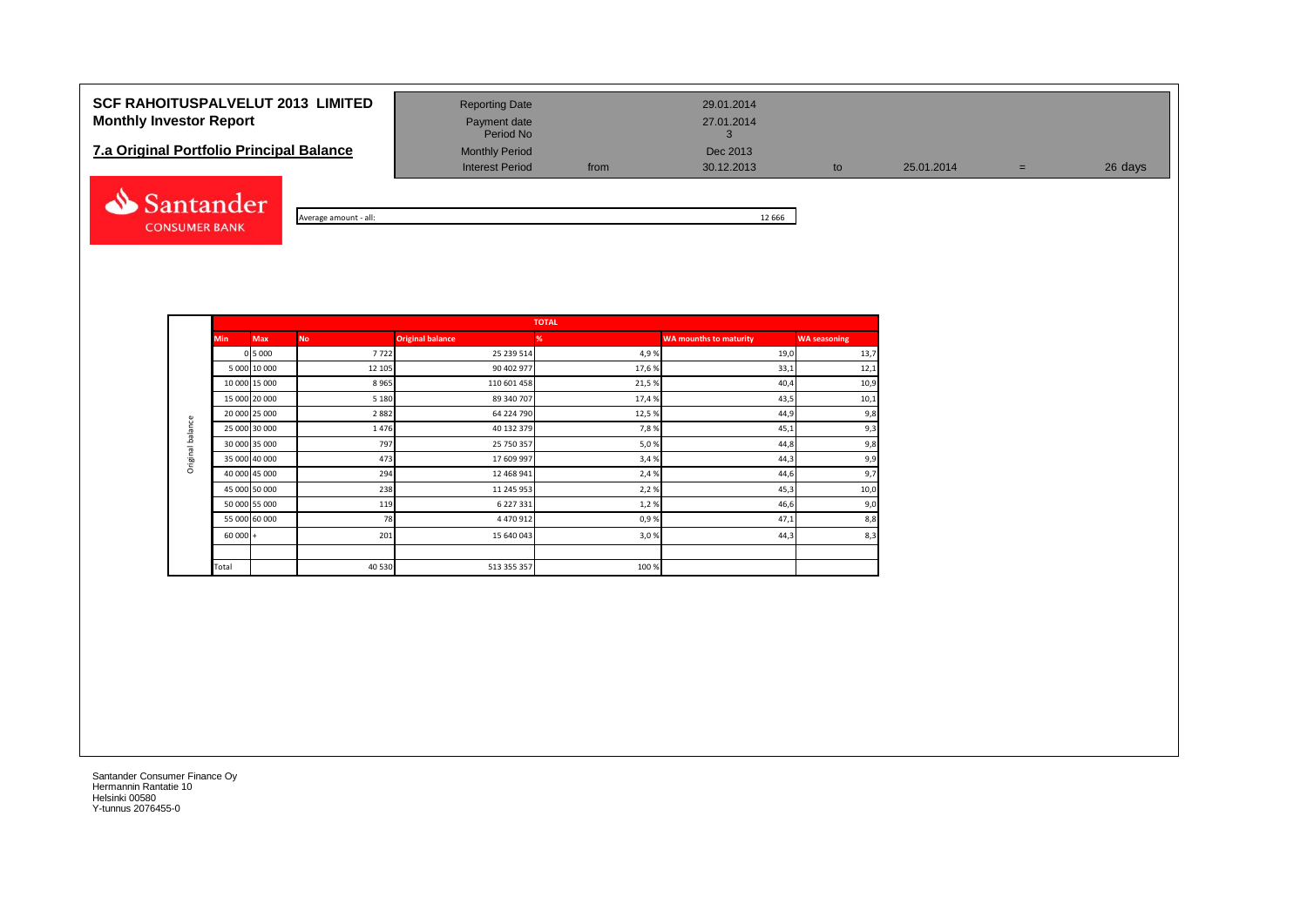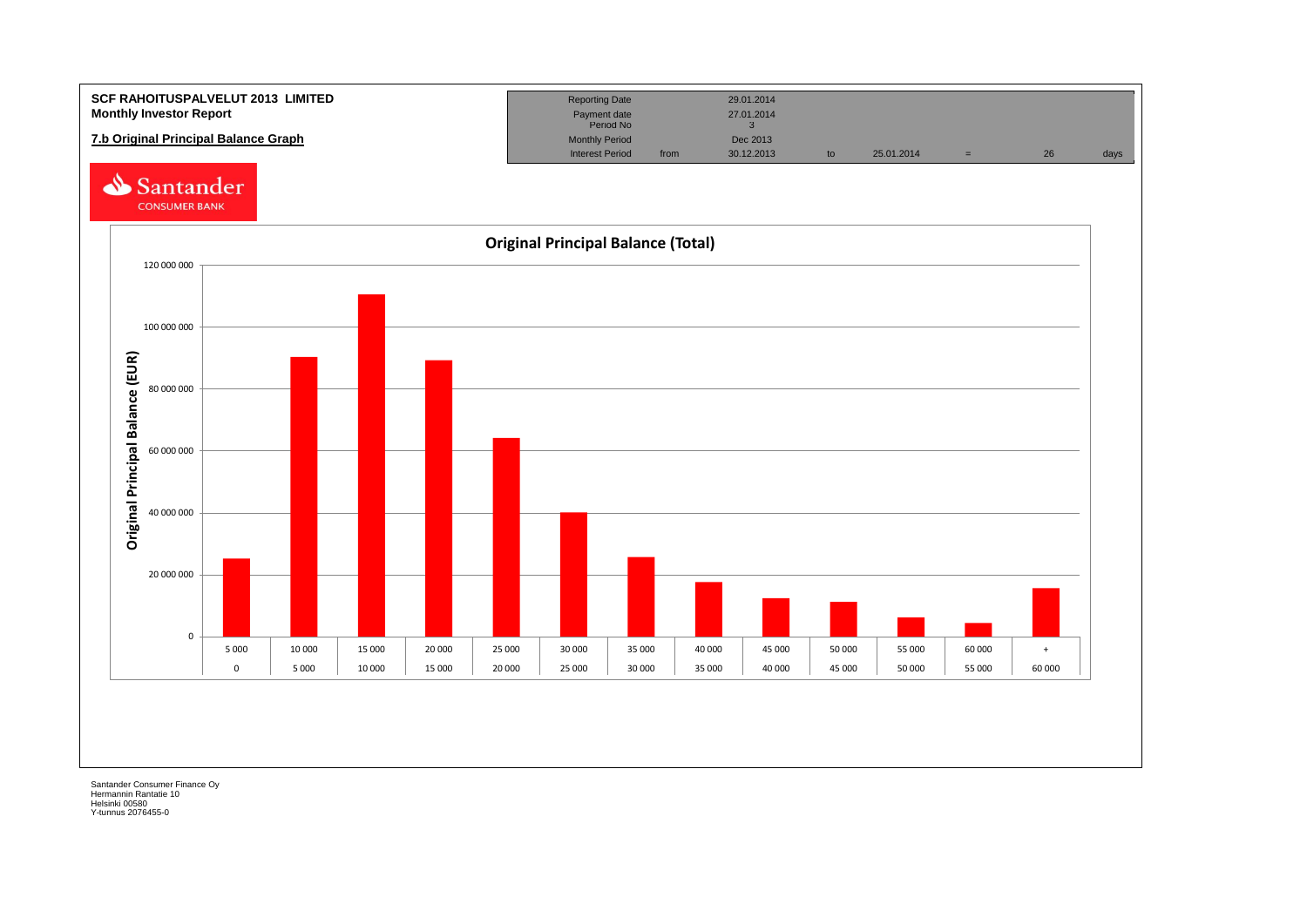#### **SCF RAHOITUSPALVELUT 2013 LIMITED Monthly Investor Report**

## **8.a Outstanding Principal Balance**



| <b>Reporting Date</b><br>Payment date<br>Period No |      | 29.01.2014<br>27.01.2014 |    |            |     |         |
|----------------------------------------------------|------|--------------------------|----|------------|-----|---------|
| <b>Monthly Period</b><br><b>Interest Period</b>    | from | Dec 2013<br>30.12.2013   | to | 25.01.2014 | $=$ | 26 days |

Average amount - all: 11 816

|                     | <b>TOTAL</b> |               |           |                              |         |                              |                     |
|---------------------|--------------|---------------|-----------|------------------------------|---------|------------------------------|---------------------|
|                     | <b>Min</b>   | <b>Max</b>    | <b>No</b> | <b>Outstanding balance %</b> |         | <b>WA months to maturity</b> | <b>WA seasoning</b> |
|                     |              | 0 5 0 0 0     | 8395      | 25 463 162                   | 5,79%   | 21,4                         | 17,6                |
|                     |              | 5 000 10 000  | 11 173    | 82 901 740                   | 18,85 % | 35,4                         | 14,8                |
|                     |              | 10 000 15 000 | 8046      | 98 899 753                   | 22,49%  | 42,4                         | 13,3                |
|                     |              | 15 000 20 000 | 4321      | 74 560 267                   | 16,95 % | 45,0                         | 12,5                |
|                     |              | 20 000 25 000 | 2 3 8 3   | 52 961 834                   | 12,04 % | 45,9                         | 12,1                |
| Outstanding balance |              | 25 000 30 000 | 1 1 6 2   | 31 595 219                   | 7,18%   | 46,1                         | 11,9                |
|                     |              | 30 000 35 000 | 654       | 21 161 298                   | 4,81%   | 45,6                         | 12,3                |
|                     |              | 35 000 40 000 | 353       | 13 177 183                   | 3,00 %  | 45,7                         | 12,2                |
|                     |              | 40 000 45 000 | 258       | 10 951 037                   | 2,49%   | 45,6                         | 12,5                |
|                     |              | 45 000 50 000 | 178       | 8 387 788                    | 1,91%   | 46,5                         | 11,5                |
|                     |              | 50 000 55 000 | 85        | 4 4 5 7 7 4 7                | 1,01%   | 46,1                         | 11,7                |
|                     |              | 55 000 60 000 | 62        | 3 556 927                    | 0,81%   | 47,5                         | 10,7                |
|                     | $60000 +$    |               | 153       | 11 743 311                   | 2,67%   | 47,1                         | 10,9                |
|                     |              |               |           |                              |         |                              |                     |
|                     | Total        |               | 37 223    | 439 817 265                  |         |                              |                     |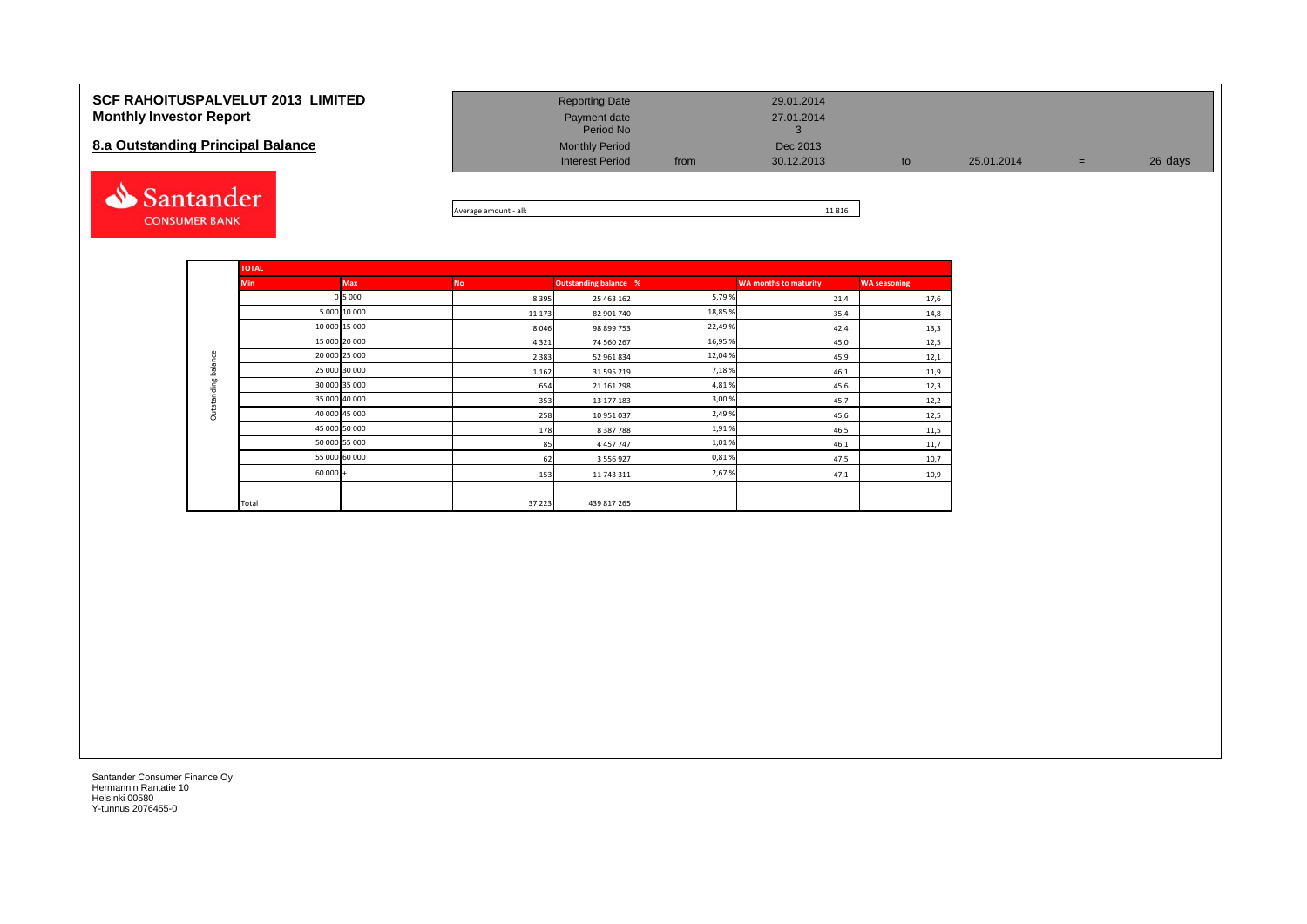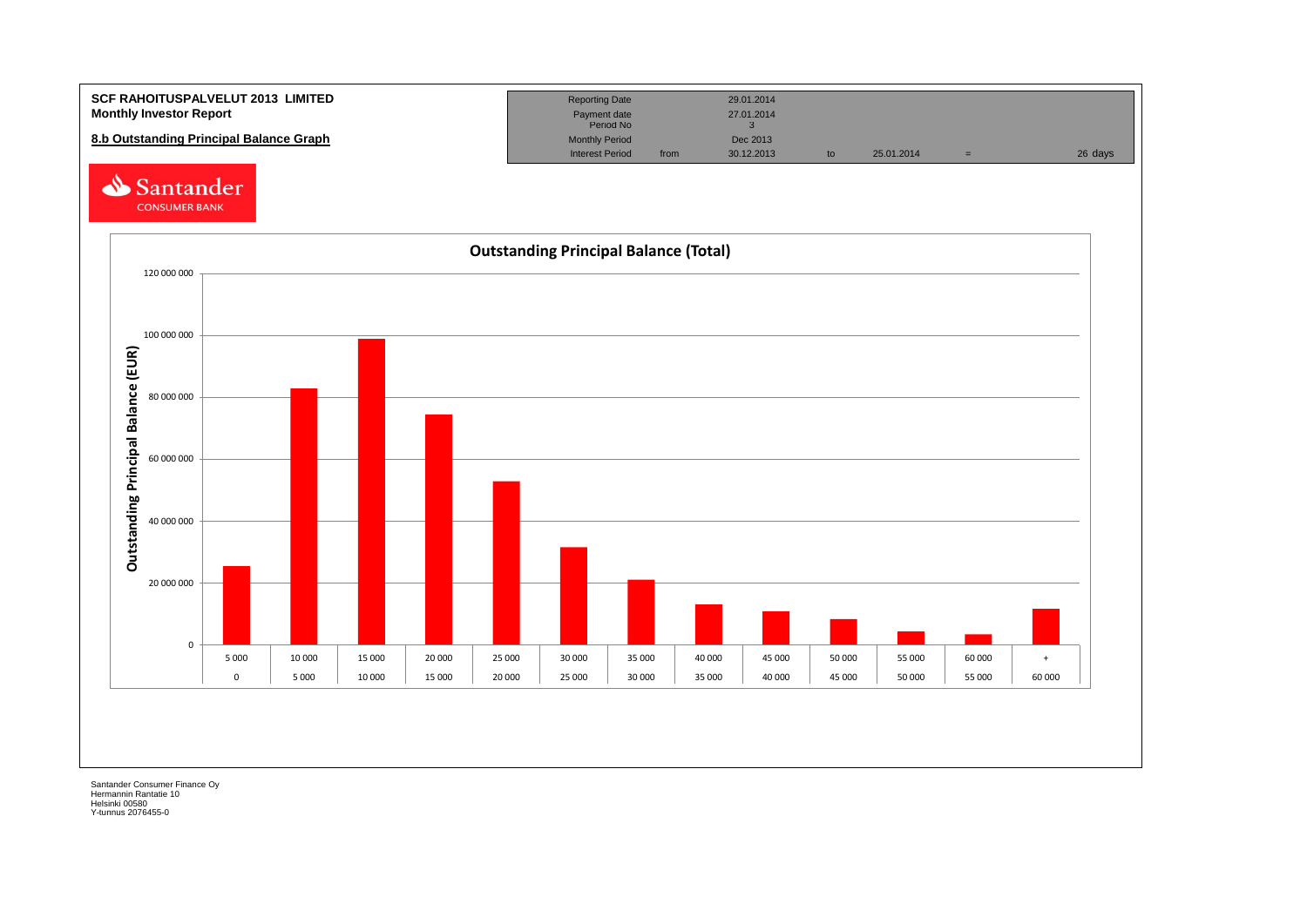| <b>SCF RAHOITUSPALVELUT 2013 LIMITED</b> | <b>Reporting Date</b>     |      | 29.01.2014 |            |         |
|------------------------------------------|---------------------------|------|------------|------------|---------|
| <b>Monthly Investor Report</b>           | Payment date<br>Period No |      | 27.01.2014 |            |         |
| 9.a Geographical Distribution            | <b>Monthly Period</b>     |      | Dec 2013   |            |         |
|                                          | <b>Interest Period</b>    | from | 30.12.2013 | 25.01.2014 | 26 days |



|       |                                               |           |                            | <b>TOTAL</b>             |            |                              |                     |
|-------|-----------------------------------------------|-----------|----------------------------|--------------------------|------------|------------------------------|---------------------|
|       | <b>District</b>                               | <b>No</b> | <b>Outstanding balance</b> | % of Outstanding balance | % of Loans | <b>WA months to maturity</b> | <b>WA seasoning</b> |
|       | Central Finland                               | 3934      | 44 987 256                 | 10,23%                   | 10,57%     | 41,6                         | 13,1                |
|       | Eastern Finland                               | 1 0 4 9   | 11 321 247                 | 2,57%                    | 2,82%      | 41,5                         | 12,9                |
|       | East Tavastia                                 | 2 1 9 0   | 25 186 206                 | 5,73%                    | 5,88%      | 41,1                         | 13,8                |
| ution | Greater Helsinki                              | 13 24 1   | 163 308 109                | 37,13%                   | 35,57%     | 41,7                         | 13,2                |
| t,    | Northern Finland                              | 3560      | 42 823 478                 | 9,74%                    | 9,56%      | 42,4                         | 13,2                |
|       | se<br>El Northern Savonia<br>Tel Ostrobothnia | 1468      | 16 959 702                 | 3,86 %                   | 3,94 %     | 41,5                         | 12,9                |
|       |                                               | 2 3 6 4   | 26 292 789                 | 5,98%                    | 6,35 %     | 40,3                         | 13,3                |
| eogra | South-Eastern Fi                              | 2021      | 23 210 711                 | 5,28%                    | 5,43%      | 42,2                         | 12,9                |
|       | South-Western Fi                              | 3986      | 46 115 580                 | 10,49%                   | 10,71%     | 41,5                         | 13,4                |
|       | Western Tavastia                              | 3410      | 39 612 186                 | 9,01%                    | 9,16%      | 41,5                         | 13,3                |
|       |                                               |           |                            |                          |            |                              |                     |
|       |                                               |           |                            |                          |            |                              |                     |
|       | Total                                         | 37 223    | 439 817 265                | 100 %                    | 100,00 %   |                              |                     |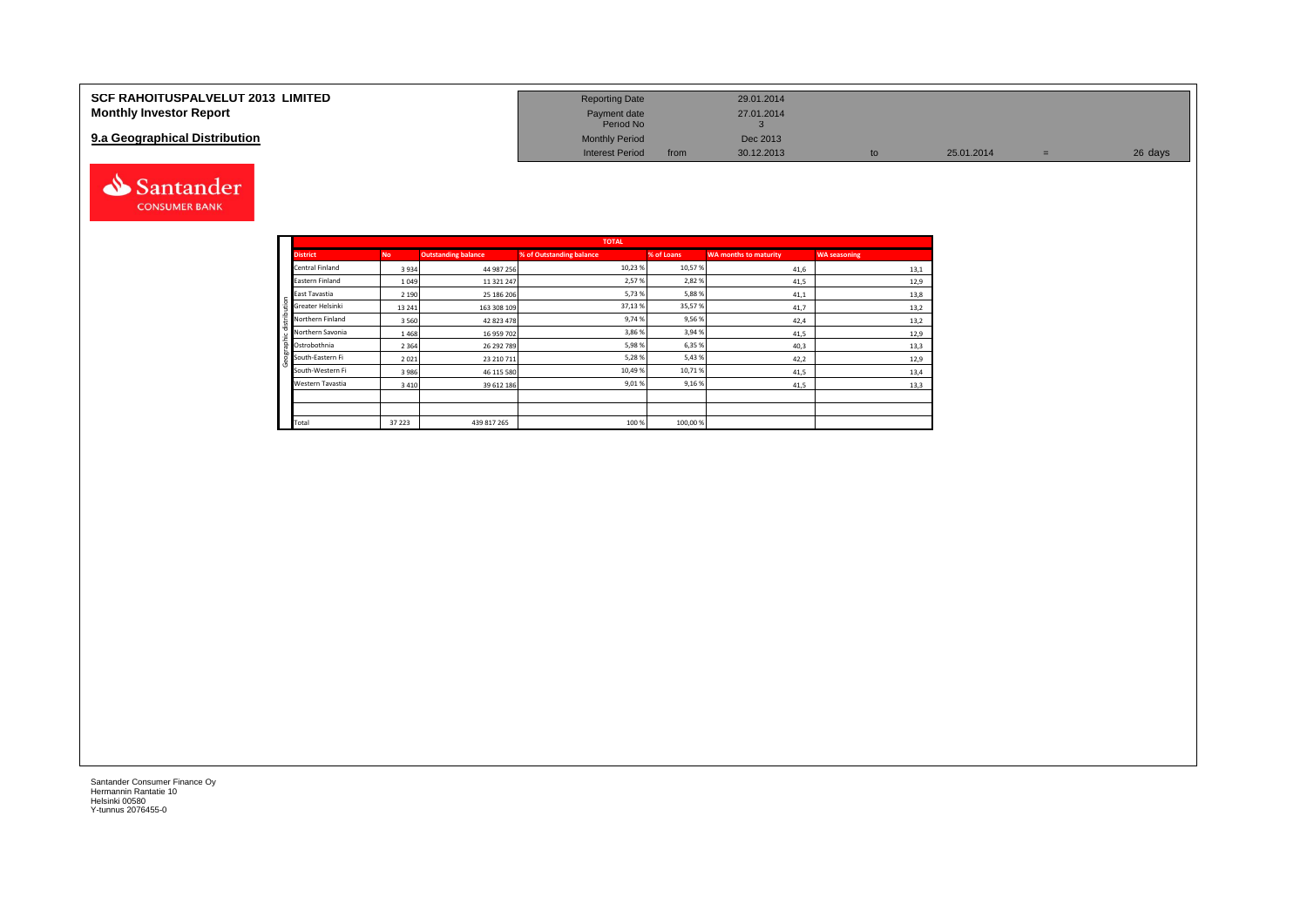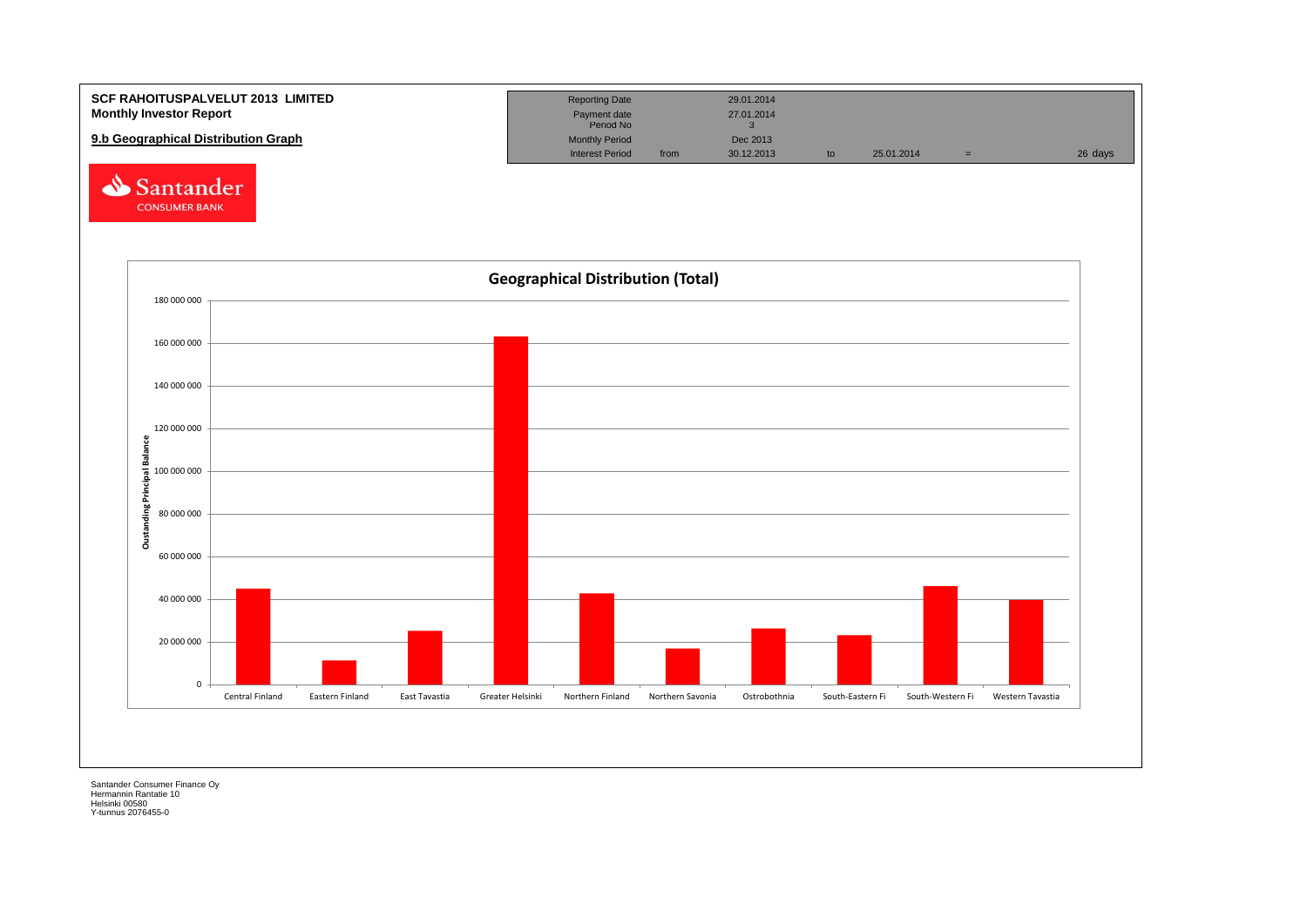#### **10.a Interest Rate**



| SCF RAHOITUSPALVELUT 2013  LIMITED | <b>Reporting Date</b>     |      | 29.01.2014 |            |         |
|------------------------------------|---------------------------|------|------------|------------|---------|
| <b>Monthly Investor Report</b>     | Payment date<br>Period No |      | 27.01.2014 |            |         |
| 10.a Interest Rate                 | <b>Monthly Period</b>     |      | Dec 2013   |            |         |
|                                    | <b>Interest Period</b>    | from | 30.12.2013 | 25.01.2014 | 26 days |

|         |          |         |           |                            | <b>TOTAL</b>                      |                              |                     |
|---------|----------|---------|-----------|----------------------------|-----------------------------------|------------------------------|---------------------|
|         | $Min (=$ | Max (<) | <b>No</b> | <b>Outstanding balance</b> | % of total Outstanding<br>balance | <b>WA months to maturity</b> | <b>WA seasoning</b> |
|         |          | 1%      | 1080      | 9882931,2                  | 2,25 %                            | 34,2                         | 12,2                |
|         | 1 %      | 2 %     | 3503      | 38 778 055                 | 8,82%                             | 40,5                         | 11,2                |
| ution   | 2 %      | 4 %     | 7498      | 108 396 428                | 24,65%                            | 43,7                         | 11,9                |
|         | 4 %      | 6%      | 16838     | 207 376 967                | 47,15%                            | 41,5                         | 14,0                |
| distrib | 6 %      | 8%      | 8 2 3 6   | 74 796 772                 | 17,01%                            | 40,4                         | 13,9                |
| ٠<br>ö  | 8 %      | 10%     | 68        | 586 112                    | 0,13%                             | 43,8                         | 9,7                 |
| Inter   | 10%      | 12%     |           |                            |                                   |                              |                     |
|         | 12%      | 14 %    |           |                            |                                   |                              |                     |
|         | 14 %     | 16%     |           |                            |                                   |                              |                     |
|         | 16 %     | 18%     |           |                            |                                   |                              |                     |
|         |          |         |           |                            |                                   |                              |                     |
|         | Total    |         | 37 223    | 439 817 265                | 100 %                             |                              |                     |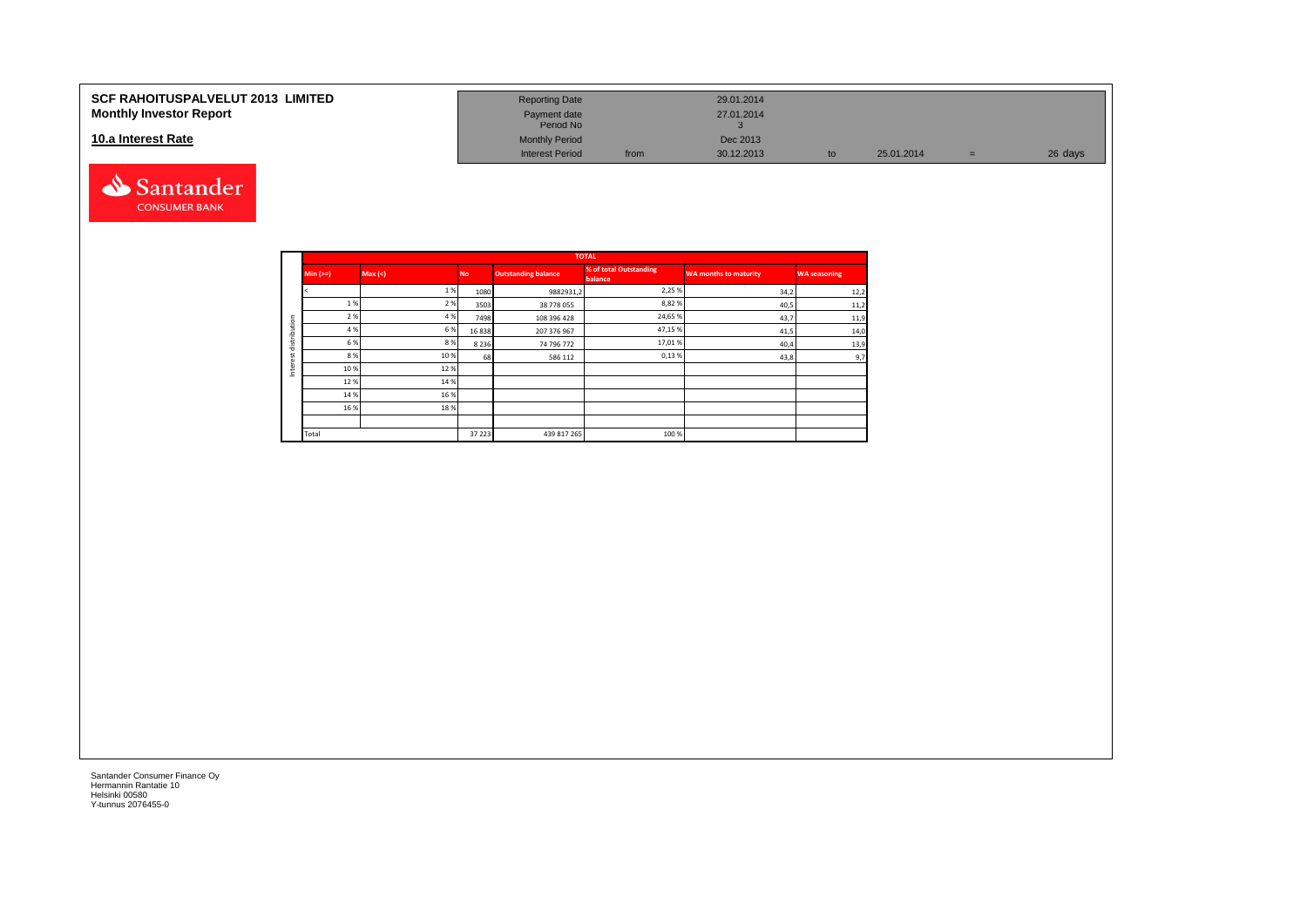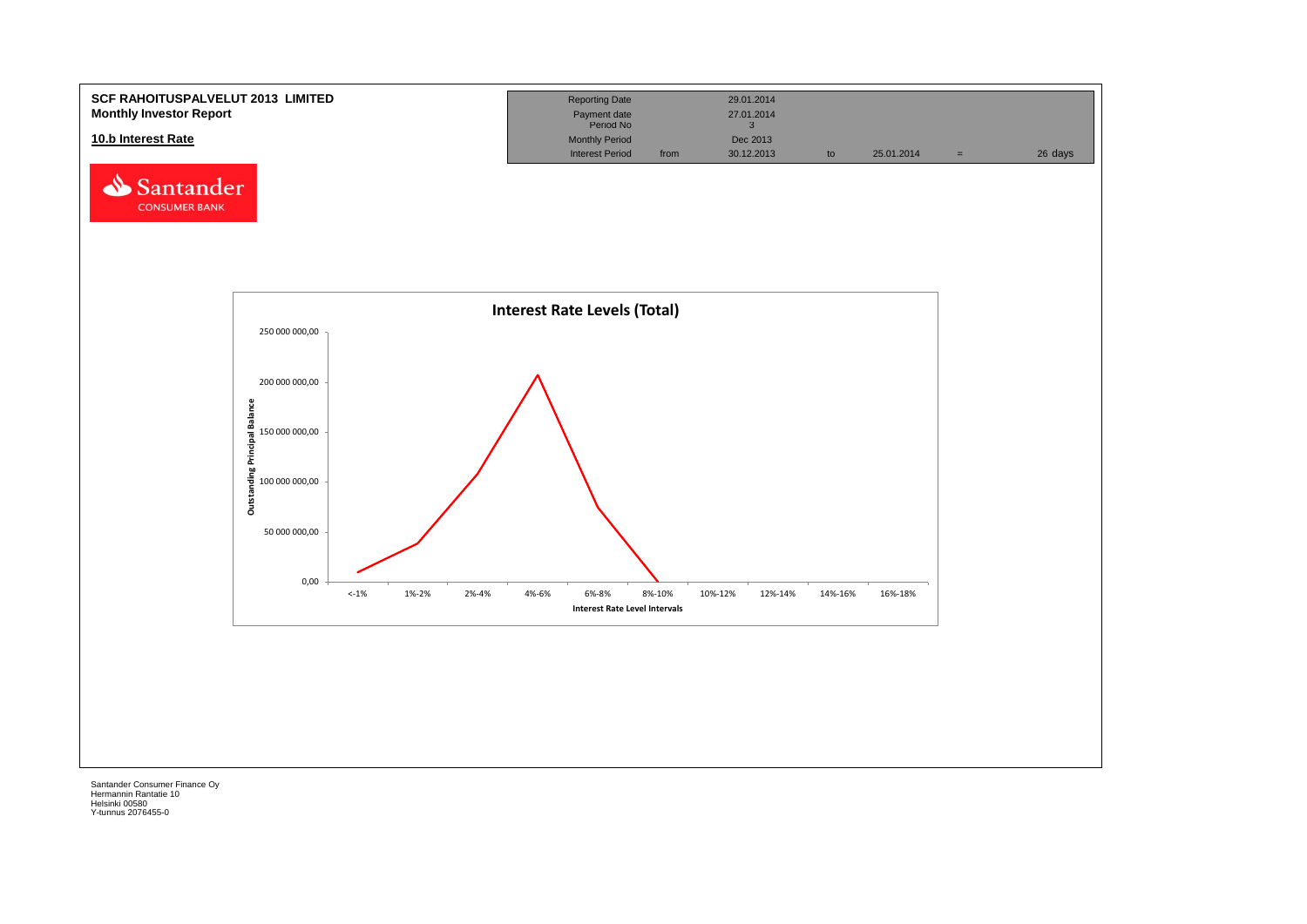# **SCF RAHOITUSPALVELUT 2013 LIMITED Monthly Investor Report**

## **11.a Remaining Terms**



| <b>Reporting Date</b>     |      | 29.01.2014 |    |            |   |         |
|---------------------------|------|------------|----|------------|---|---------|
| Payment date<br>Period No |      | 27.01.2014 |    |            |   |         |
| <b>Monthly Period</b>     |      | Dec 2013   |    |            |   |         |
| <b>Interest Period</b>    | from | 30.12.2013 | to | 25.01.2014 | = | 26 days |

|                     |            |            |           | <b>TOTAL</b>               |         |                              |                     |
|---------------------|------------|------------|-----------|----------------------------|---------|------------------------------|---------------------|
|                     | <b>Min</b> | <b>Max</b> | <b>No</b> | <b>Outstanding balance</b> | %       | <b>WA months to maturity</b> | <b>WA seasoning</b> |
|                     |            | n          | 19        | 12 147                     | 0,00%   | 0,0                          | 33,0                |
|                     |            | 12         | 3 1 7 3   | 9760718                    | 2,22%   | 7,9                          | 31,1                |
|                     | 13         | 24         | 6 2 8 2   | 39 632 791                 | 9,01%   | 19,1                         | 20,5                |
|                     | 25         | 36         | 7300      | 68 107 148                 | 15,49 % | 30,3                         | 16,6                |
| aturity             | 37         | 48         | 11025     | 155 009 330                | 35,24 % | 43,0                         | 14,7                |
| ε<br>$\mathsf{S}$   | 49         | 60         | 9424      | 167 295 131                | 38,04 % | 52,2                         | 7,6                 |
|                     | 61         | 72         |           |                            |         |                              |                     |
| Months <sup>-</sup> | 73         | 84         |           |                            |         |                              |                     |
|                     | 85         | 96         |           |                            |         |                              |                     |
|                     | 97         | 108        |           |                            |         |                              |                     |
|                     | 109        | 120        |           |                            |         |                              |                     |
|                     | 121        |            |           |                            |         |                              |                     |
|                     |            |            |           |                            |         |                              |                     |
|                     | Total      |            | 37 223    | 439 817 265                | 100%    |                              |                     |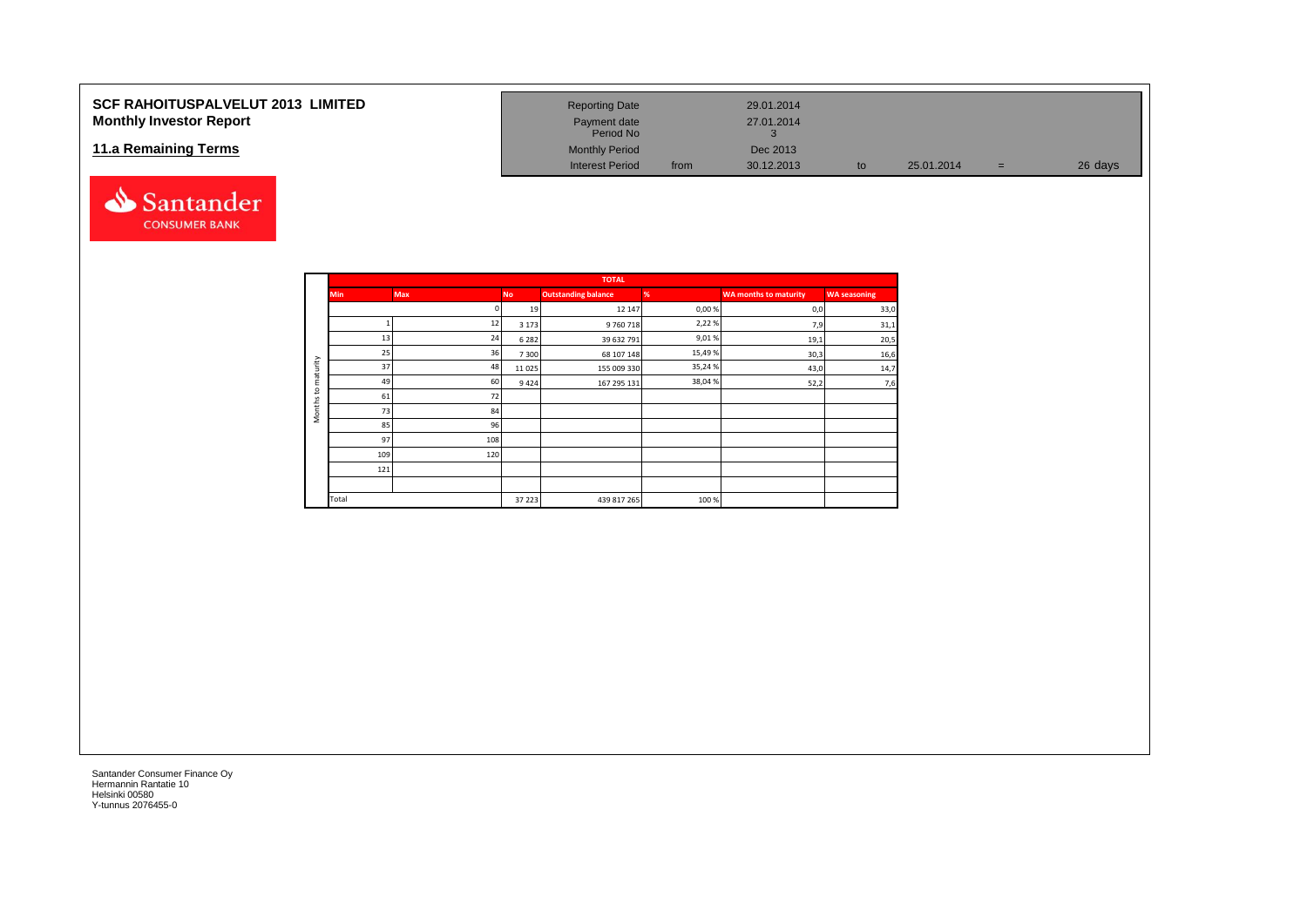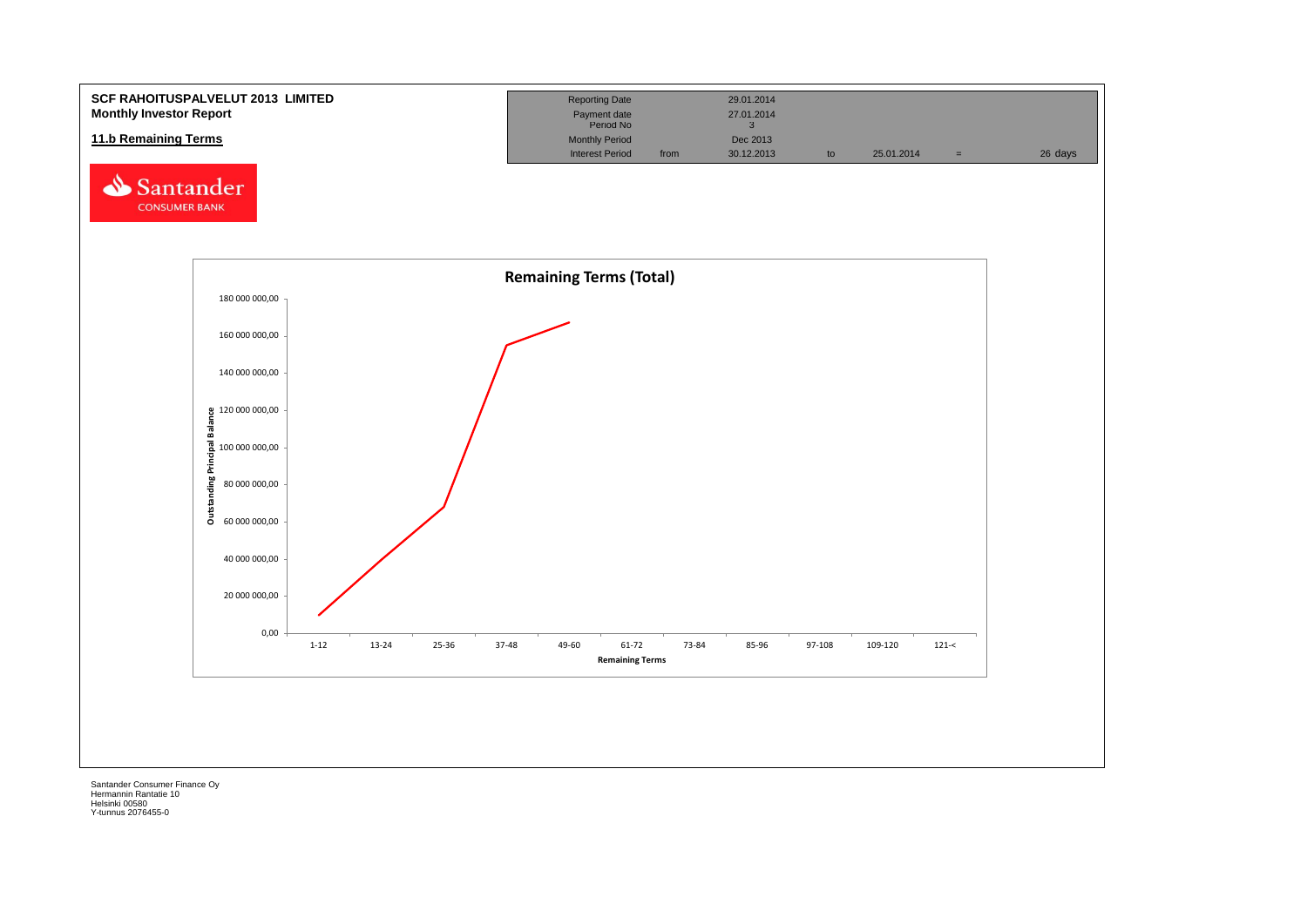| <b>SCF RAHOITUSPALVELUT 2013 LIMITED</b> | <b>Reporting Date</b>     | 29.01.2014         |    |            |     |         |
|------------------------------------------|---------------------------|--------------------|----|------------|-----|---------|
| <b>Monthly Investor Report</b>           | Payment date<br>Period No | 27.01.2014         |    |            |     |         |
| 12.a Seasoning                           | <b>Monthly Period</b>     | Dec 2013           |    |            |     |         |
|                                          | <b>Interest Period</b>    | 30.12.2013<br>from | to | 25.01.2014 | $=$ | 26 days |



|          |            |            |           | <b>TOTAL</b>               |                                    |                       |                     |
|----------|------------|------------|-----------|----------------------------|------------------------------------|-----------------------|---------------------|
|          | <b>Min</b> | <b>Max</b> | <b>No</b> | <b>Outstanding balance</b> | % of Outstanding<br><b>Balance</b> | WA months to maturity | <b>WA seasoning</b> |
|          |            |            | 18 013    | 244 891 511                | 55,68%                             | 46,7                  | 7,9                 |
| ¥        | 13         | 24         | 15 26 2   | 162 861 589                | 37,03%                             | 37,6                  | 16,9                |
|          | 25         | 36         | 2 3 2 9   | 21 088 852                 | 4,79%                              | 27,2                  | 29,3                |
| $\Omega$ | 37         | 48         | 1 0 9 3   | 7919788                    | 1,80%                              | 17.7                  | 41,4                |
| ⇇        | 49         | 60         | 519       | 3 007 587                  | 0,68%                              | 7.9                   | 52,7                |
|          | 61         |            |           | 47938                      | 0,01%                              | 6,6                   | 62,3                |
|          | 73         | 84         |           |                            |                                    |                       |                     |
|          | 85         | 96         |           |                            |                                    |                       |                     |
|          |            |            |           |                            |                                    |                       |                     |
|          | Total      |            | 37 223    | 439 817 265                | 100 %                              |                       |                     |

Santander Consumer Bank AS Strandveien 18 PO Box 177 N-1325 Lysaker Tel.: +47 21 08 30 00 Fax.: +47 21 08 33 68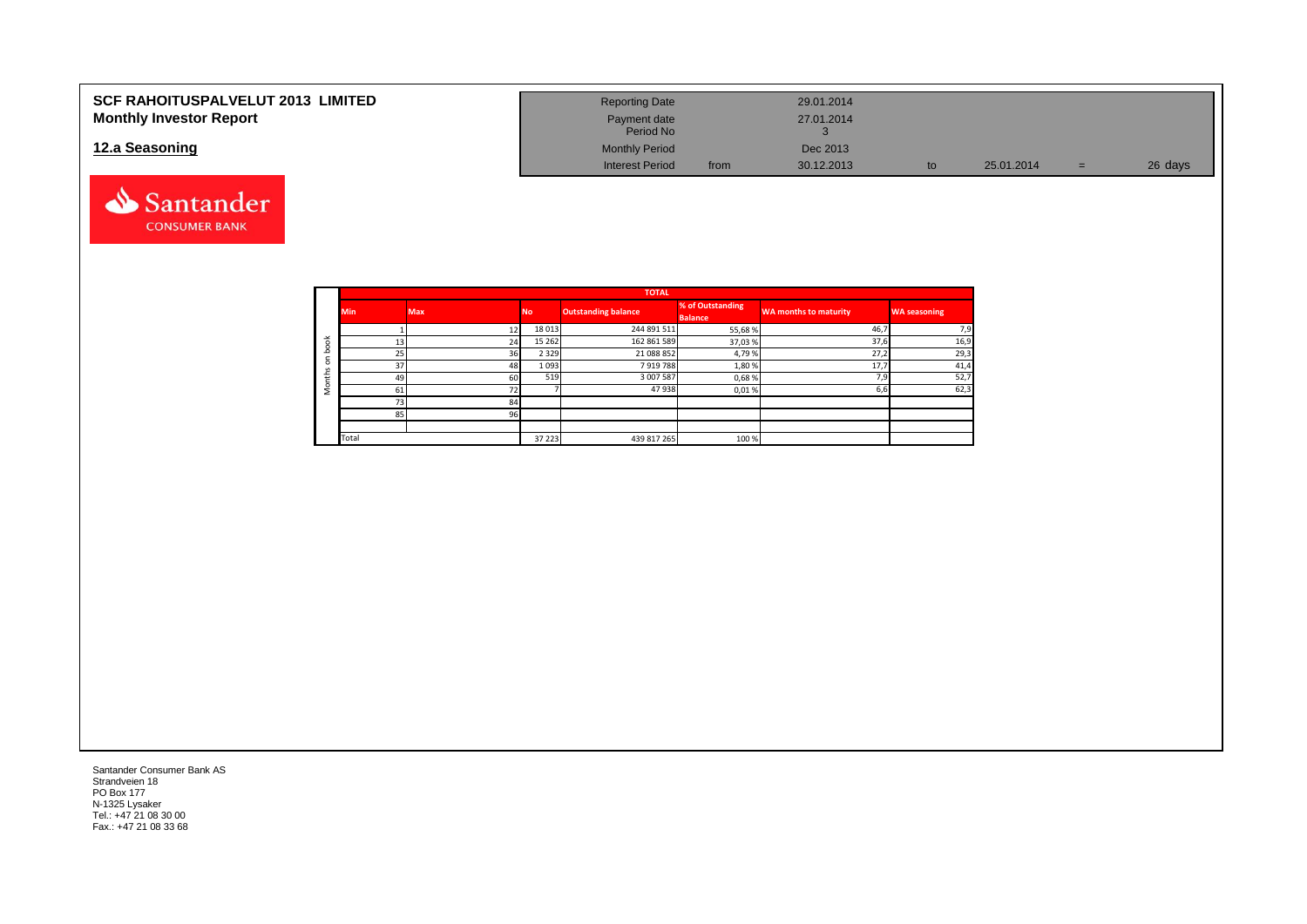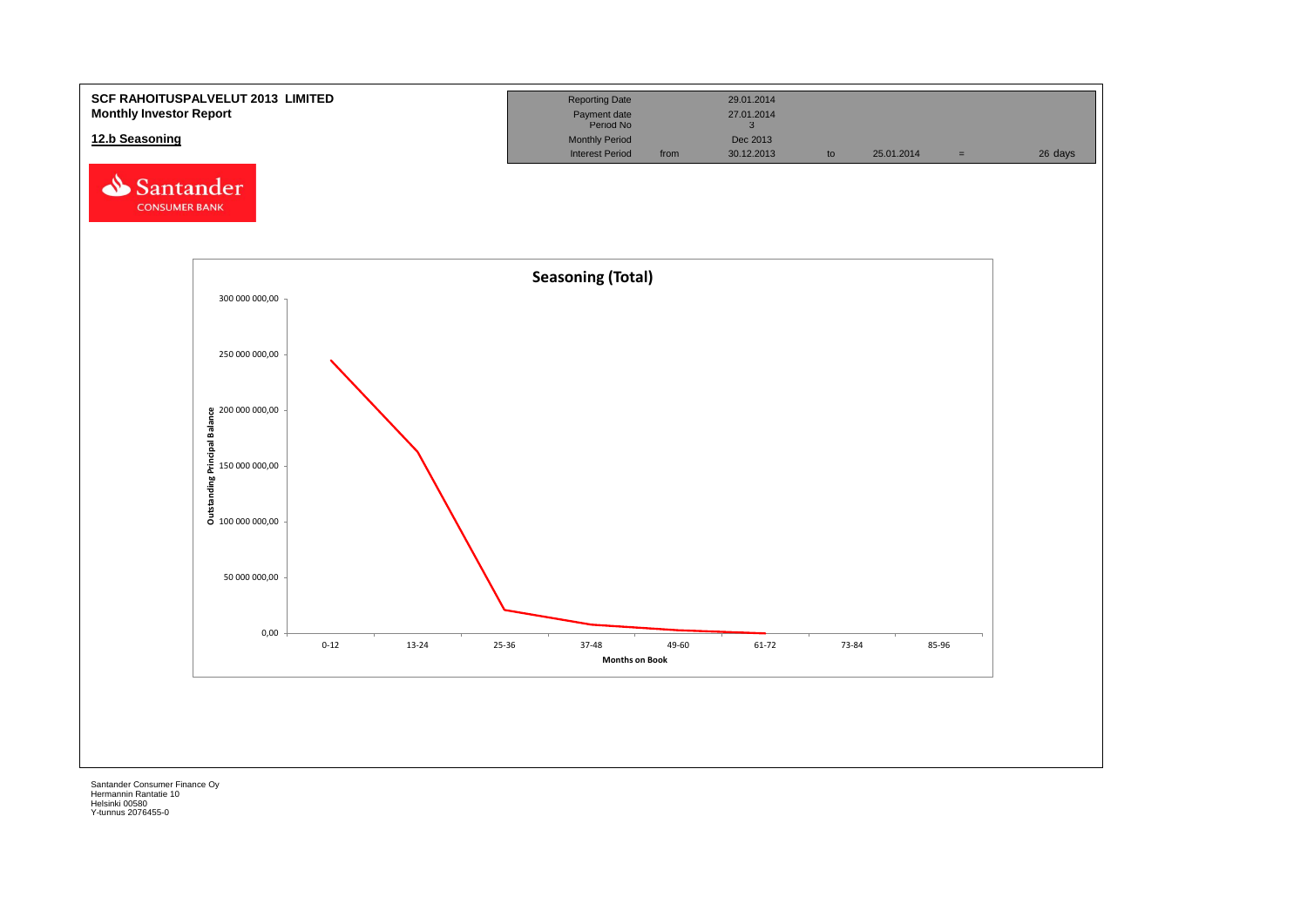| <b>SCF RAHOITUSPALVELUT 2013 LIMITED</b> | <b>Reporting Date</b>     |      | 29.01.2014 |            |     |         |
|------------------------------------------|---------------------------|------|------------|------------|-----|---------|
| <b>Monthly Investor Report</b>           | Payment date<br>Period No |      | 27.01.2014 |            |     |         |
| 13.a Balloon Ioans                       | <b>Monthly Period</b>     |      | Dec 2013   |            |     |         |
|                                          | <b>Interest Period</b>    | from | 30.12.2013 | 25.01.2014 | $=$ | 26 days |

┑

| ৯ৎ                     |            | <b>TOTAL</b> |                     |                                    |                              |                     |  |  |  |  |  |  |  |  |
|------------------------|------------|--------------|---------------------|------------------------------------|------------------------------|---------------------|--|--|--|--|--|--|--|--|
| ∸.<br>ິ<br>S<br>⋍<br>∽ | <b>Min</b> | <b>No</b>    | Outstanding balance | % of Outstanding<br><b>Balance</b> | <b>WA months to maturity</b> | <b>WA seasoning</b> |  |  |  |  |  |  |  |  |
| ᢐ<br>c<br>∘            | Standard   | 29 801       | 286 226 506         | 65,08 %                            | 40,1                         | 12,9                |  |  |  |  |  |  |  |  |
| ∽<br>۰<br>৳            | Balloon    | 7422         | 153 590 759         | 34,92 %                            | 44.4                         | 13,7                |  |  |  |  |  |  |  |  |
| ≗<br>B <sub>a</sub>    |            |              |                     |                                    |                              |                     |  |  |  |  |  |  |  |  |
|                        | Total      | 37 223       | 439 817 265         | 100 %                              |                              |                     |  |  |  |  |  |  |  |  |

Santander Consumer Finance Oy Hermannin Rantatie 10 Helsinki 00580 Y-tunnus 2076455-0

Santander **CONSUMER BANK**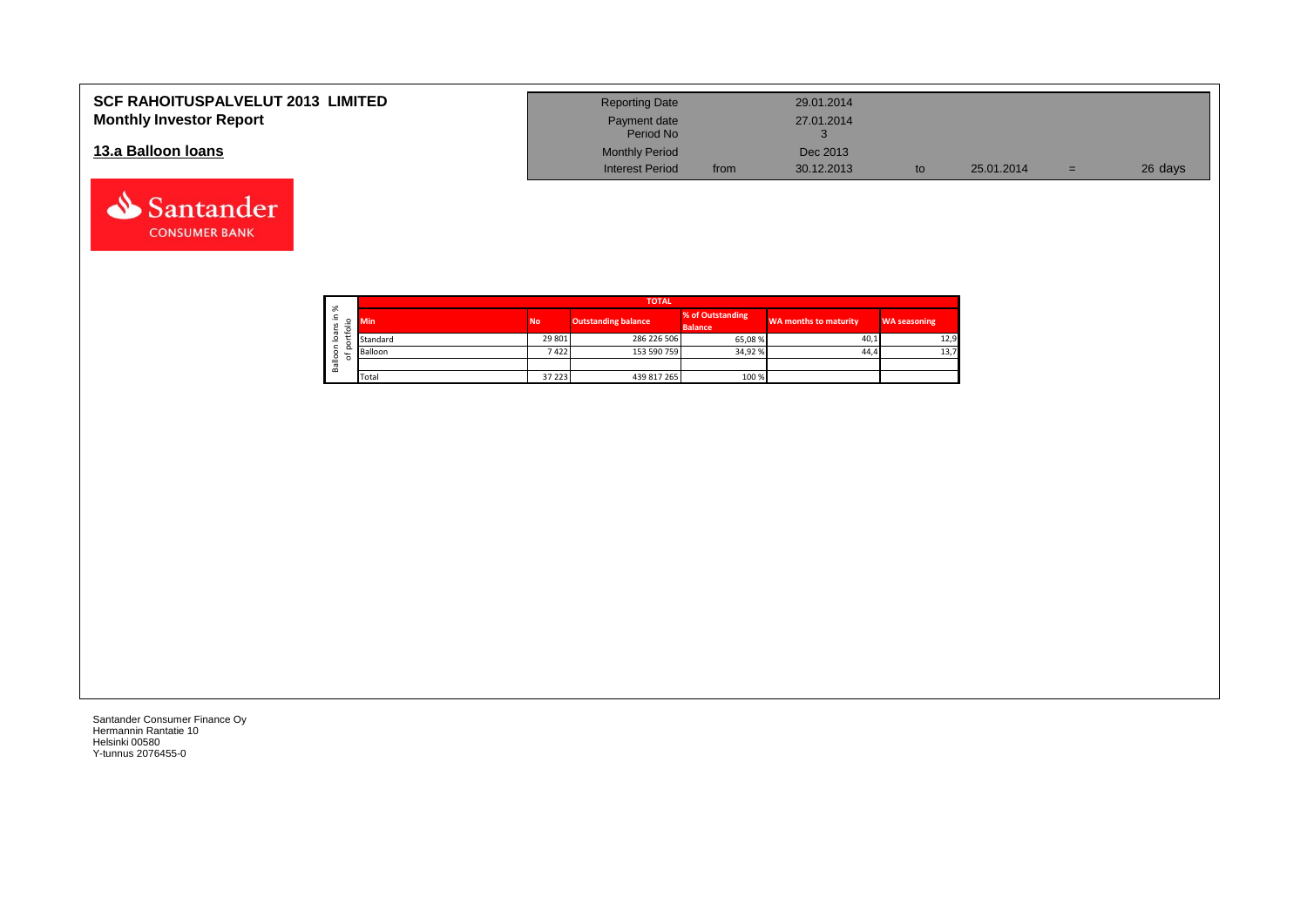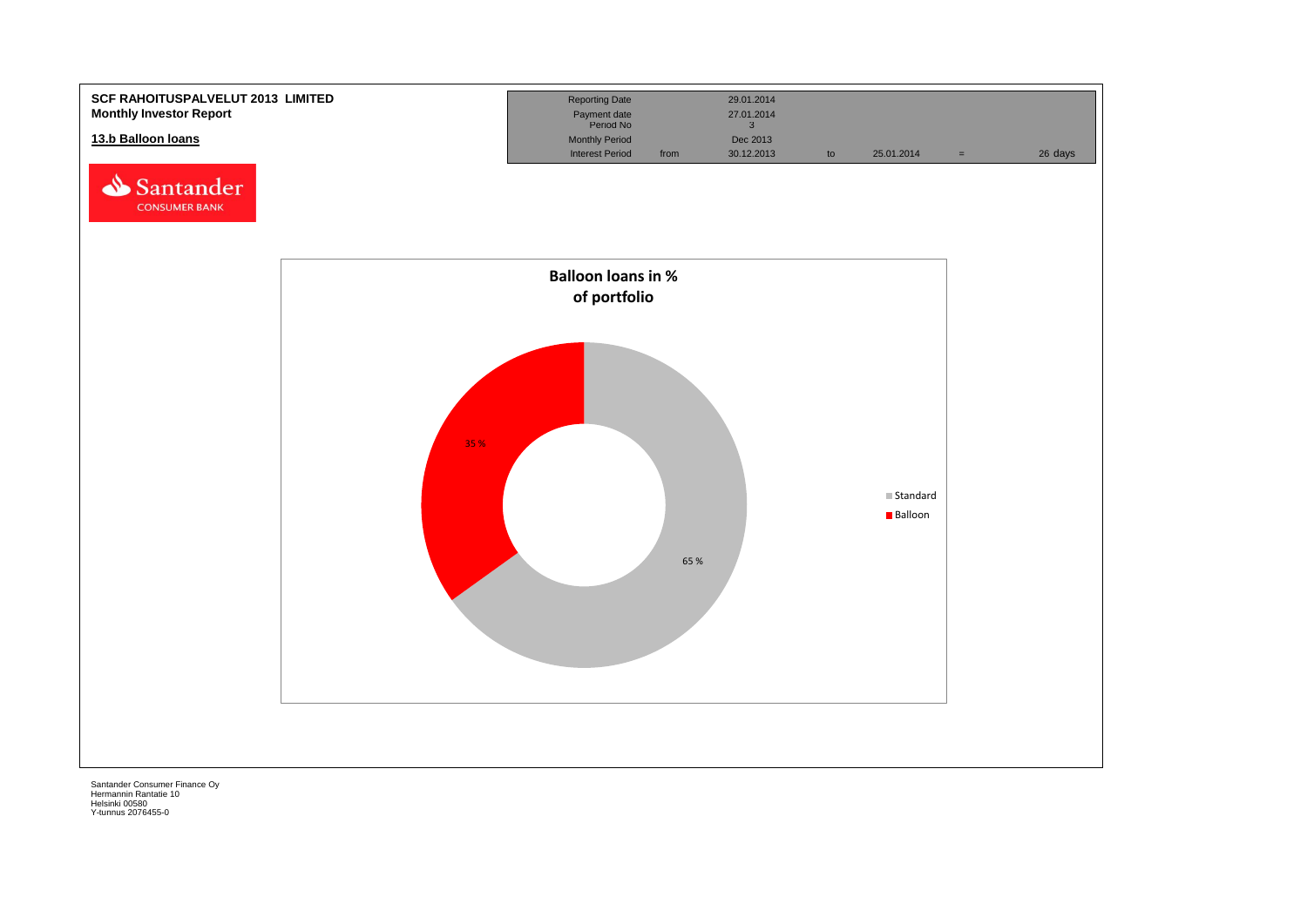# **SCF RAHOITUSPALVELUT Monthly Investor Report**

#### 14.a # loans per borrower



| 2013 LIMITED | <b>Reporting Date</b>     |      | 29.01.2014 |    |            |     |         |
|--------------|---------------------------|------|------------|----|------------|-----|---------|
|              | Payment date<br>Period No |      | 27.01.2014 |    |            |     |         |
|              | <b>Monthly Period</b>     |      | Dec 2013   |    |            |     |         |
|              | <b>Interest Period</b>    | from | 30.12.2013 | to | 25.01.2014 | $=$ | 26 days |

|                      |                              | <b>TOTAL</b>                   |                            |        |
|----------------------|------------------------------|--------------------------------|----------------------------|--------|
|                      | <b>Total number of loans</b> | <b>Total number of debtors</b> | <b>Outstanding balance</b> | %      |
|                      | 1                            | 35 087                         | 408 058 613                | 92,78% |
|                      | $\overline{2}$               | 827                            | 24 310 077                 | 5,53%  |
|                      | 3                            | 77                             | 3 605 539                  | 0,82%  |
|                      | $\overline{a}$               | 19                             | 1 101 811                  | 0,25%  |
|                      | 5                            | 13                             | 1 2 1 4 4 3 7              | 0,28%  |
|                      | 6                            | $\overline{7}$                 | 579 930                    | 0,13%  |
|                      | $\overline{7}$               | $\overline{2}$                 | 125 544                    | 0,03%  |
|                      | $\bf8$                       | $\mathbf{1}$                   | 253 640                    | 0,06%  |
|                      | 10                           | $\mathbf{1}$                   | 150 853                    | 0,03%  |
| # loans per borrower | $11\,$                       | $\overline{2}$                 | 226 052                    | 0,05 % |
|                      | 14                           | $\mathbf 1$                    | 193 769                    | 0,04%  |
|                      |                              |                                |                            |        |
|                      |                              |                                |                            |        |
|                      |                              |                                |                            |        |
|                      |                              |                                |                            |        |
|                      |                              |                                |                            |        |
|                      |                              |                                |                            |        |
|                      |                              |                                |                            |        |
|                      |                              |                                |                            |        |
|                      |                              |                                |                            |        |
|                      |                              |                                |                            |        |
|                      |                              |                                |                            |        |
|                      |                              |                                |                            |        |
|                      | Total:                       | 36 037                         | 439 817 265                | 100,0% |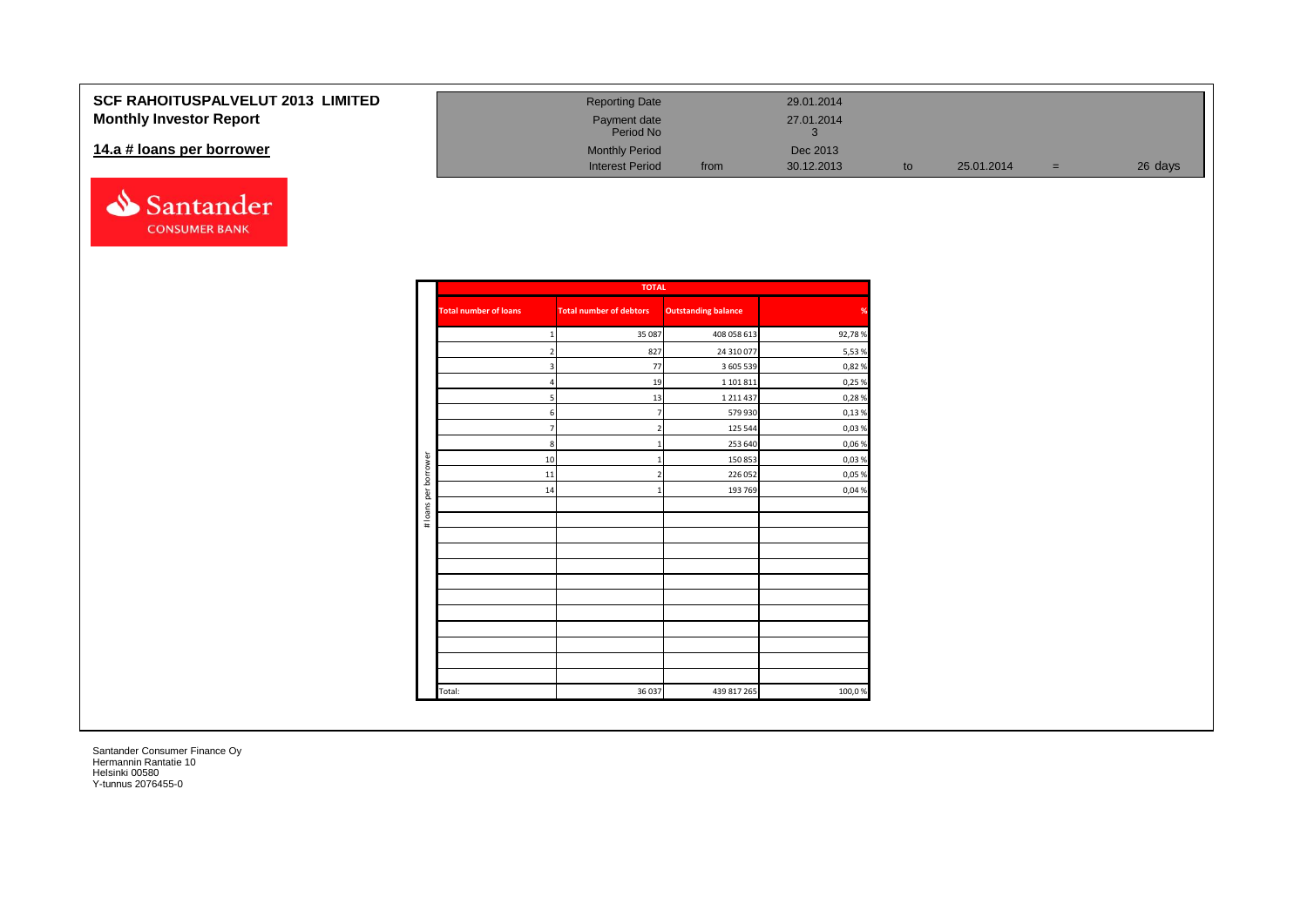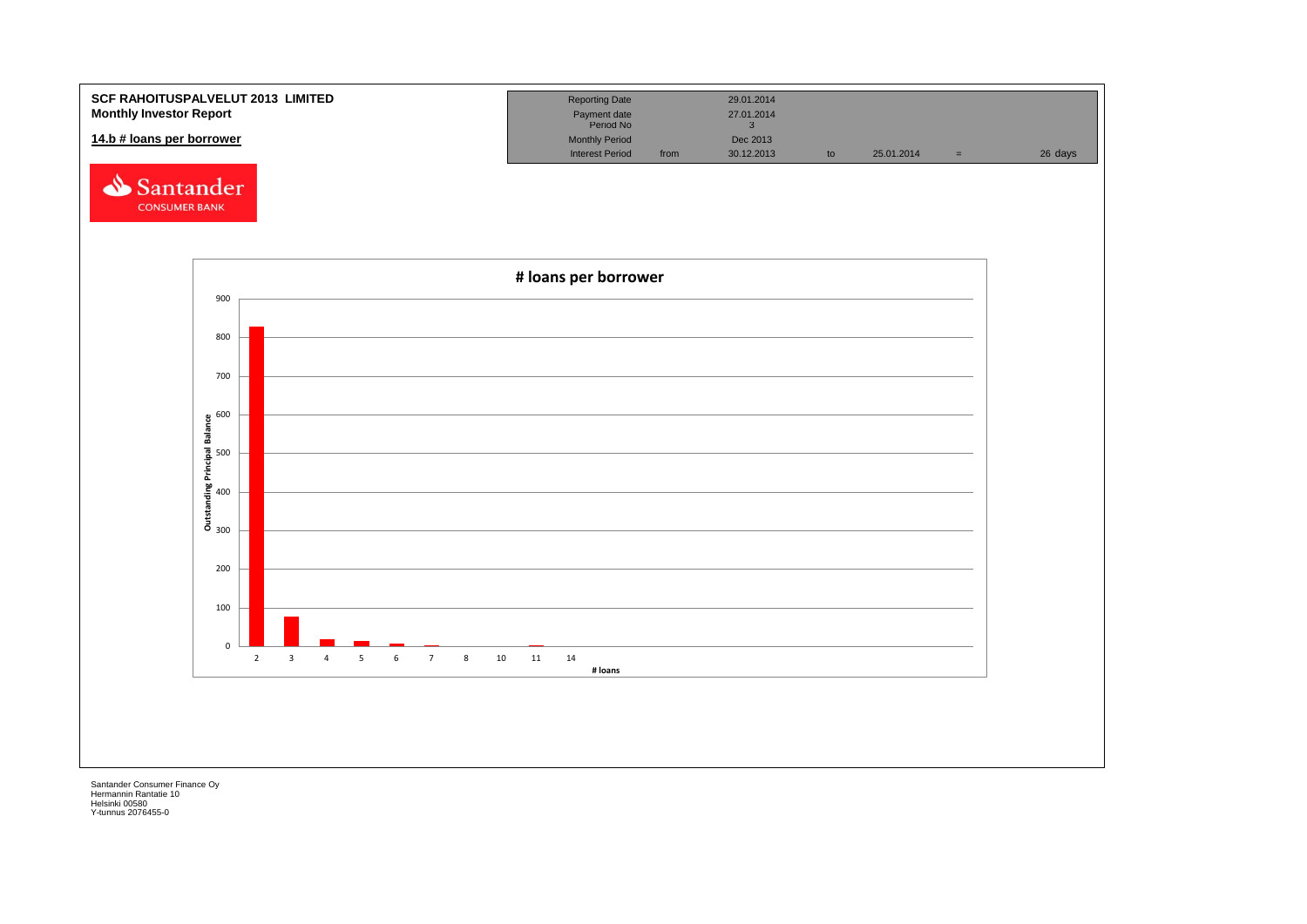# **SCF RAHOITUSPALVELUT 2013 LIMITED** Reporting Date 29.01.2014 **Monthly Investor Report Payment date** 27.01.2014

#### **15.a Amortization Profile**



|                                   |                |               | Period No              |                        | 3                   |                 |            |            |         |
|-----------------------------------|----------------|---------------|------------------------|------------------------|---------------------|-----------------|------------|------------|---------|
| <b>15.a Amortization Profile</b>  |                |               | <b>Monthly Period</b>  |                        | Dec 2013            |                 |            |            |         |
|                                   |                |               | <b>Interest Period</b> | from                   | 30.12.2013          | to              | 25.01.2014 | $=$        | 26 days |
|                                   |                |               |                        |                        |                     |                 |            |            |         |
|                                   |                | <b>TOTAL</b>  |                        |                        |                     |                 |            |            |         |
|                                   |                | <b>Period</b> | <b>Opening Balance</b> | <b>Closing Balance</b> | <b>Amortization</b> | <b>Interest</b> | Yield      | Percentage |         |
| Santander<br><b>CONSUMER BANK</b> |                |               |                        |                        |                     |                 |            |            |         |
|                                   |                |               | 439 817 265            | 429 215 906            | 10 601 359          | 1 747 705       | 1,79 %     | 4,20%      |         |
|                                   |                |               | 429 215 906            | 418 863 334            | 10 352 573          | 1706 264        | 1,79%      | 4,10%      |         |
|                                   |                |               | 418 863 334            | 408 466 943            | 10 396 391          | 1 665 137       | 1,79%      | 4,00%      |         |
|                                   |                |               | 408 466 943            | 398 098 171            | 10 368 772          | 1 623 797       | 1,79 %     | 3,90%      |         |
|                                   |                |               | 398 098 171            | 387 727 276            | 10 370 895          | 1 582 725       | 1,79 %     | 3,80%      |         |
|                                   | periods)       |               | 387 727 276            | 377 349 049            | 10 378 227          | 1541451         | 1,79 %     | 3,69%      |         |
|                                   |                |               | 377 349 049            | 367 131 329            | 10 217 720          | 1 500 298       | 1,79%      | 3,59%      |         |
|                                   | $\overline{c}$ |               | 367 131 329            | 356 900 253            | 10 231 075          | 1 459 725       | 1,79 %     | 3,49%      |         |
|                                   | $\overline{ }$ |               | 356 900 253            | 346 665 754            | 10 234 500          | 1 4 1 9 0 2 8   | 1,79%      | 3,39%      |         |
|                                   | ്ധ<br>Fil      |               | 346 665 754            | 336 461 386            | 10 204 368          | 1 378 498       | 1,79%      | 3,29%      |         |
|                                   | ă              |               | 336 461 386            | 326 518 787            | 9 9 4 2 5 9 9       | 1 3 3 1 1 6 6   | 1,79%      | 3,20%      |         |
|                                   |                |               | 326 518 787            | 316 646 503            | 9872284             | 1 298 756       | 1,79 %     | 3,10%      |         |
|                                   |                | 13            | 316 646 503            | 306 746 543            | 9899960             | 1 259 609       | 1,79 %     | 3,00 %     |         |
|                                   | Amo            | 14            | 306 746 543            | 296 912 886            | 9833657             | 1 220 330       | 1,79 %     | 2,91%      |         |
|                                   |                |               | 296 912 886            | 286 685 055            | 10 227 832          | 1 181 385       | 1,79 %     | 2,81%      |         |
|                                   |                | 16            | 286 685 055            | 276 844 756            | 9 840 299           | 1 141 375       | 1,79 %     | 2,71%      |         |
|                                   |                |               | 276 844 756            | 267 259 693            | 9 5 8 5 0 6 3       | 1 102 229       | 1,79 %     | 2,62%      |         |
|                                   |                | 18            | 267 259 693            | 257 649 722            | 9 609 971           | 1 0 6 4 0 9 4   | 1,79 %     | 2,52%      |         |
|                                   |                | 19            | 257 649 722            | 248 337 053            | 9 3 1 2 6 6 8       | 1 0 25 7 08     | 1,79 %     | 2,43%      |         |
|                                   |                | 20            | 248 337 053            | 239 176 182            | 9 160 871           | 988 554         | 1,79%      | 2,34 %     |         |
|                                   |                |               |                        |                        |                     |                 |            |            |         |
|                                   |                |               |                        |                        |                     |                 |            |            |         |
|                                   |                |               |                        |                        |                     |                 |            |            |         |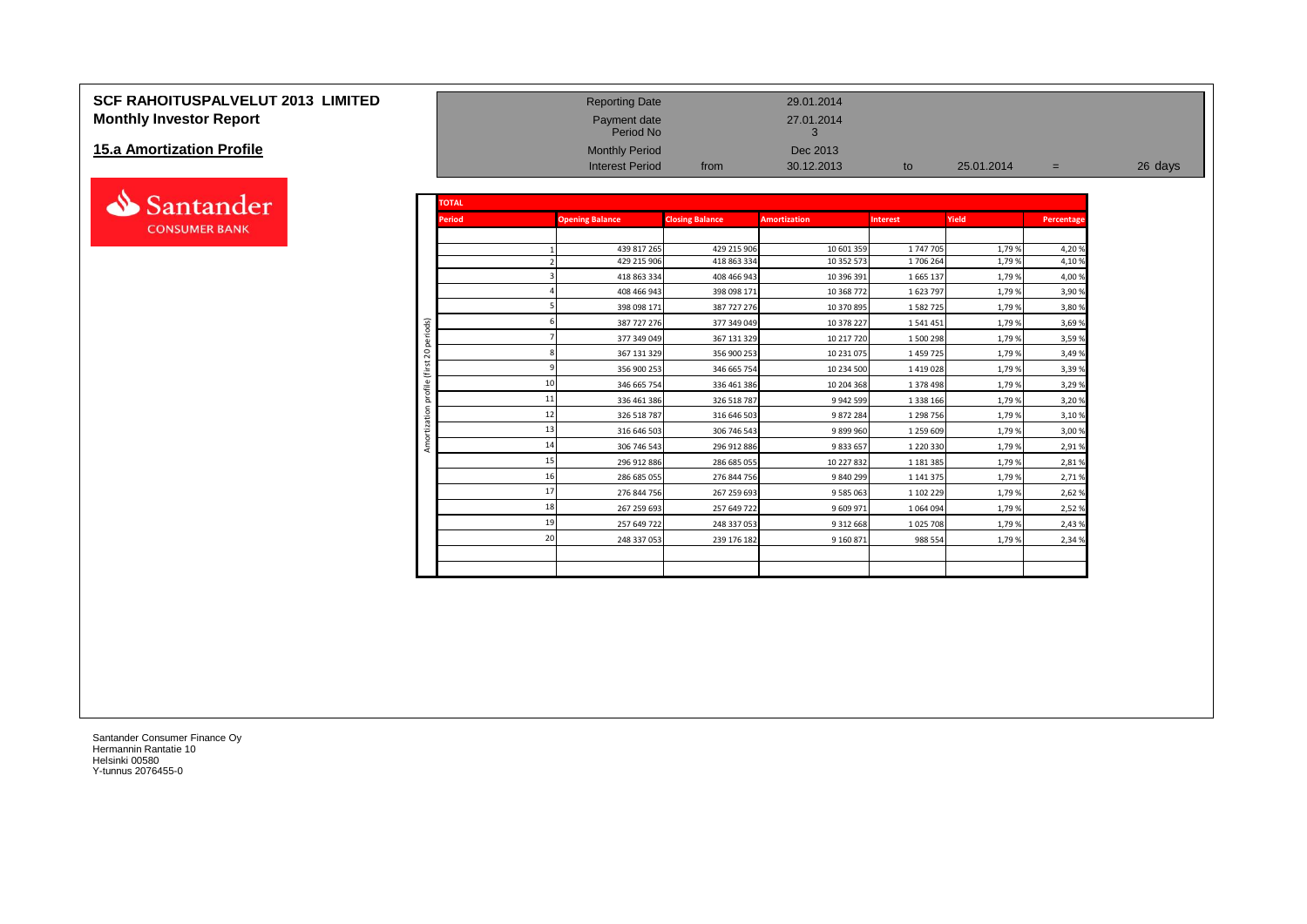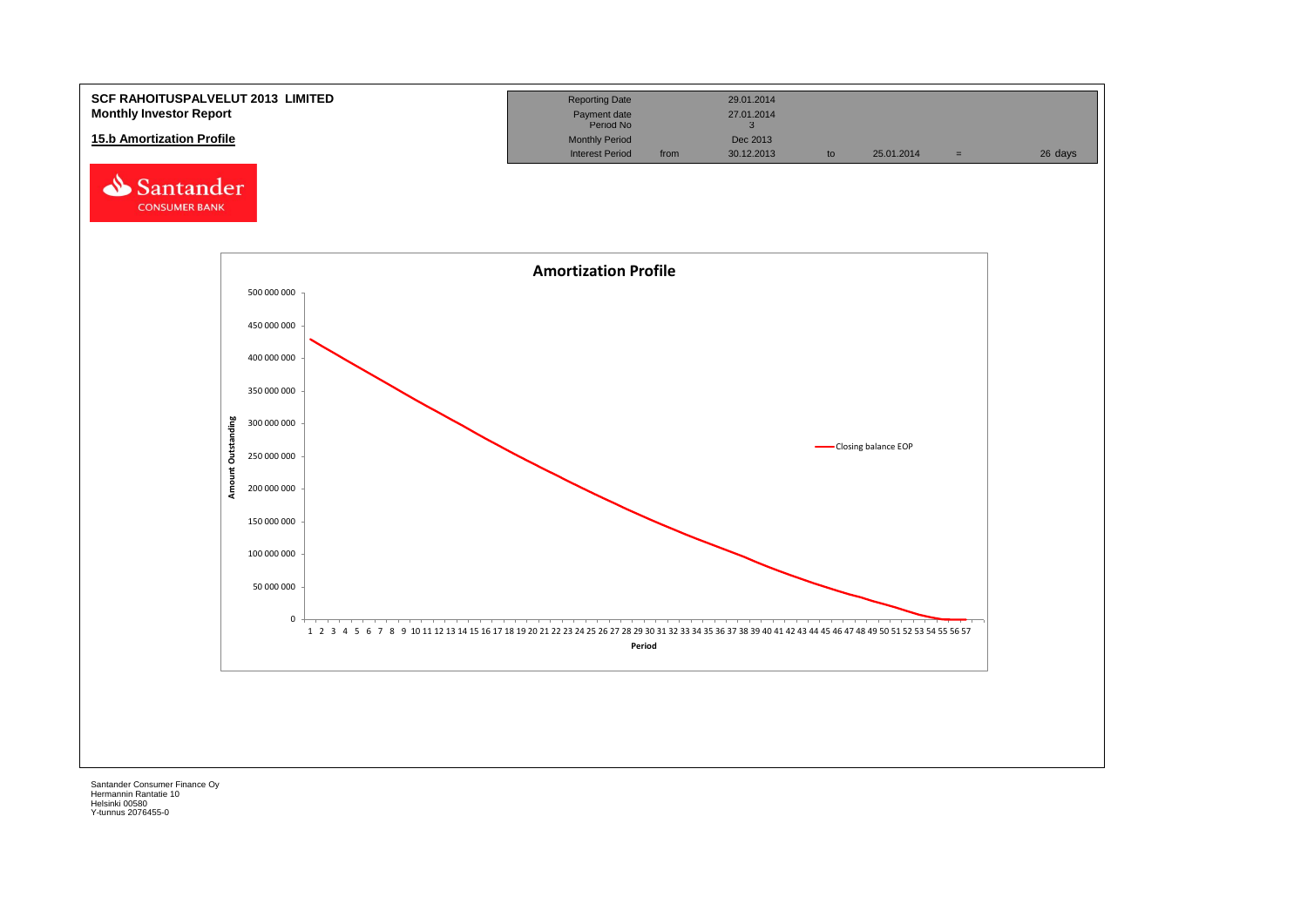| SCF RAHOITUSPALVELUT 2013 LIMITED<br><b>Monthly Investor Report</b> |           | <b>Reporting Date</b><br>Payment date<br>Period No |                        | 29.01.2014<br>27.01.2014<br>$\mathbf{3}$ |    |            |                |
|---------------------------------------------------------------------|-----------|----------------------------------------------------|------------------------|------------------------------------------|----|------------|----------------|
| 16.a Payment Holidays                                               |           | <b>Monthly Period</b><br><b>Interest Period</b>    | from                   | Dec 2013<br>30.12.2013                   | to | 25.01.2014 | 26 days<br>$=$ |
| Santander<br><b>CONSUMER BANK</b>                                   |           |                                                    |                        |                                          |    |            |                |
| <b>TOTAL</b>                                                        |           |                                                    |                        |                                          |    |            |                |
| <b>Period</b>                                                       | <b>No</b> | <b>Number of periods granted</b>                   | <b>Sum of Payments</b> | <b>Closing Balance</b>                   |    |            |                |
| 2013 10<br>2013 11                                                  | 72<br>94  | 107<br>145                                         | 28 5 15<br>41 4 43     | 901 468<br>1 278 284                     |    |            |                |
| 2013 12                                                             | 144       | 175                                                | 51 230                 | 2 2 2 1 3 1 1                            |    |            |                |
|                                                                     |           |                                                    |                        |                                          |    |            |                |
|                                                                     |           |                                                    |                        |                                          |    |            |                |
|                                                                     |           |                                                    |                        |                                          |    |            |                |
|                                                                     |           |                                                    |                        |                                          |    |            |                |
| Paymet Holiday                                                      |           |                                                    |                        |                                          |    |            |                |
|                                                                     |           |                                                    |                        |                                          |    |            |                |
|                                                                     |           |                                                    |                        |                                          |    |            |                |
|                                                                     |           |                                                    |                        |                                          |    |            |                |
|                                                                     |           |                                                    |                        |                                          |    |            |                |
|                                                                     |           |                                                    |                        |                                          |    |            |                |
|                                                                     |           |                                                    |                        |                                          |    |            |                |
|                                                                     |           |                                                    |                        |                                          |    |            |                |
|                                                                     |           |                                                    |                        |                                          |    |            |                |
| Total:                                                              | 310       | 427                                                | 121 188                | 4 4 0 1 0 6 3                            |    |            |                |
|                                                                     |           |                                                    |                        |                                          |    |            |                |
|                                                                     |           |                                                    |                        |                                          |    |            |                |
|                                                                     |           |                                                    |                        |                                          |    |            |                |
|                                                                     |           |                                                    |                        |                                          |    |            |                |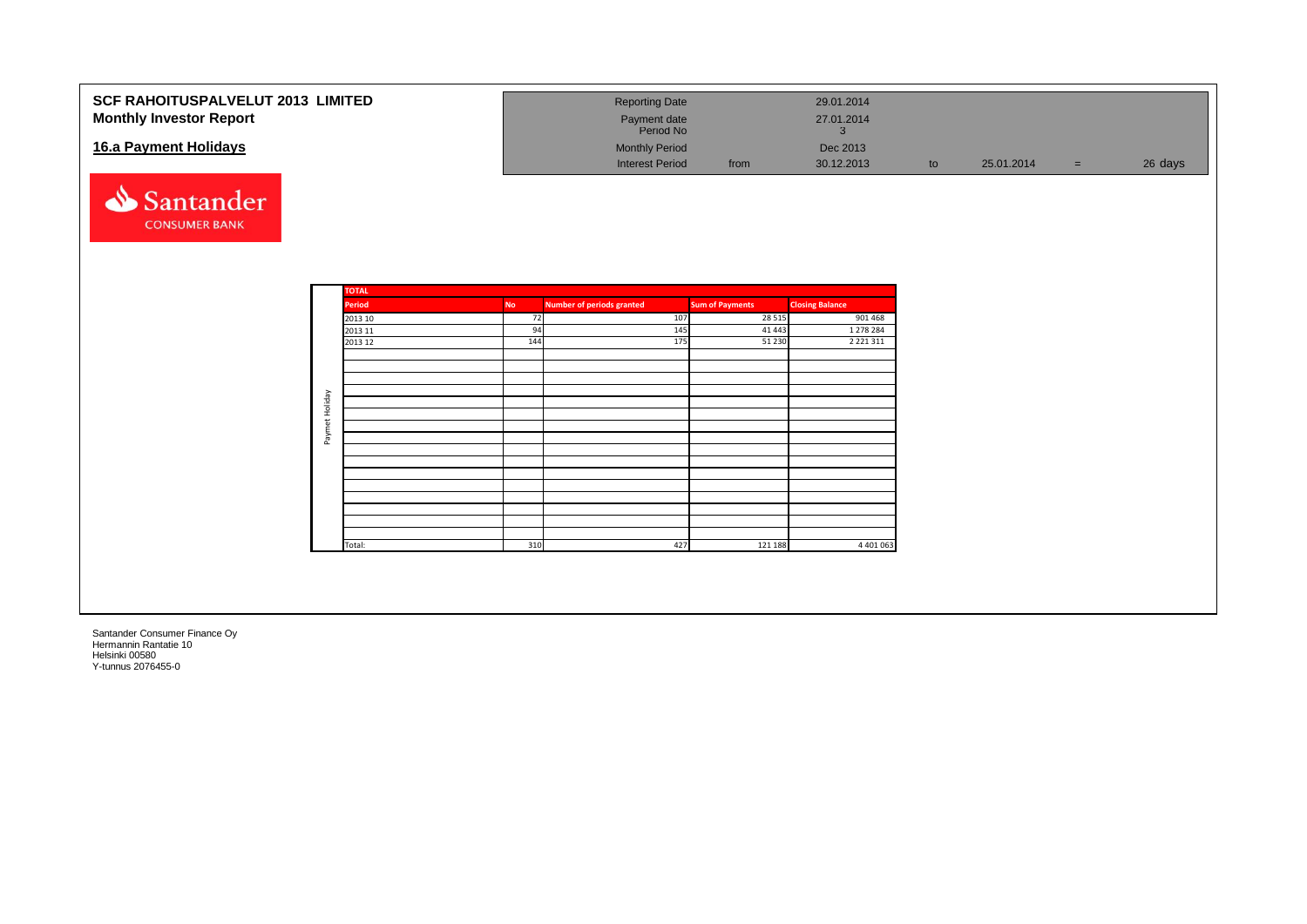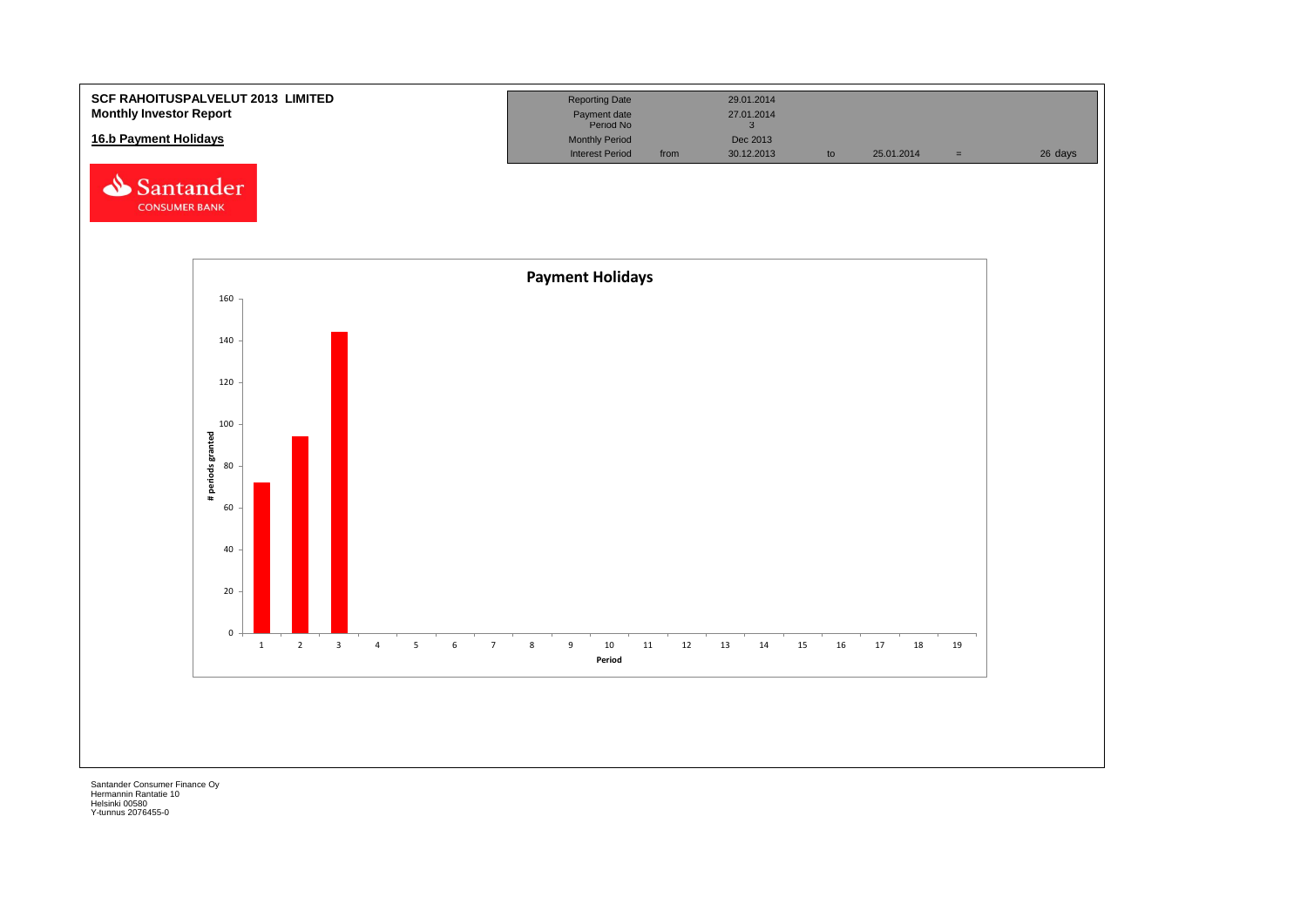| <b>SCF RAHOITUSPALVELUT 2013 LIMITED</b><br><b>Monthly Investor Report</b> | <b>Reporting Date</b><br>Payment date<br>Period No |      | 29.01.2014<br>27.01.2014 |    |            |          |         |
|----------------------------------------------------------------------------|----------------------------------------------------|------|--------------------------|----|------------|----------|---------|
| 17.a Downpayment                                                           | <b>Monthly Period</b><br><b>Interest Period</b>    | from | Dec 2013<br>30.12.2013   | tc | 25.01.2014 | $\equiv$ | 26 days |
| Santander                                                                  |                                                    |      |                          |    |            |          |         |

|           |            |         |         | <b>TOTAL</b>               |       |                              |                     |
|-----------|------------|---------|---------|----------------------------|-------|------------------------------|---------------------|
|           | Min $(>=)$ | Max (<) | No.     | <b>Outstanding balance</b> |       | <b>WA months to maturity</b> | <b>WA seasoning</b> |
|           | 0%         | 5 %     | 2 6 3 0 | 41 901 911                 | 9,5 % | 46,9                         | 11,2                |
|           | 5 %        | 10%     | 3 1 6 8 | 48 763 891                 | 11,1% | 46,0                         | 12,0                |
| $\aleph$  | 10%        | 15%     | 5873    | 80 628 442                 | 18,3% | 43,7                         | 13,2                |
|           | 15 %       | 20%     | 4850    | 63 129 505                 | 14,4% | 42,1                         | 14,0                |
| $\bar{a}$ | 20%        | 25 %    | 5 0 6 9 | 59 899 320                 | 13,6% | 40,6                         | 14,1                |
| $\circ$   | 25 %       | 30 %    | 3 2 2 4 | 38 410 738                 | 8,7%  | 40,6                         | 13,6                |
|           | 30 %       | 35 %    | 2 6 0 6 | 27 940 035                 | 6,4 % | 39,0                         | 14,1                |
|           | 35%        |         | 9803    | 79 143 423                 | 18,0% | 35,7                         | 13,2                |
|           |            |         |         |                            |       |                              |                     |
|           | Total      |         | 37 223  | 439 817 265                | 100 % |                              |                     |

**CONSUMER BANK**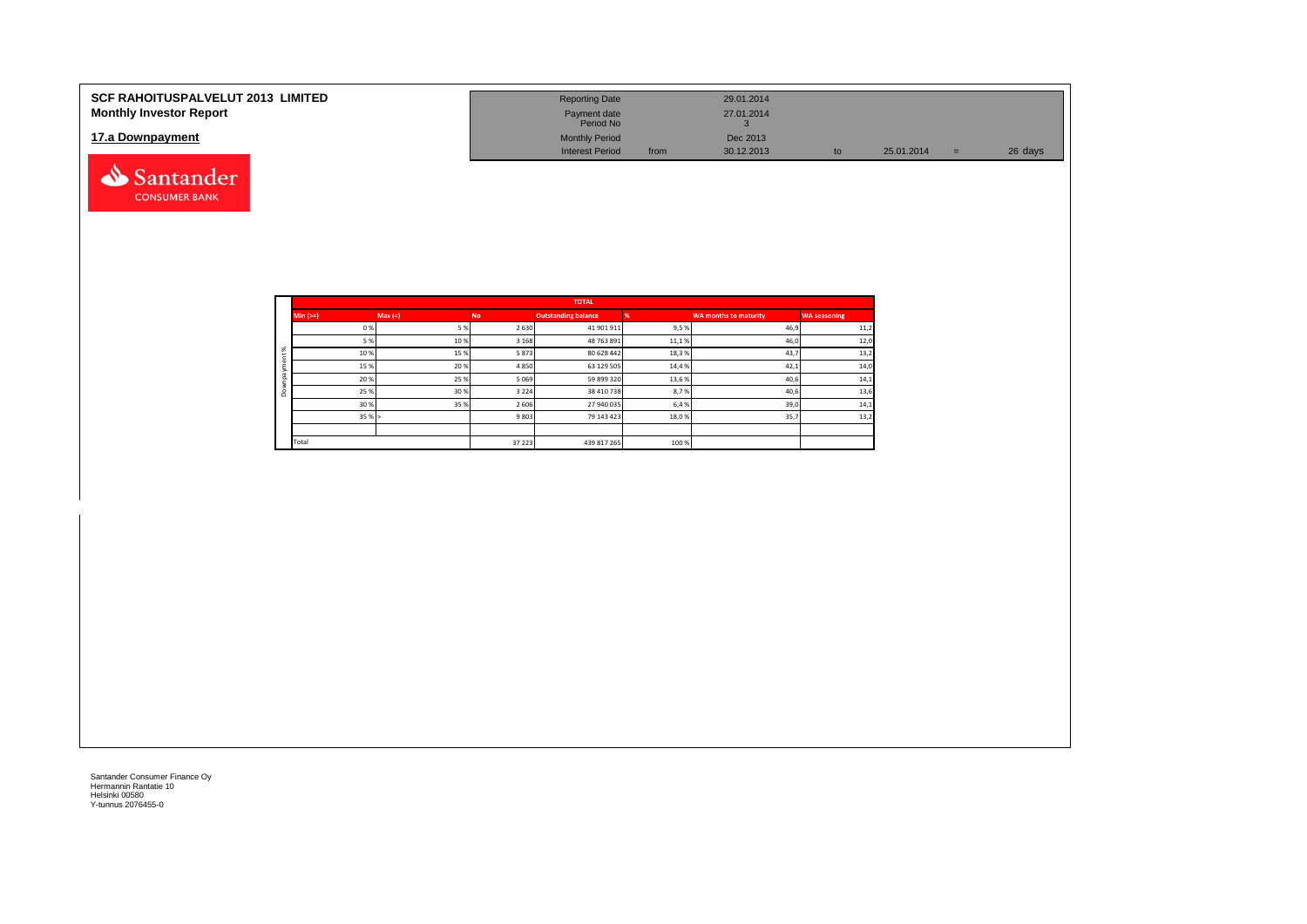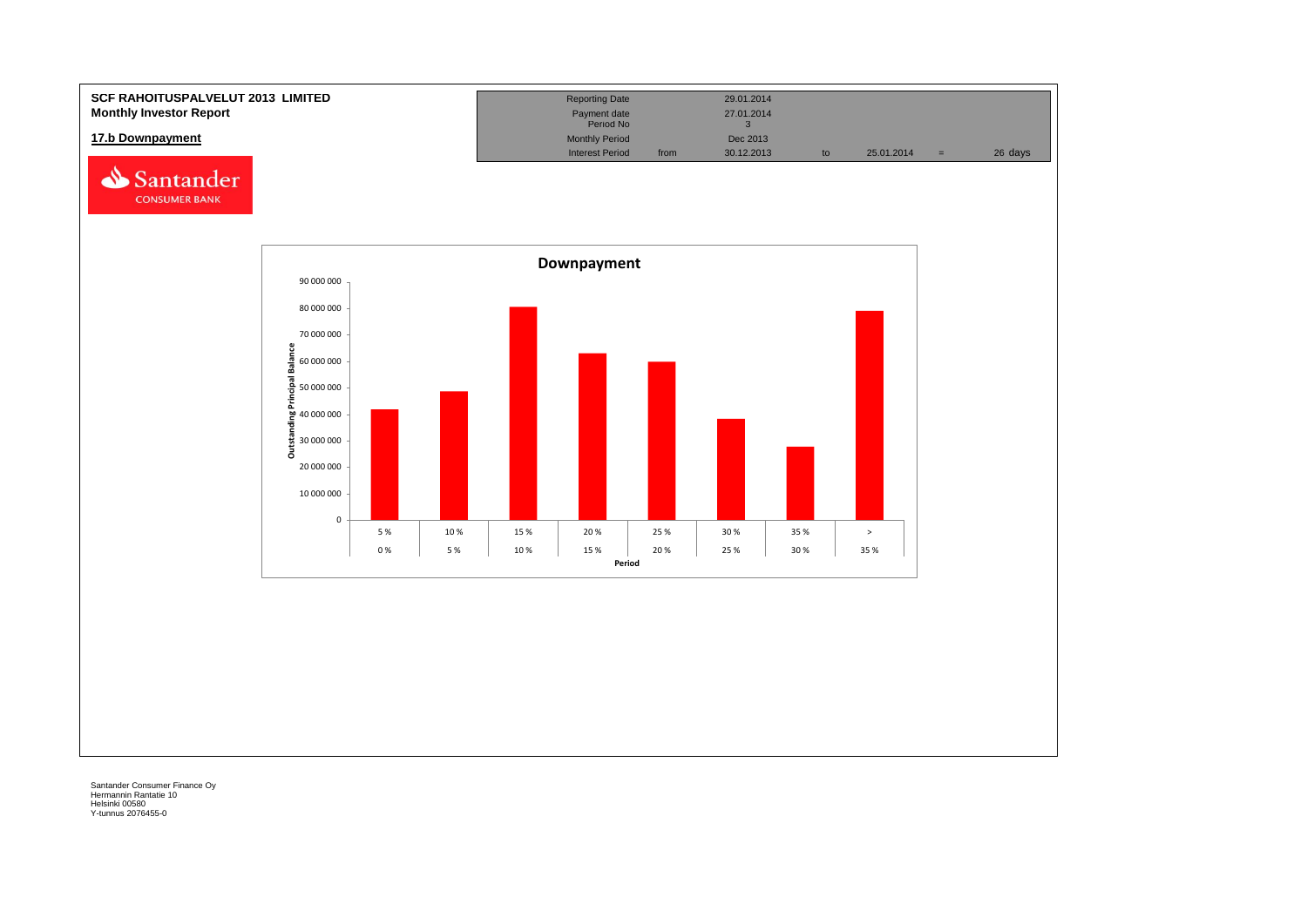| <b>SCF RAHOITUSPALVELUT 2013 LIMITED</b><br><b>Monthly Investor Report</b> | <b>Reporting Date</b><br>Payment date | 29.01.2014<br>27.01.2014 |    |            |     |         |
|----------------------------------------------------------------------------|---------------------------------------|--------------------------|----|------------|-----|---------|
|                                                                            | Period No                             |                          |    |            |     |         |
| 18.a Vehicle Condtion                                                      | <b>Monthly Period</b>                 | Dec 2013                 |    |            |     |         |
|                                                                            | <b>Interest Period</b>                | 30.12.2013<br>from       | to | 25.01.2014 | $=$ | 26 days |

|   |                          |           | <b>TOTAL</b>               |       |                              |                     |
|---|--------------------------|-----------|----------------------------|-------|------------------------------|---------------------|
| ÷ | <b>Vehicle condition</b> | <b>No</b> | <b>Outstanding balance</b> |       | <b>WA months to maturity</b> | <b>WA seasoning</b> |
|   | <b>New</b>               | 24 129    | 244 766 556                | 55,7% | 41.0                         | 13,6                |
|   | lused                    | 13 0 94   | 195 050 710                | 44.3% | 42.4                         | 12,7                |
|   |                          |           |                            |       |                              |                     |
|   | Total                    | 37 223    | 439 817 265                | 100 % |                              |                     |

Santander **CONSUMER BANK**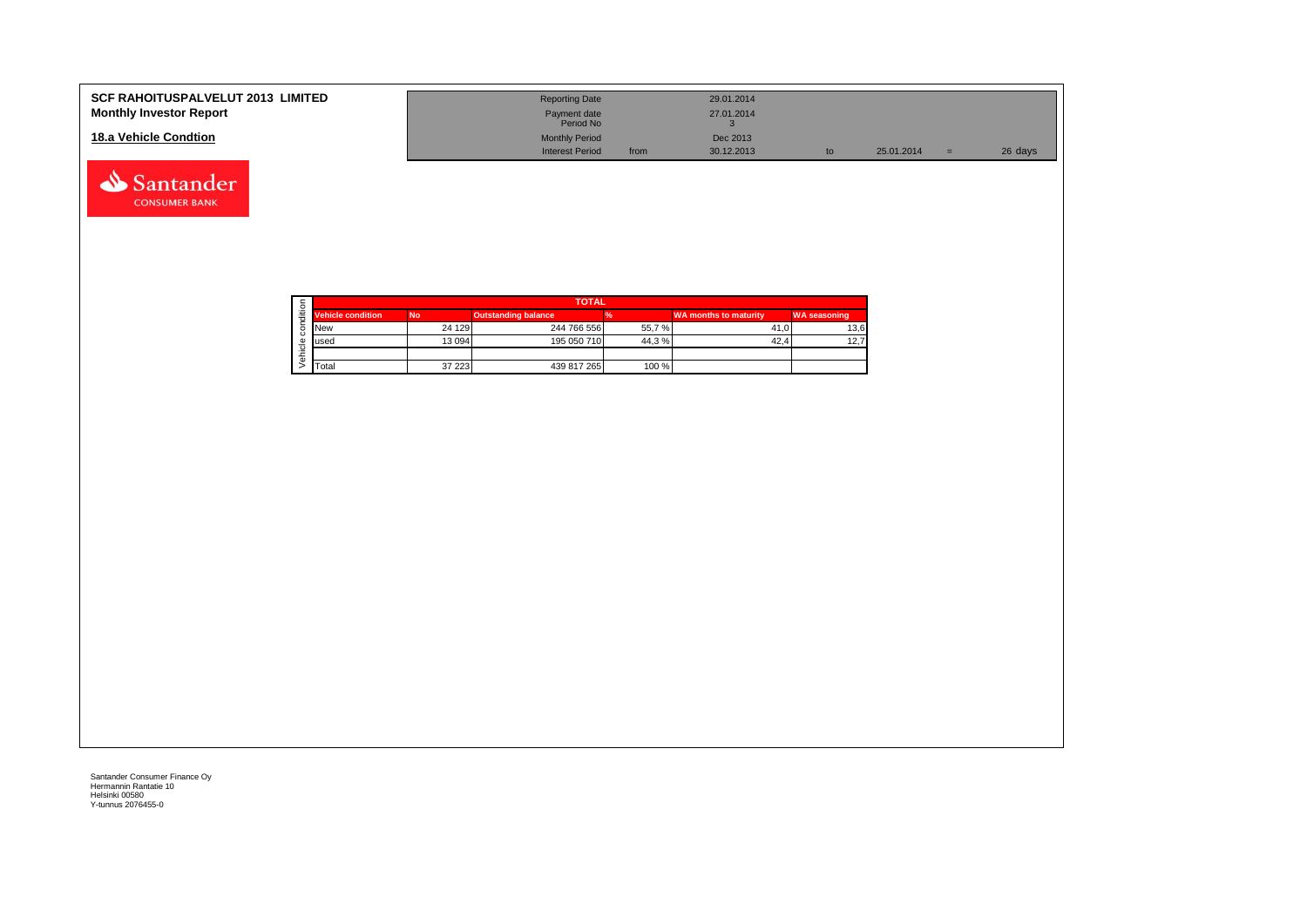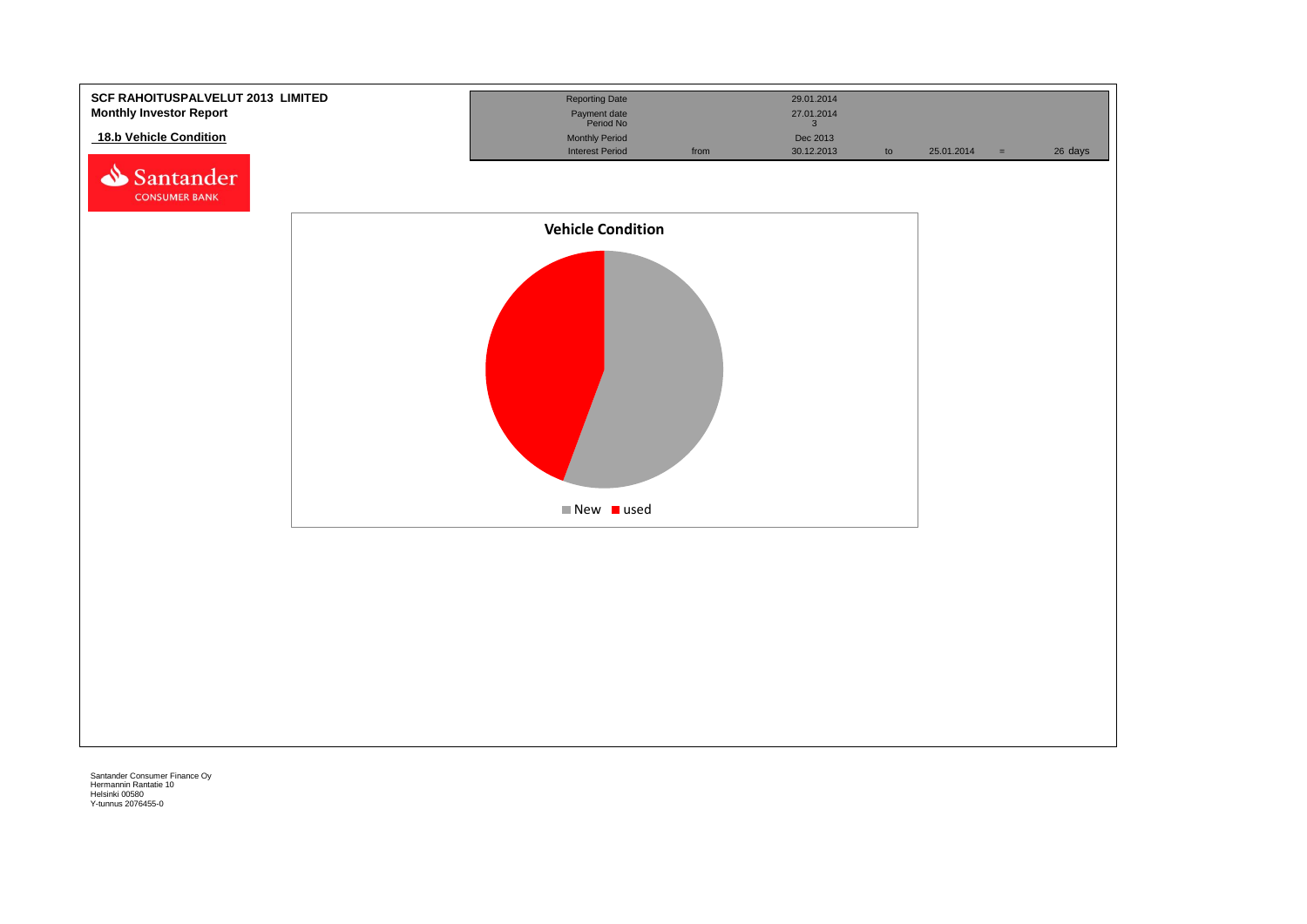| <b>SCF RAHOITUSPALVELUT 2013 LIMITED</b> | <b>Reporting Date</b>     |      | 29.01.2014 |            |         |
|------------------------------------------|---------------------------|------|------------|------------|---------|
| <b>Monthly Investor Report</b>           | Payment date<br>Period No |      | 27.01.2014 |            |         |
| 19.a Borrower Type                       | <b>Monthly Period</b>     |      | Dec 2013   |            |         |
|                                          | <b>Interest Period</b>    | from | 30.12.2013 | 25.01.2014 | 26 days |



|   |                      |           | <b>TOTAL</b>               |        |                       |                     |
|---|----------------------|-----------|----------------------------|--------|-----------------------|---------------------|
|   | <b>Borrower type</b> | <b>No</b> | <b>Outstanding balance</b> |        | WA months to maturity | <b>WA seasoning</b> |
|   | Commercial           | 31 328    | 349 043 903                | 79.4 % | 42.5                  | 12,8                |
|   | Consumer             | 5895      | 90 773 362                 | 20.6 % | 38.3                  | 14,8                |
|   |                      |           |                            |        |                       |                     |
| മ | Total                | 37 223    | 439 817 265                | 100 %  |                       |                     |

Santander **CONSUMER BANK**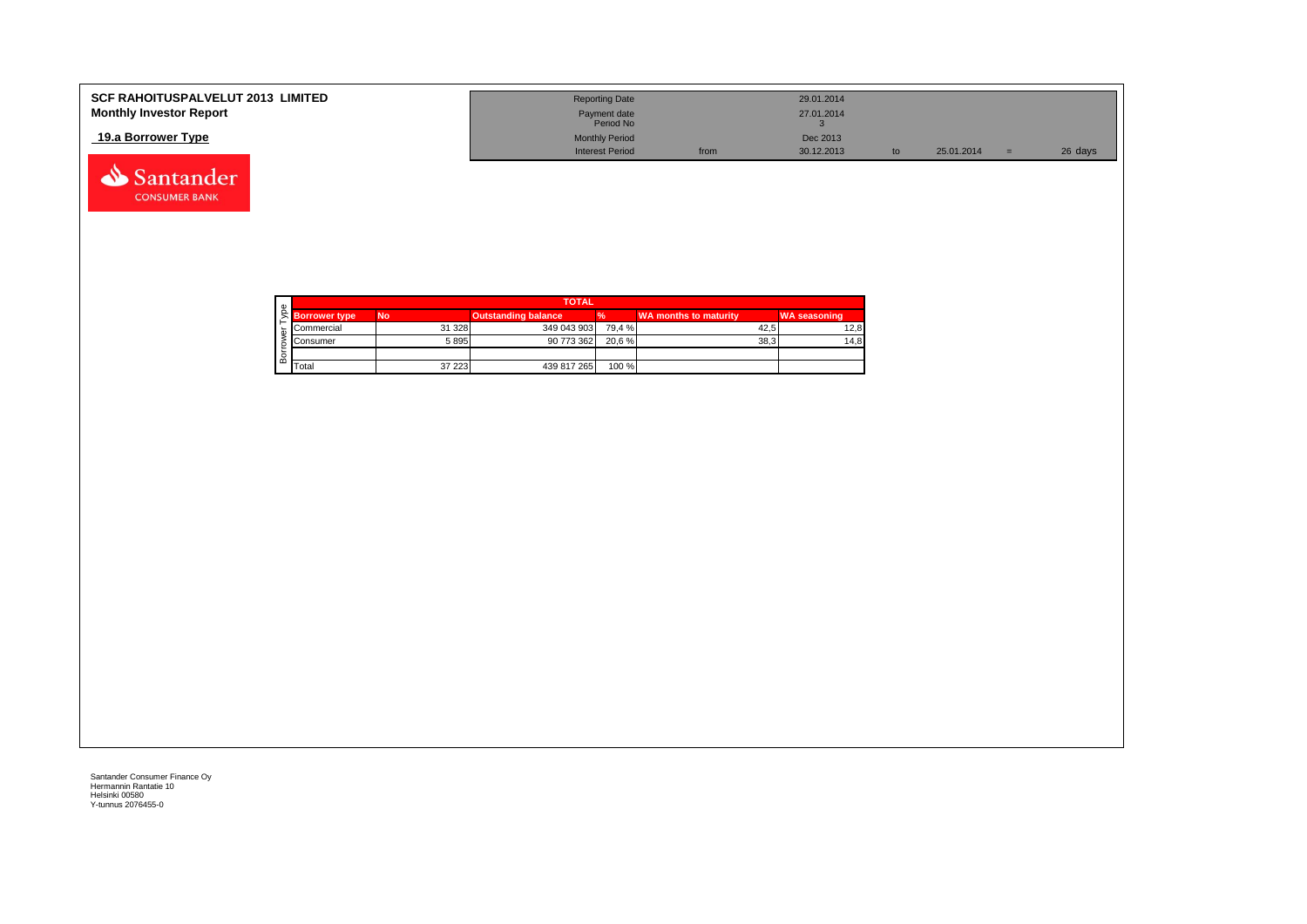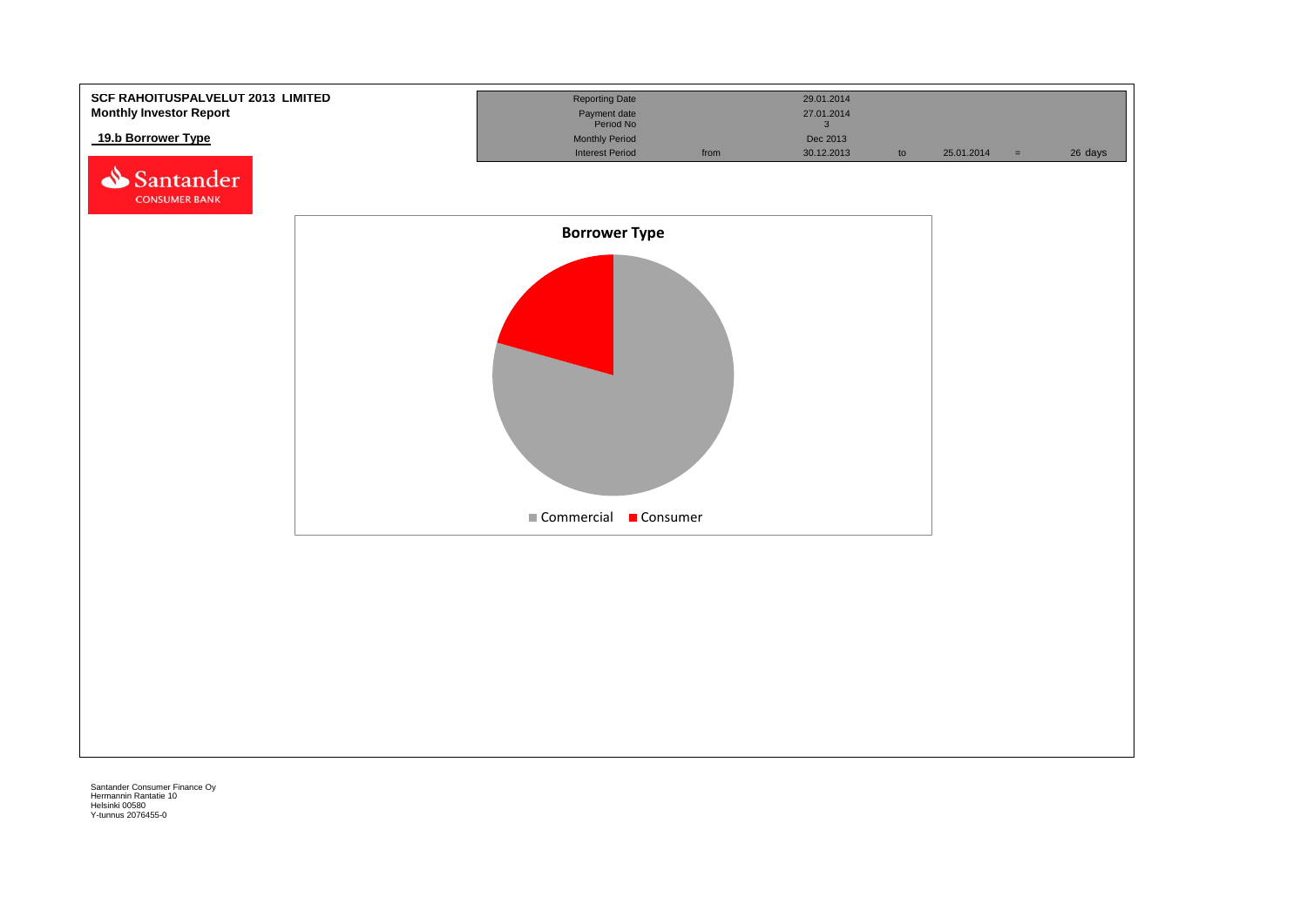| <b>SCF RAHOITUSPALVELUT 2013 LIMITED</b> | <b>Reporting Date</b>     |      | 29.01.2014 |            |     |         |
|------------------------------------------|---------------------------|------|------------|------------|-----|---------|
| <b>Monthly Investor Report</b>           | Payment date<br>Period No |      | 27.01.2014 |            |     |         |
| 20.a Vehicle type                        | <b>Monthly Period</b>     |      | Dec 2013   |            |     |         |
|                                          | <b>Interest Period</b>    | from | 30.12.2013 | 25.01.2014 | $=$ | 26 days |



Santander **CONSUMER BANK**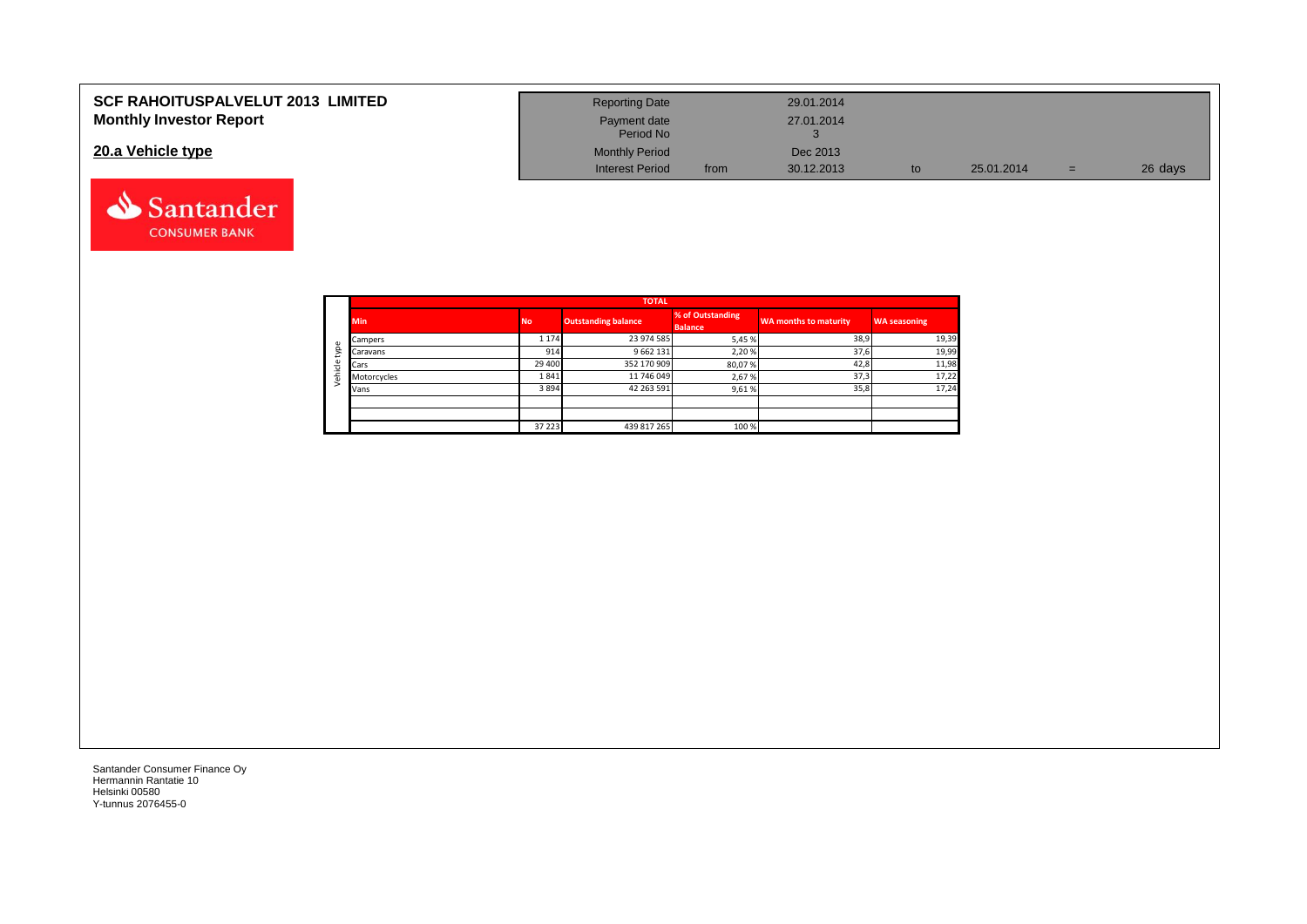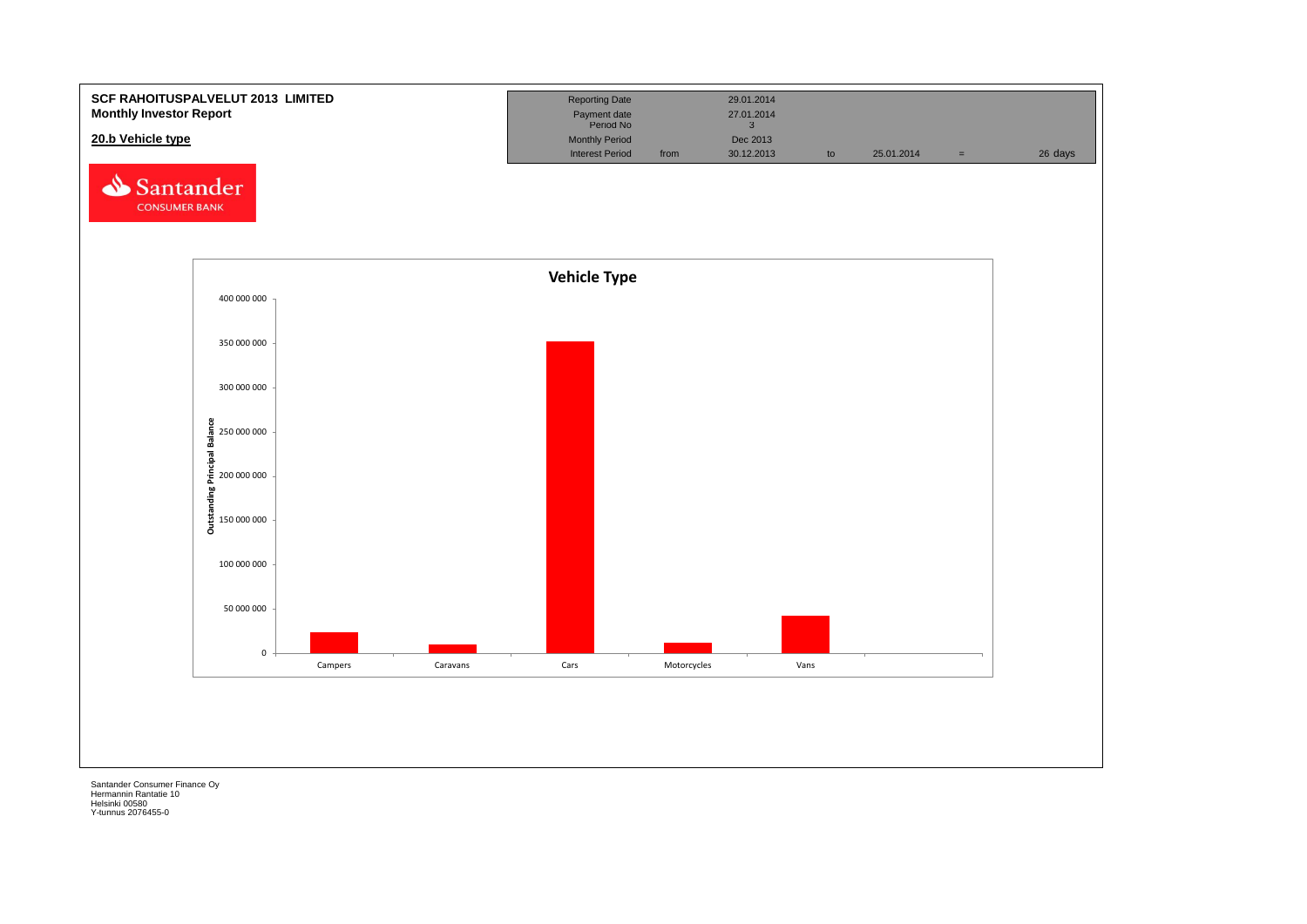| <b>SCF RAHOITUSPALVELUT 2013 LIMITED</b><br><b>Monthly Investor Report</b> |                    |                                  | <b>Reporting Date</b><br>Payment date<br>Period No |      | 29.01.2014<br>27.01.2014<br>$\mathbf{3}$ |                        |            |          |         |
|----------------------------------------------------------------------------|--------------------|----------------------------------|----------------------------------------------------|------|------------------------------------------|------------------------|------------|----------|---------|
| 21.a Restructured Loans                                                    |                    |                                  | <b>Monthly Period</b><br><b>Interest Period</b>    | from | Dec 2013<br>30.12.2013                   | $\mathop{\mathsf{to}}$ | 25.01.2014 | $=$ $\,$ | 26 days |
| Santander<br><b>CONSUMER BANK</b>                                          |                    |                                  |                                                    |      |                                          |                        |            |          |         |
|                                                                            |                    | <b>TOTAL</b>                     |                                                    |      |                                          |                        |            |          |         |
|                                                                            | <b>Period</b>      | <b>No</b>                        | <b>Outstanding balance</b>                         |      |                                          |                        |            |          |         |
|                                                                            | 2013 10<br>2013 11 | $\overline{1}$<br>$\overline{3}$ | 6896<br>22 012                                     |      |                                          |                        |            |          |         |
|                                                                            | 2013 12            | 2                                | 11 0 89                                            |      |                                          |                        |            |          |         |
|                                                                            |                    |                                  |                                                    |      |                                          |                        |            |          |         |
|                                                                            |                    |                                  |                                                    |      |                                          |                        |            |          |         |
|                                                                            |                    |                                  |                                                    |      |                                          |                        |            |          |         |
| Restructured                                                               |                    |                                  |                                                    |      |                                          |                        |            |          |         |
|                                                                            |                    |                                  |                                                    |      |                                          |                        |            |          |         |
|                                                                            |                    |                                  |                                                    |      |                                          |                        |            |          |         |
|                                                                            |                    |                                  |                                                    |      |                                          |                        |            |          |         |
|                                                                            |                    |                                  |                                                    |      |                                          |                        |            |          |         |
|                                                                            |                    |                                  |                                                    |      |                                          |                        |            |          |         |
|                                                                            |                    | 6 <sup>1</sup>                   | 39 996                                             |      |                                          |                        |            |          |         |
|                                                                            |                    |                                  |                                                    |      |                                          |                        |            |          |         |
|                                                                            |                    |                                  |                                                    |      |                                          |                        |            |          |         |
|                                                                            |                    |                                  |                                                    |      |                                          |                        |            |          |         |
|                                                                            |                    |                                  |                                                    |      |                                          |                        |            |          |         |
|                                                                            |                    |                                  |                                                    |      |                                          |                        |            |          |         |
|                                                                            |                    |                                  |                                                    |      |                                          |                        |            |          |         |
|                                                                            |                    |                                  |                                                    |      |                                          |                        |            |          |         |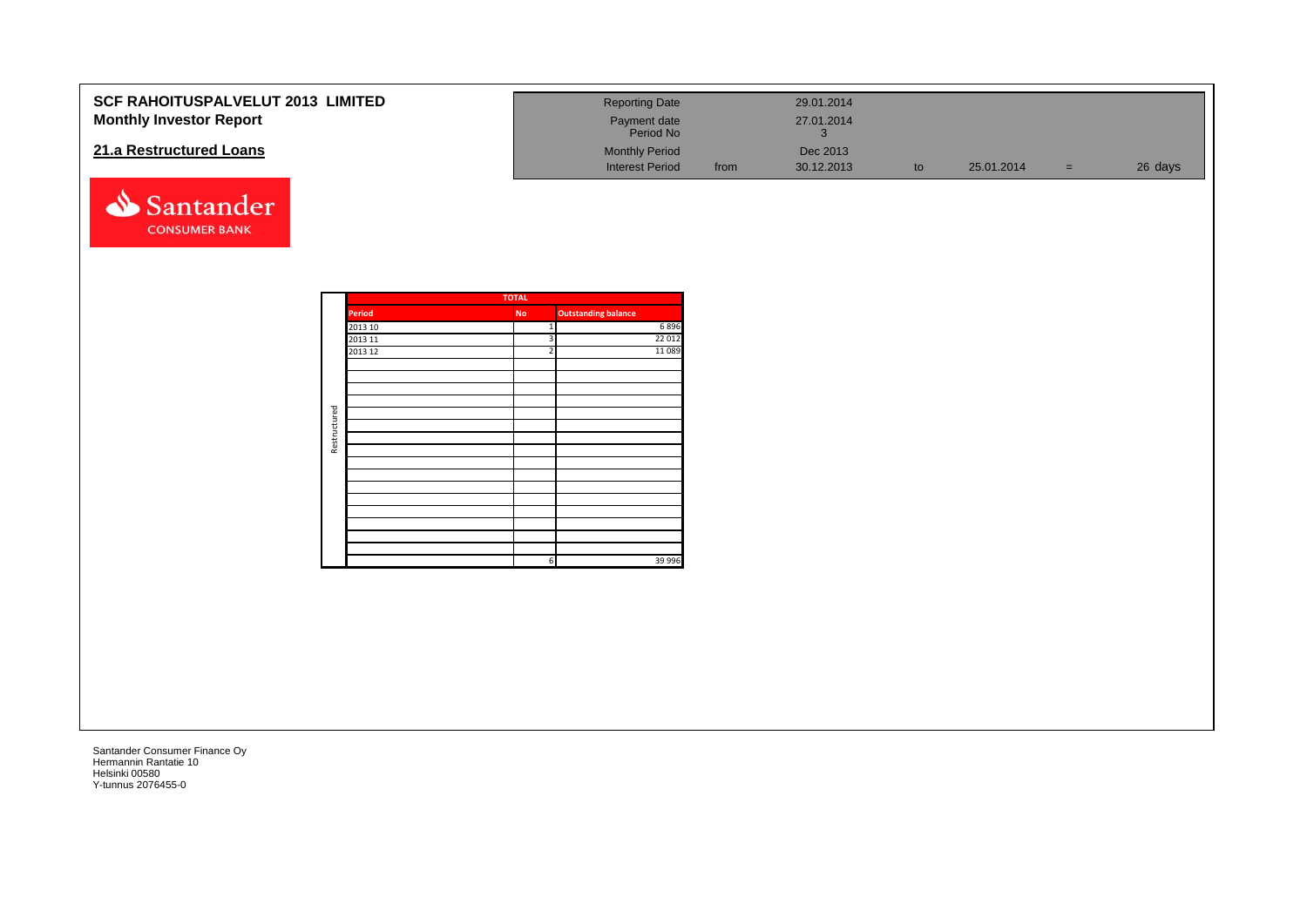

Hermannin Rantatie 10 Helsinki 00580 Y-tunnus 2076455-0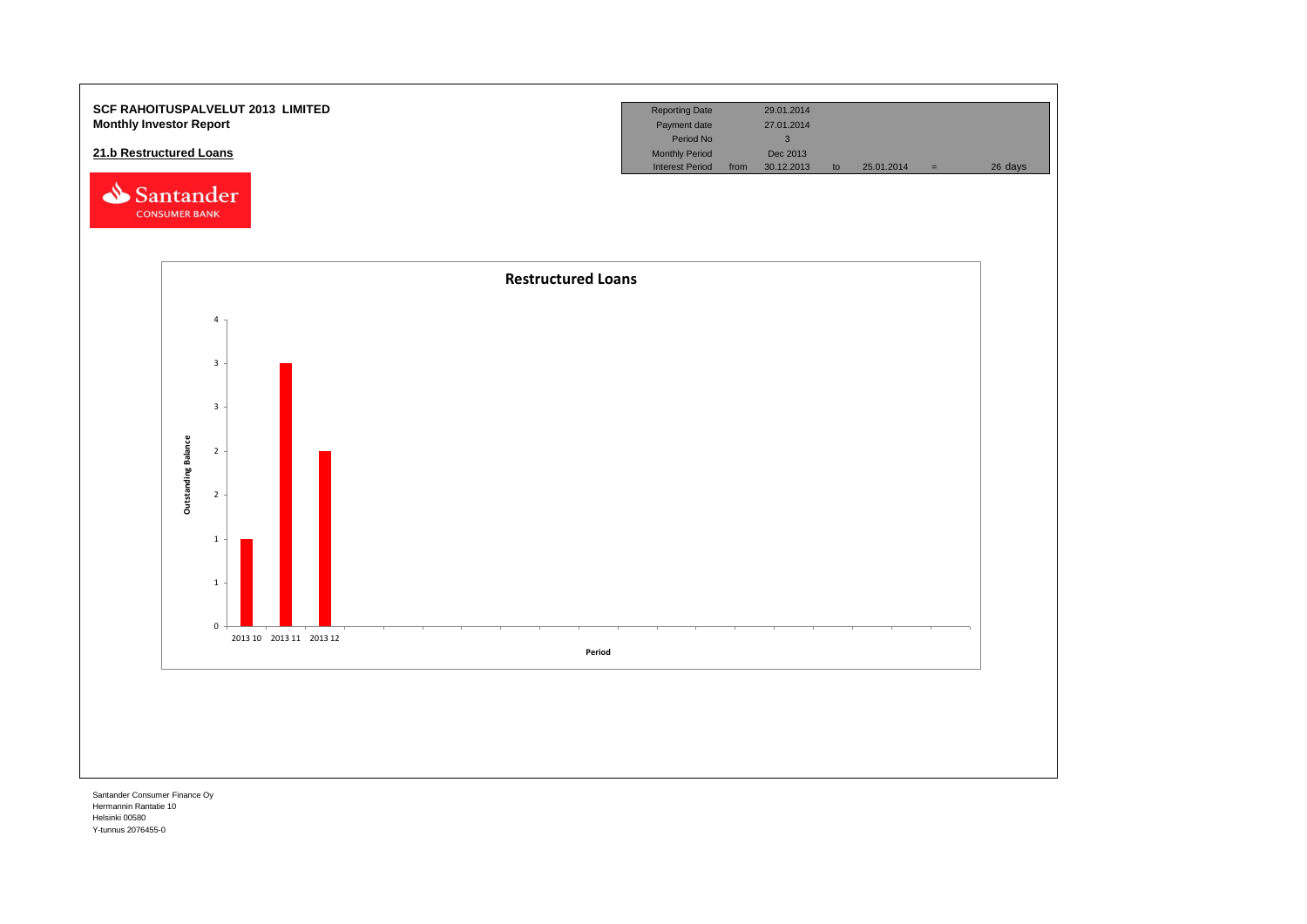## **SCF RAHOITUSPALVELUT 2013 LIMIT Monthly Investor Report**

## **22.a Dynamic Interest rate**



| <b>FED</b> | <b>Reporting Date</b><br>Payment date<br>Period No |      | 29.01.2014<br>27.01.2014 |    |            |   |         |
|------------|----------------------------------------------------|------|--------------------------|----|------------|---|---------|
|            | <b>Monthly Period</b><br><b>Interest Period</b>    | from | Dec 2013<br>30.12.2013   | to | 25.01.2014 | = | 26 days |

| <b>TOTAL</b> |                        |                         |
|--------------|------------------------|-------------------------|
| Period       | <b>Closing balance</b> | <b>WA Interest rate</b> |
| 2013 10      | 479 099 092            | 4,768 %                 |
| 2013 11      | 458 398 637            | 4,770 %                 |
| 2013 12      | 439 817 265            | 4,768 %                 |
|              |                        |                         |
|              |                        |                         |
|              |                        |                         |
|              |                        |                         |
|              |                        |                         |
|              |                        |                         |
|              |                        |                         |
|              |                        |                         |
|              |                        |                         |
|              |                        |                         |
|              |                        |                         |
|              |                        |                         |
|              |                        |                         |
|              |                        |                         |
|              |                        |                         |
|              |                        |                         |
|              |                        |                         |
|              |                        |                         |
|              |                        |                         |
|              |                        |                         |
|              |                        |                         |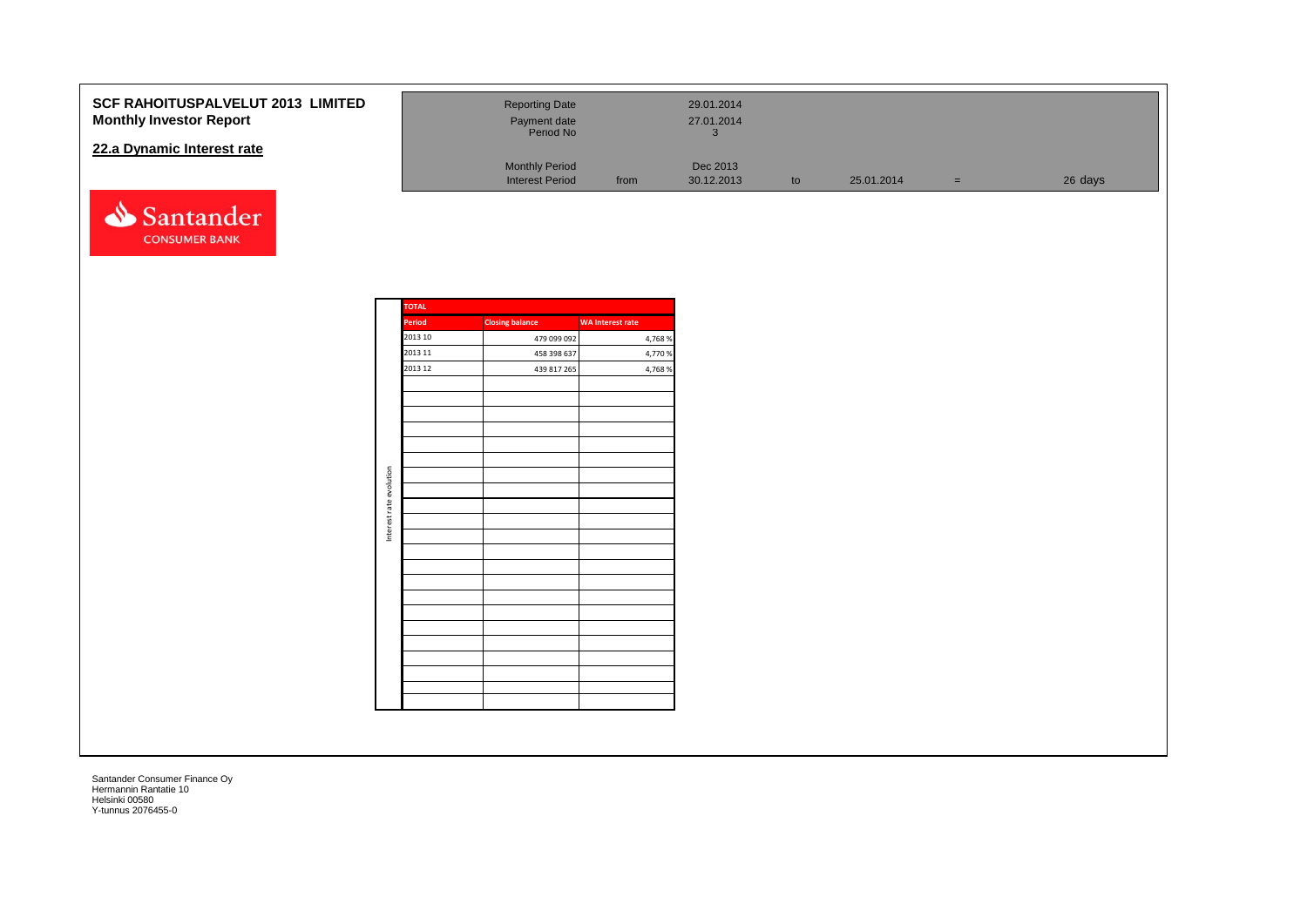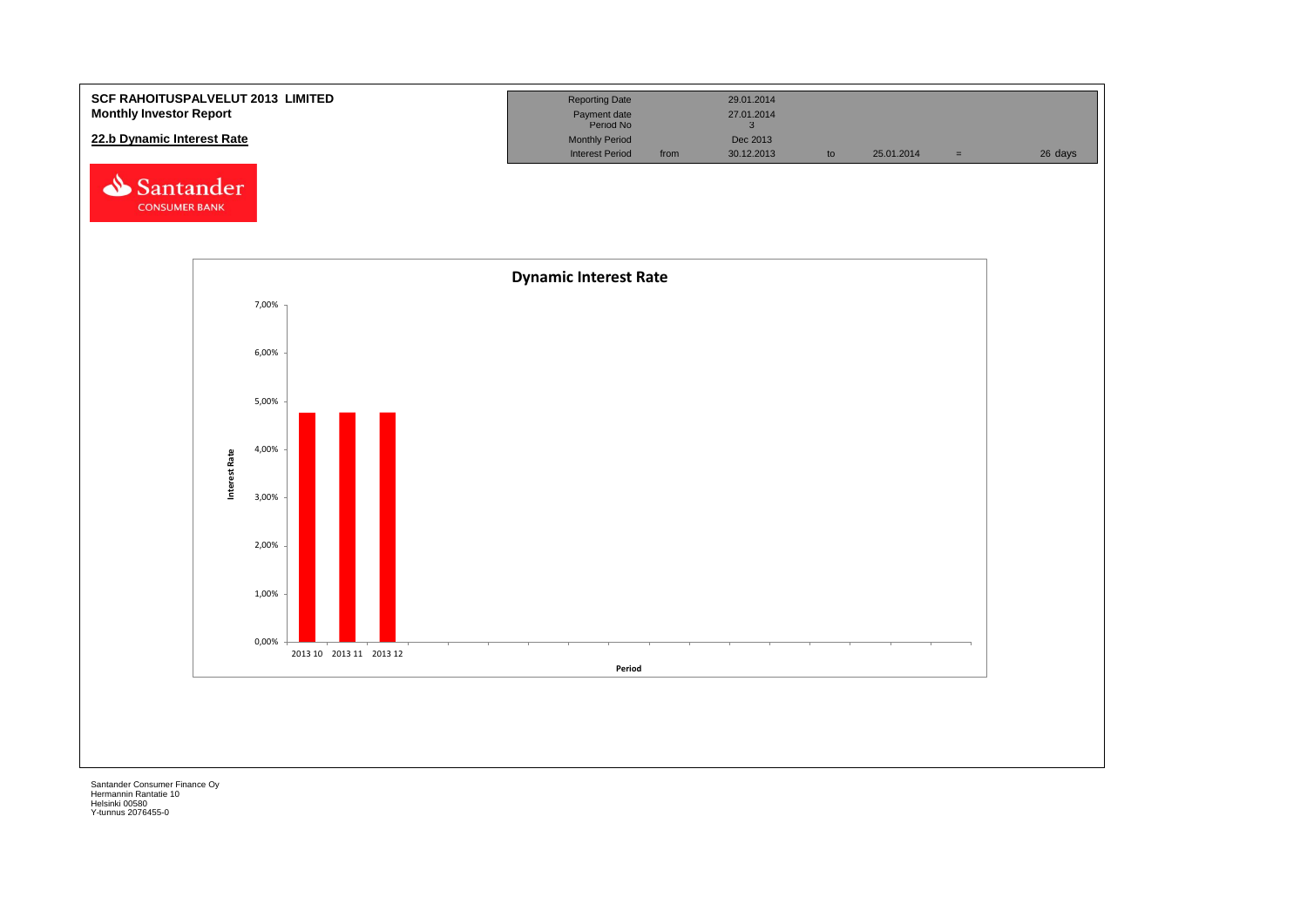| SCF RAHOITUSPALVELUT 2013 LIMITED<br><b>Monthly Investor Report</b><br>23.a Dynamic Pre-Payments |            |                    |                            |                  |                            | <b>Reporting Date</b><br>Payment date<br>Period No |      | 29.01.2014<br>27.01.2014<br>$\overline{3}$ |    |            |          |         |
|--------------------------------------------------------------------------------------------------|------------|--------------------|----------------------------|------------------|----------------------------|----------------------------------------------------|------|--------------------------------------------|----|------------|----------|---------|
|                                                                                                  |            |                    |                            |                  |                            | <b>Monthly Period</b><br><b>Interest Period</b>    | from | Dec 2013<br>30.12.2013                     | to | 25.01.2014 | $=$ $\,$ | 26 days |
| Santander<br><b>CONSUMER BANK</b>                                                                |            |                    |                            |                  |                            |                                                    |      |                                            |    |            |          |         |
|                                                                                                  |            | <b>TOTAL</b>       |                            |                  |                            |                                                    |      |                                            |    |            |          |         |
|                                                                                                  |            | Period             | <b>Sum of Pre-Payments</b> |                  | <b>Closing Balance</b>     | <b>CPR Annual</b>                                  |      |                                            |    |            |          |         |
|                                                                                                  |            | 2013 10<br>2013 11 | 110 467                    |                  | 479 099 092                | 0,28%                                              |      |                                            |    |            |          |         |
|                                                                                                  |            | 2013 12            |                            | 73 234<br>70 207 | 458 398 637<br>439 817 265 | 0,19%<br>0,19%                                     |      |                                            |    |            |          |         |
|                                                                                                  |            |                    |                            |                  |                            |                                                    |      |                                            |    |            |          |         |
|                                                                                                  |            |                    |                            |                  |                            |                                                    |      |                                            |    |            |          |         |
|                                                                                                  |            |                    |                            |                  |                            |                                                    |      |                                            |    |            |          |         |
|                                                                                                  |            |                    |                            |                  |                            |                                                    |      |                                            |    |            |          |         |
|                                                                                                  | Prepayment |                    |                            |                  |                            |                                                    |      |                                            |    |            |          |         |
|                                                                                                  | $\cong$    |                    |                            |                  |                            |                                                    |      |                                            |    |            |          |         |
|                                                                                                  | Dynam      |                    |                            |                  |                            |                                                    |      |                                            |    |            |          |         |
|                                                                                                  |            |                    |                            |                  |                            |                                                    |      |                                            |    |            |          |         |
|                                                                                                  |            |                    |                            |                  |                            |                                                    |      |                                            |    |            |          |         |
|                                                                                                  |            |                    |                            |                  |                            |                                                    |      |                                            |    |            |          |         |
|                                                                                                  |            |                    |                            |                  |                            |                                                    |      |                                            |    |            |          |         |
|                                                                                                  |            |                    |                            |                  |                            |                                                    |      |                                            |    |            |          |         |
|                                                                                                  |            |                    |                            |                  |                            |                                                    |      |                                            |    |            |          |         |
|                                                                                                  |            |                    |                            |                  |                            |                                                    |      |                                            |    |            |          |         |
|                                                                                                  |            |                    |                            |                  |                            |                                                    |      |                                            |    |            |          |         |
|                                                                                                  |            |                    |                            |                  |                            |                                                    |      |                                            |    |            |          |         |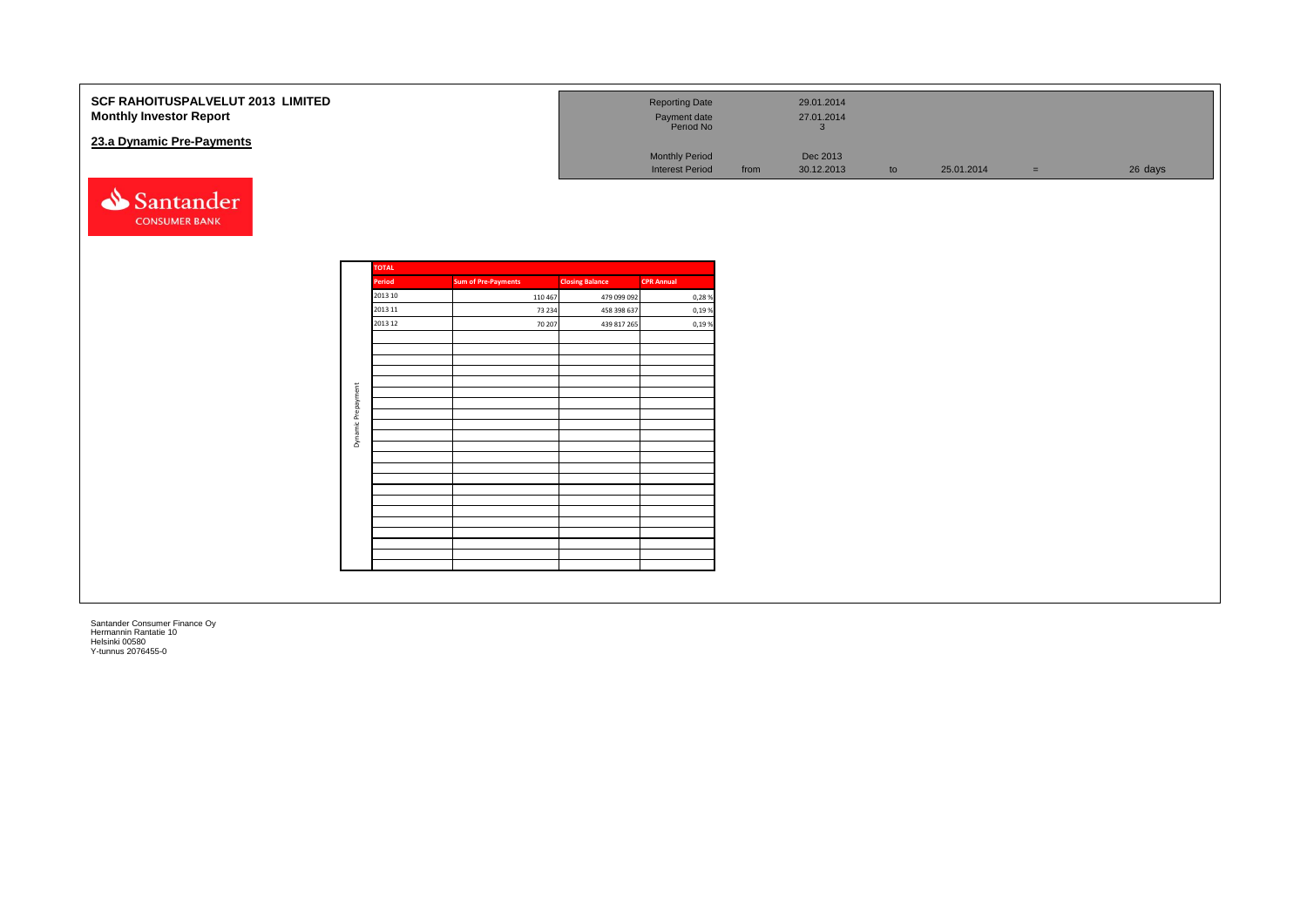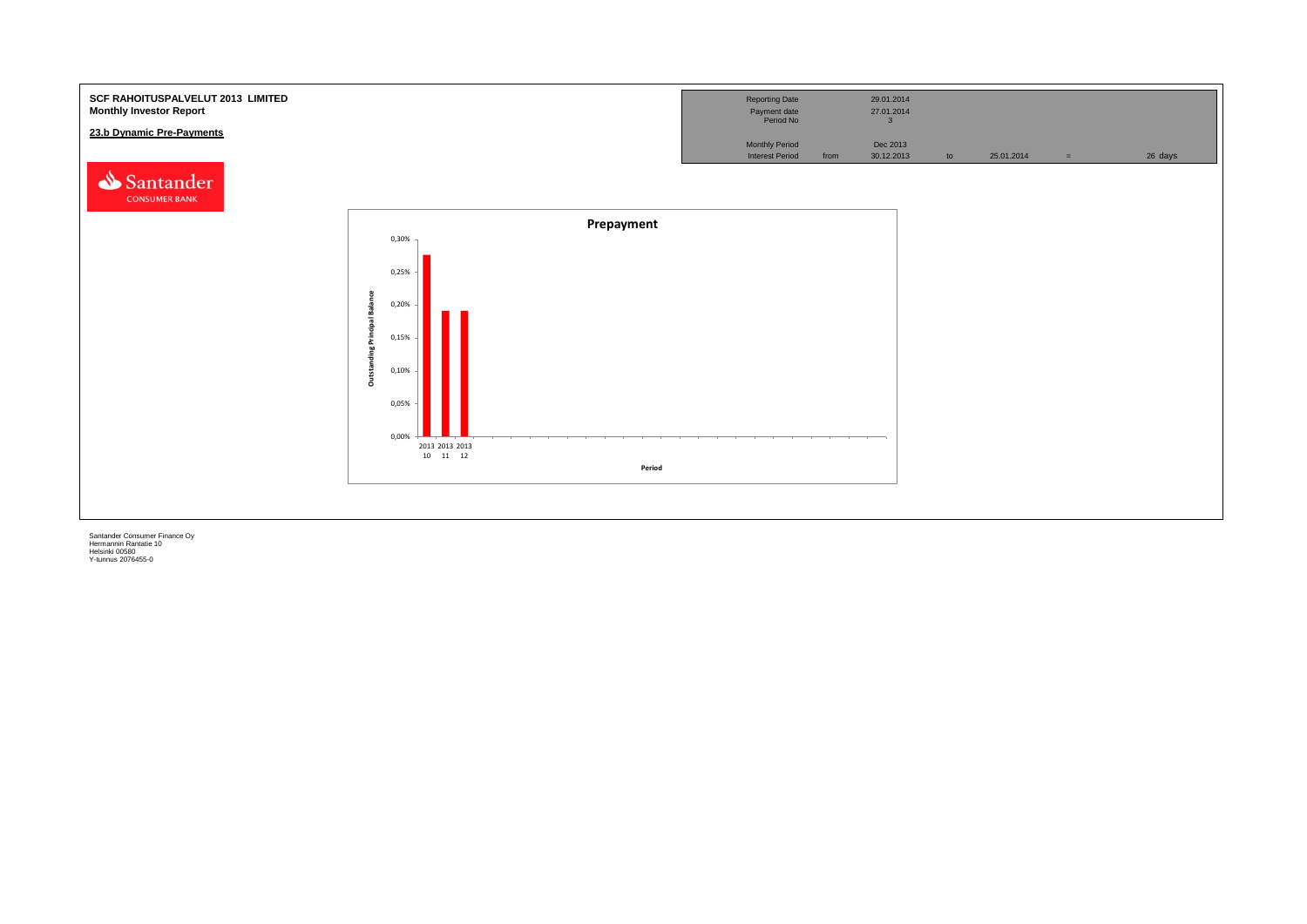|                 | SCF RAHOITUSPALVELUT 2013 LIMITED<br><b>Monthly Investor Report</b> |                  |                            |                            |                          |                |                            |                |                    | <b>Reporting Date</b><br>Payment date<br>Period No |         | 29.01.2014<br>27.01.2014<br>3                                                                  |         |            |          |       |                                                   |
|-----------------|---------------------------------------------------------------------|------------------|----------------------------|----------------------------|--------------------------|----------------|----------------------------|----------------|--------------------|----------------------------------------------------|---------|------------------------------------------------------------------------------------------------|---------|------------|----------|-------|---------------------------------------------------|
| 24. Delinquency |                                                                     |                  |                            |                            |                          |                |                            |                |                    | <b>Monthly Period</b><br><b>Interest Period</b>    | from    | Dec 2013<br>30.12.2013                                                                         | to      | 25.01.2014 | $\equiv$ |       | 26 days                                           |
|                 | Santander<br><b>CONSUMER BANK</b>                                   |                  |                            |                            |                          |                |                            |                |                    |                                                    |         |                                                                                                |         |            |          |       |                                                   |
|                 | year mth Total outstanding                                          | accounts current | balance current            | accounts 1-30 balance 1-30 |                          | accounts 30-60 | balance 30-60              | accounts 60-90 |                    |                                                    |         | balance 60-90 accounts 90-120 balance 90-120 accounts 120-150 balance 120-150 accounts 150-180 |         |            | 180      | Count | balance 150- New defaults New defaults<br>Balance |
| 10<br>2013 11   | 479 099 092<br>458 398 637                                          | 36 474<br>35 686 | 446 596 917<br>428 532 436 | 2 2 2 0<br>2 0 0 2         | 28 822 032<br>25 230 809 | 261<br>288     | 3 2 8 5 1 1 3<br>3 566 770 | 38<br>71       | 395 030<br>894 089 | 17                                                 | 174 532 |                                                                                                |         |            |          |       |                                                   |
| 12              | 439 817 265                                                         | 34 122           | 400 832 160                | 2679                       | 33 548 784               | 290            | 3836015                    | 83             | 986 724            | 32                                                 | 443 473 | 17                                                                                             | 170 109 |            |          |       |                                                   |
|                 |                                                                     |                  |                            |                            |                          |                |                            |                |                    |                                                    |         |                                                                                                |         |            |          |       |                                                   |
|                 |                                                                     |                  |                            |                            |                          |                |                            |                |                    |                                                    |         |                                                                                                |         |            |          |       |                                                   |
|                 |                                                                     |                  |                            |                            |                          |                |                            |                |                    |                                                    |         |                                                                                                |         |            |          |       |                                                   |
|                 |                                                                     |                  |                            |                            |                          |                |                            |                |                    |                                                    |         |                                                                                                |         |            |          |       |                                                   |
| - 6<br>2014     |                                                                     |                  |                            |                            |                          |                |                            |                |                    |                                                    |         |                                                                                                |         |            |          |       |                                                   |
|                 |                                                                     |                  |                            |                            |                          |                |                            |                |                    |                                                    |         |                                                                                                |         |            |          |       |                                                   |
| - c             |                                                                     |                  |                            |                            |                          |                |                            |                |                    |                                                    |         |                                                                                                |         |            |          |       |                                                   |
| 10              |                                                                     |                  |                            |                            |                          |                |                            |                |                    |                                                    |         |                                                                                                |         |            |          |       |                                                   |
| $\frac{11}{12}$ |                                                                     |                  |                            |                            |                          |                |                            |                |                    |                                                    |         |                                                                                                |         |            |          |       |                                                   |
|                 |                                                                     |                  |                            |                            |                          |                |                            |                |                    |                                                    |         |                                                                                                |         |            |          |       |                                                   |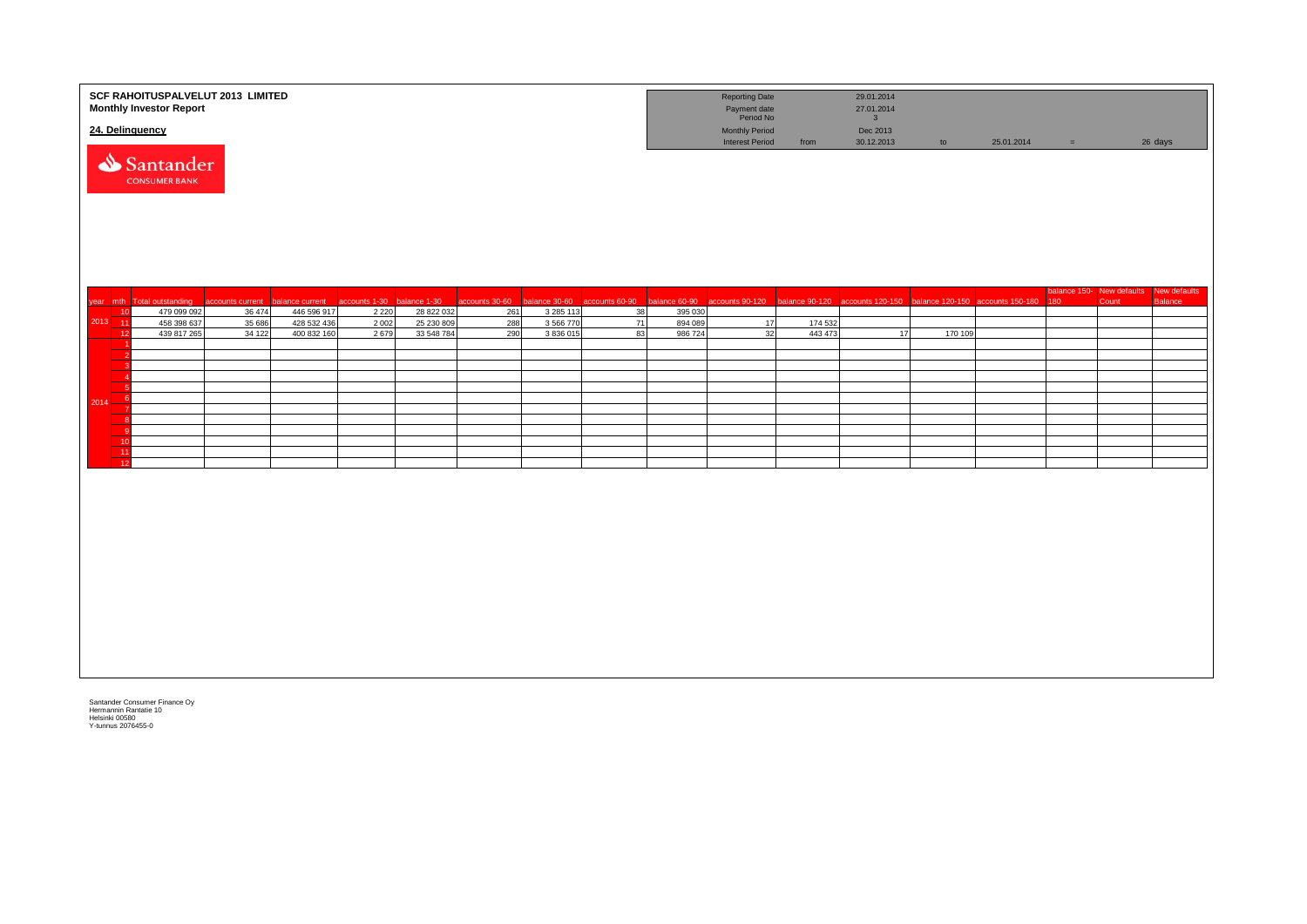| <b>SCF RAHOITUSPALVELUT 2013 LIMITED</b><br><b>Monthly Investor Report</b> | <b>Reporting Date</b><br>Payment date<br>Period No |      | 29.01.2014<br>27.01.2014 |            |         |
|----------------------------------------------------------------------------|----------------------------------------------------|------|--------------------------|------------|---------|
| 25. Defaults, Recoveries and Losses by Quarter of Default                  |                                                    |      |                          |            |         |
|                                                                            | <b>Monthly Period</b>                              |      | Dec 2013                 |            |         |
|                                                                            | <b>Interest Period</b>                             | from | 30.12.2013               | 25.01.2014 | 26 days |

Santander **CONSUMER BANK** 

|        |                                | <b>Recovery Quarter</b> | 20134             |                           |        | 2014 1            |                          |      |                   | 20142                     |      | 20143             |                           |      |  |
|--------|--------------------------------|-------------------------|-------------------|---------------------------|--------|-------------------|--------------------------|------|-------------------|---------------------------|------|-------------------|---------------------------|------|--|
|        | Default Quarter Default Amount | No Of Loans             | <b>Recoveries</b> | Cum.<br><b>Recoveries</b> | Loss   | <b>Recoveries</b> | Cum<br><b>Recoveries</b> | Loss | <b>Recoveries</b> | Cum.<br><b>Recoveries</b> | Loss | <b>Recoveries</b> | Cum.<br><b>Recoveries</b> | Loss |  |
| 20134  | 17 208                         |                         | 310               | $\sim$                    | 16 898 |                   |                          |      |                   |                           |      |                   |                           |      |  |
| 20141  |                                |                         |                   |                           |        |                   |                          |      |                   |                           |      |                   |                           |      |  |
| 2014 2 |                                |                         |                   |                           |        |                   |                          |      |                   |                           |      |                   |                           |      |  |
| 20143  |                                |                         |                   |                           |        |                   |                          |      |                   |                           |      |                   |                           |      |  |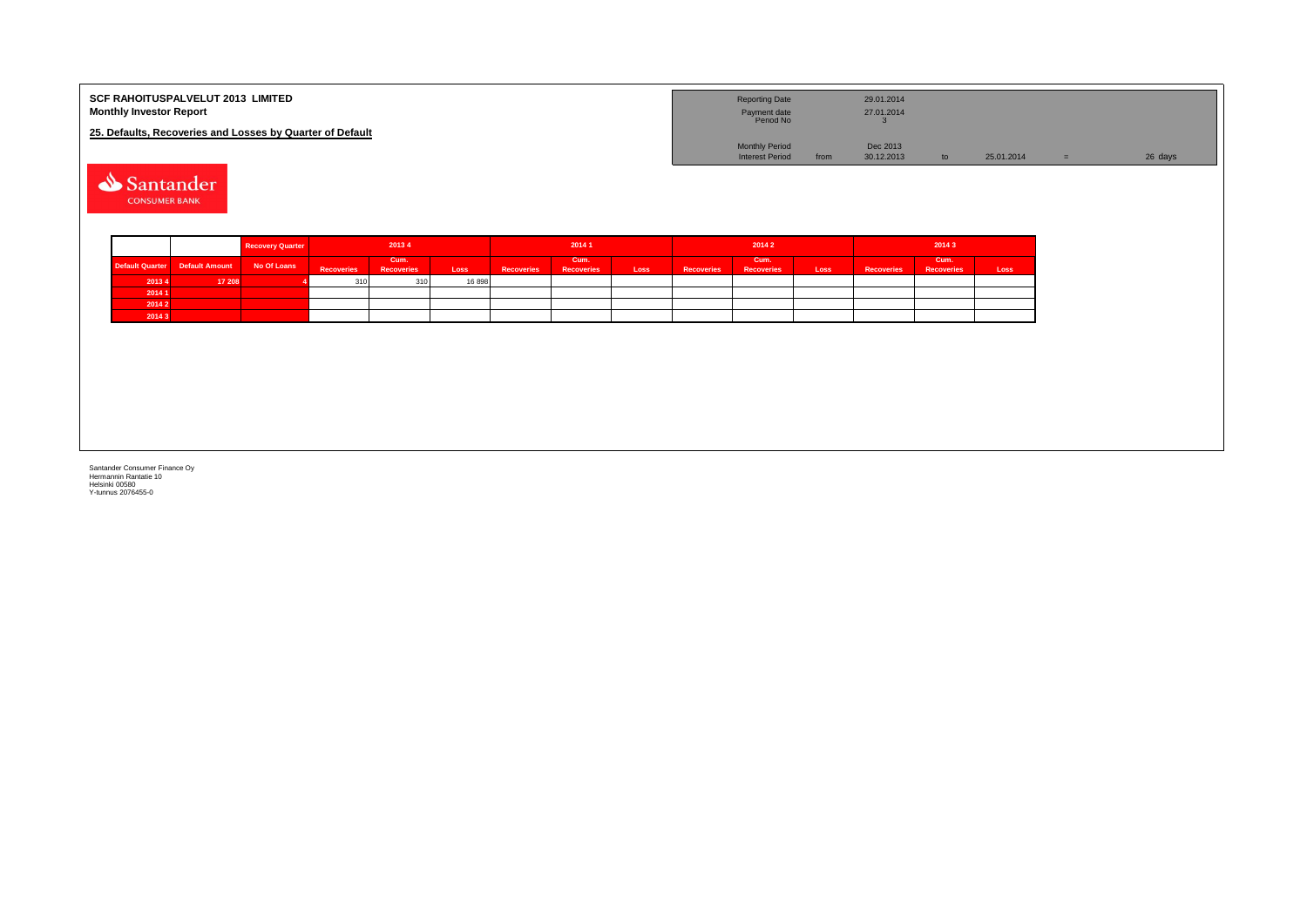| <b>SCF RAHOITUSPALVELUT 2013 LIMITED</b><br><b>Monthly Investor Report</b>                   |        | <b>Reporting Date</b><br>Payment date<br>Period No  |      | 29.01.2014<br>27.01.2014<br>3 <sup>5</sup> |    |            |     |         |
|----------------------------------------------------------------------------------------------|--------|-----------------------------------------------------|------|--------------------------------------------|----|------------|-----|---------|
| 26. Priority of Payments                                                                     |        | <b>Monthly Period</b><br><b>Interest Period</b>     | from | Dec 2013<br>30.12.2013                     | to | 25.01.2014 | $=$ | 26 days |
| Santander<br><b>CONSUMER BANK</b>                                                            |        |                                                     |      |                                            |    |            |     |         |
| <b>Purchaser Priority of Payments</b>                                                        |        |                                                     |      |                                            |    |            |     |         |
| Purchaser Available Distribution Amount<br>$+$                                               |        | 20 607 984,73 EUR                                   |      |                                            |    |            |     |         |
| Senior Expenses                                                                              |        | 3 624,99 EUR                                        |      |                                            |    |            |     |         |
| Servicing Fee                                                                                |        | 246 175,50 EUR                                      |      |                                            |    |            |     |         |
| Interest on Loan to Issuer                                                                   | ٠      | 1779 704,24 EUR                                     |      |                                            |    |            |     |         |
| Principal on Loan to Issuer                                                                  | $\sim$ | 18 578 480,00 EUR                                   |      |                                            |    |            |     |         |
|                                                                                              |        | $\sim$                                              |      |                                            |    |            |     |         |
| <b>Issuer Priority of Payments</b>                                                           |        |                                                     |      |                                            |    |            |     |         |
| <b>Issuer Available Distribution Amount</b><br>$^{+}$                                        |        | 33 194 969,99 EUR                                   |      |                                            |    |            |     |         |
| Senior Expenses                                                                              |        | 3 000,00 EUR                                        |      |                                            |    |            |     |         |
| Interest Class A                                                                             | ٠      | 254 620,00 EUR                                      |      |                                            |    |            |     |         |
| Prior to a PDTE - Interest Class B                                                           |        | 36 600,00 EUR                                       |      |                                            |    |            |     |         |
| Credit the Reserve Account up to the requirred Liquidity Reserve Amount                      |        | 5 133 550,00 EUR                                    |      |                                            |    |            |     |         |
| Principal Payments on Class A                                                                |        | 18 578 480,00 EUR                                   |      |                                            |    |            |     |         |
| Following a PDTE - Interest Class B<br>Principal Payments Class B                            | ٠      | N/A EUR<br>EUR<br>$\sim$                            |      |                                            |    |            |     |         |
| Credit Reserve Account up tp Required Reserve Amount                                         | ٠      | 7700 325,00 EUR                                     |      |                                            |    |            |     |         |
| Interest Class C                                                                             |        | 21 475,00 EUR                                       |      |                                            |    |            |     |         |
| Principal Payments on Class C                                                                | ٠      | - EUR                                               |      |                                            |    |            |     |         |
| Interest Issuer Subordinated Loan                                                            |        | 34 565,90 EUR                                       |      |                                            |    |            |     |         |
| Principal Issuer Subordinated Loan                                                           | ٠      | - EUR                                               |      |                                            |    |            |     |         |
| Payment to Purchaser<br>$\sim$                                                               |        | 1 432 354,09 EUR                                    |      |                                            |    |            |     |         |
|                                                                                              |        |                                                     |      |                                            |    |            |     |         |
| <b>Purchaser Priority of Payments: Second Pass</b>                                           |        |                                                     |      |                                            |    |            |     |         |
| Available Distribution Amount<br>$\ddot{}$                                                   |        | 1 432 354,09 EUR                                    |      |                                            |    |            |     |         |
| Servicer Advance Reserve Fund Replenishment                                                  | $\sim$ | - EUR                                               |      |                                            |    |            |     |         |
| Interest on Purchaser Subordinated Loan (SAF)                                                | $\sim$ | 269,33 EUR                                          |      |                                            |    |            |     |         |
| Principal on Purchaser Subordinated Loan (SAF)<br>Payment of residual funds to Seller<br>$=$ | $\sim$ | EUR<br>$\overline{\phantom{a}}$<br>1 432 084,76 EUR |      |                                            |    |            |     |         |
|                                                                                              |        |                                                     |      |                                            |    |            |     |         |
|                                                                                              |        |                                                     |      |                                            |    |            |     |         |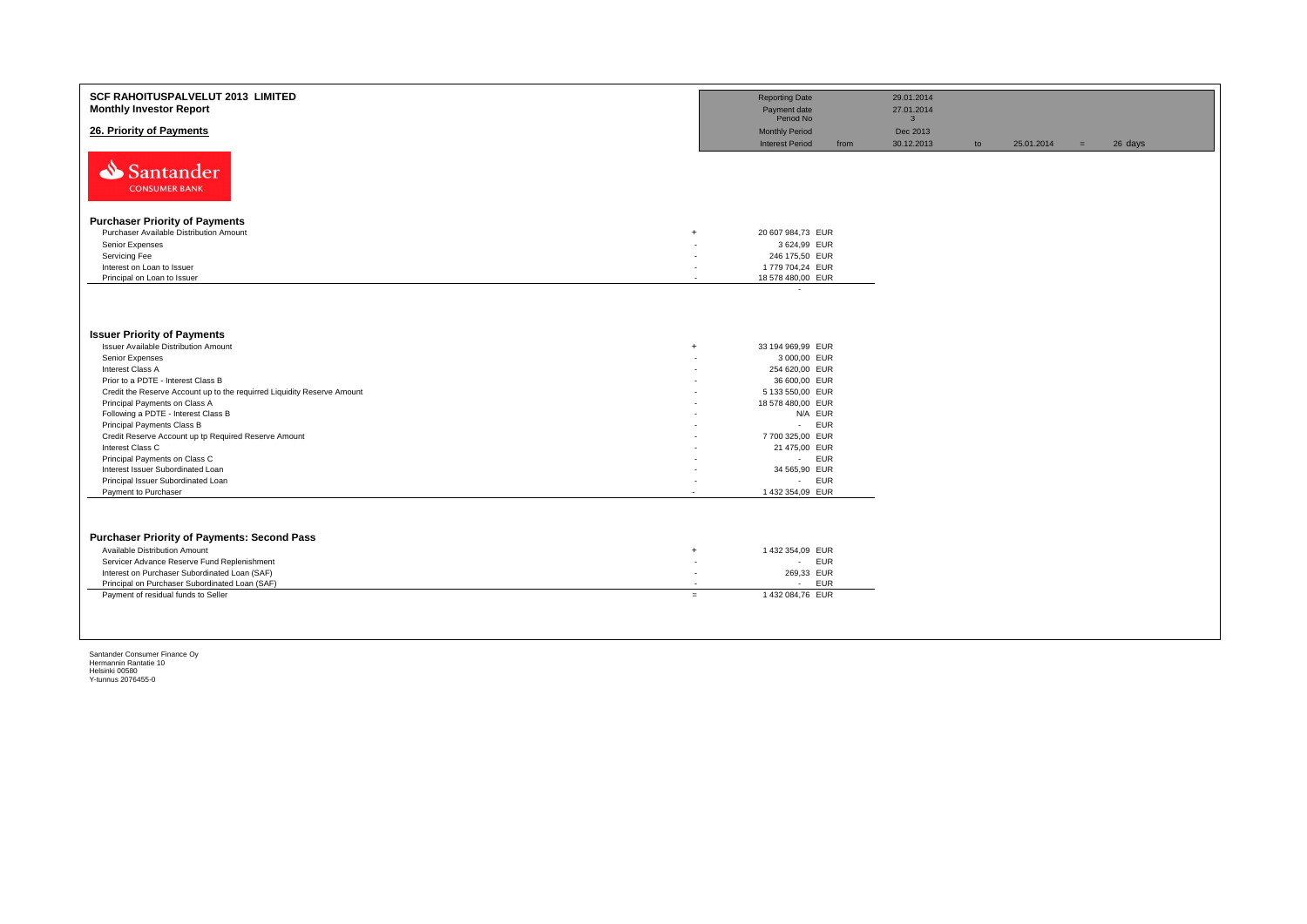| <b>SCF RAHOITUSPALVELUT 2013 LIMITED</b><br><b>Monthly Investor Report</b><br>27. Transaction Costs |                                        | <b>Reporting Date</b><br>Payment date<br>Period No<br><b>Monthly Period</b><br><b>Interest Period</b><br>from | 29.01.2014<br>27.01.2014<br>Dec 2013<br>30.12.2013<br>to | 26 days<br>25.01.2014<br>$=$ |  |
|-----------------------------------------------------------------------------------------------------|----------------------------------------|---------------------------------------------------------------------------------------------------------------|----------------------------------------------------------|------------------------------|--|
| Santander<br><b>CONSUMER BANK</b><br><b>Transaction Costs</b>                                       | <b>All Notes</b>                       | Class A                                                                                                       | Class B                                                  | <b>Class C</b>               |  |
| Senior Expenses                                                                                     | 3 624,99 EUR                           |                                                                                                               |                                                          |                              |  |
| Interest accrued for the Period                                                                     | 312 695,00 EUR                         | 254 620,00 EUR                                                                                                | 36 600,00 EUR                                            | 21 475,00 EUR                |  |
| Cumulative Interest accrued                                                                         | 1 194 944,00 EUR                       | 987 750,00 EUR                                                                                                | 130 784,00 EUR                                           | 76 410,00 EUR                |  |
| <b>Interest Payments</b>                                                                            | 312 695,00 EUR                         | 254 620,00 EUR                                                                                                | 36 600,00 EUR                                            | 21 475,00 EUR                |  |
| <b>Cumulative Interest Payments</b>                                                                 | 1 194 944,00 EUR                       | 987 750,00 EUR                                                                                                | 130 784,00 EUR                                           | 76 410,00 EUR                |  |
| Interest accrued on Subordinated Loan for the Period                                                | 34 565,90 EUR                          |                                                                                                               |                                                          |                              |  |
| Cumulative Interest accrued on Subordinated Loan                                                    | 120 811,48 EUR                         |                                                                                                               |                                                          |                              |  |
| Interest Payments on Subordinated Loan                                                              | 34 565,90 EUR                          |                                                                                                               |                                                          |                              |  |
| Cumulative Interest Payments on Subordinated Loan                                                   | 120 811,48 EUR                         |                                                                                                               |                                                          |                              |  |
| Unpaid Interest for the Period                                                                      | <b>EUR</b><br>$\overline{\phantom{a}}$ |                                                                                                               |                                                          |                              |  |
| <b>Cumulative Unpaid Interest</b>                                                                   | <b>EUR</b><br>$\overline{\phantom{a}}$ |                                                                                                               |                                                          |                              |  |